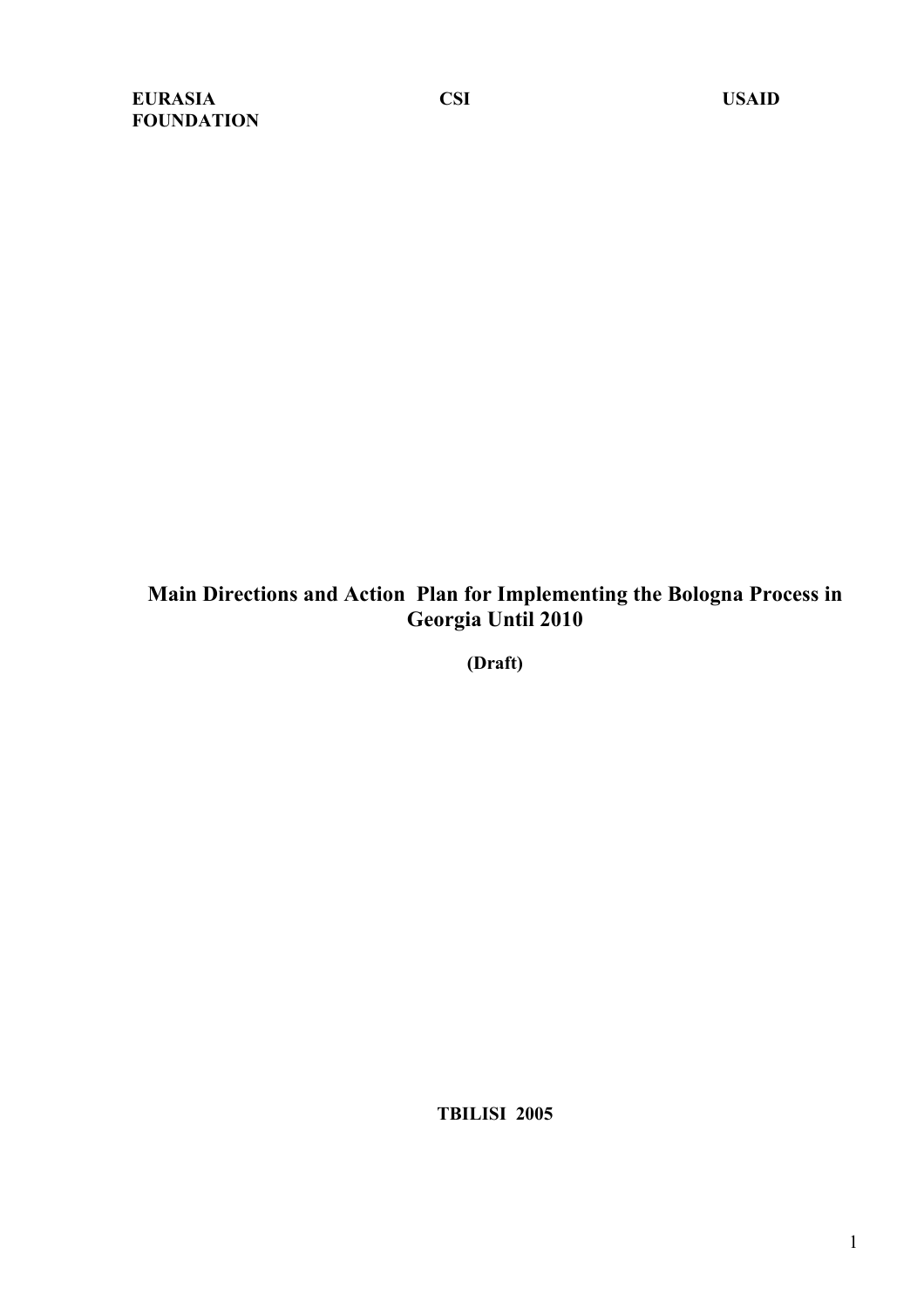# **CONTENTS**

#### **PREFACE**

# **1. INTRODUCTION**

# **2. STRATEGIC ANALYSIS OF THE DOCUMENT**

- **2.1. Mission of the document**
- **2.2. Aims and baisic principles of the document**
- **2.3. Strengs and weaknesses, opportunities and threats**

# **3. PRIORITY DIRECTIONS OF DEVELOPMENT**

- **3.1. National framework for qualifications**
- **3.2. Three-cycle degree system**
- **3.3. Quality assurance**
- **3.4. Introduction to ECTS**
- **3.5 Doctoral degree – synergy of education and research**
- **3.6 Promoting mobility and the attractiveness of the higher education system of Georgia**
- **3.7 Introducing the principle of LLL in higher education**
- **3.8 Higher education institutions and students**
- **3.9 Sustainable financing**

**3.10 Creating the flexible platform for cooperation and partnership among the higer education stakeholders**

**ANNEXES**

**ACTION PLAN**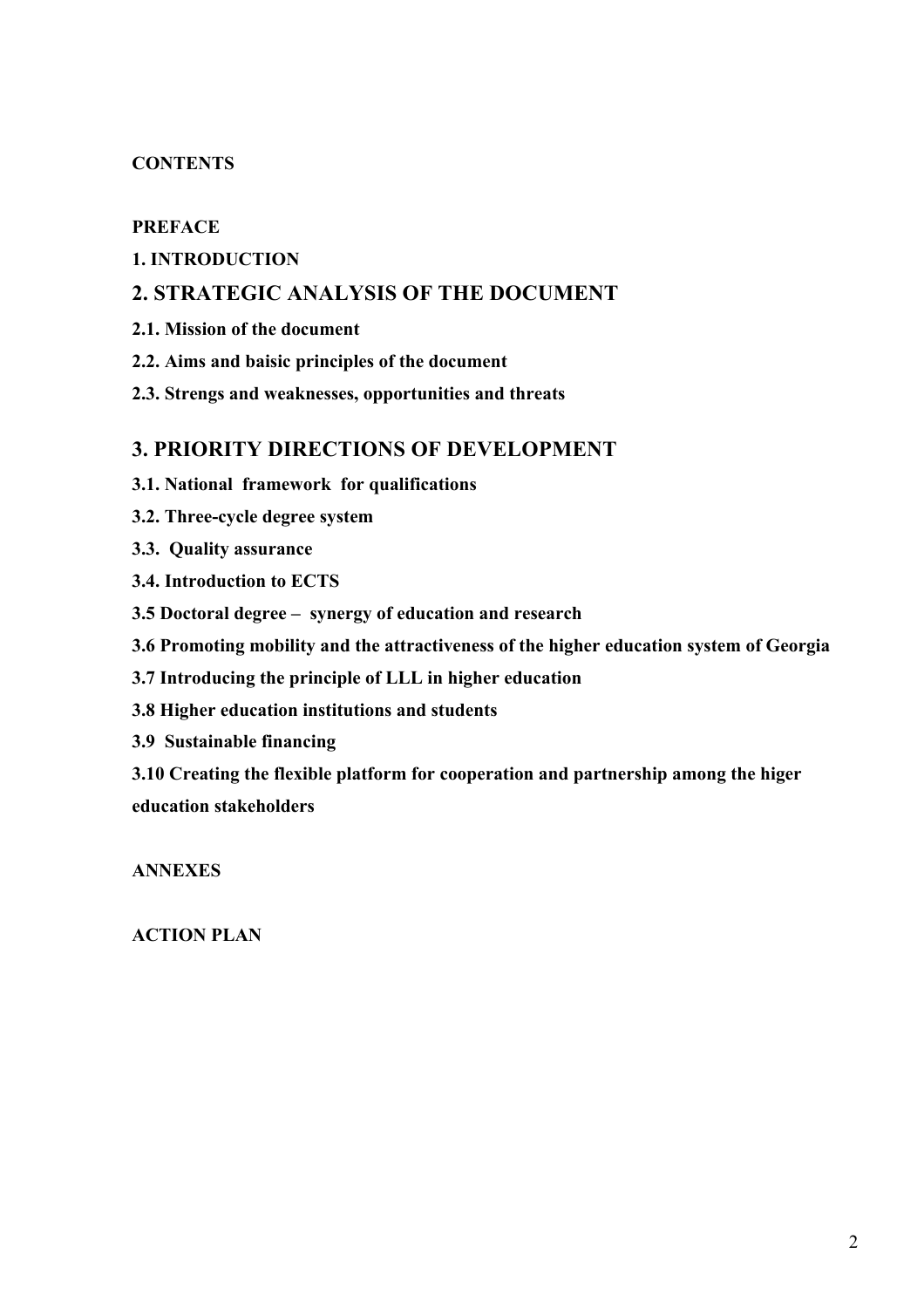# **PREFACE**

The present document was elaborated in the framework of the project "Towards the European Higher Education Area". The project was implemented through financial assistance of the Eurasia Foundation.

The project aimed at facilitating the higher education system of Georgia in joining the European Higher Education Area through active participation of civil society.

The following tasks had been fulfilled within the project:

- 1. Bologna Process materials had been translated into Georgian and published:
	- The Main Documents of the Bologna Process
	- User's Guide in "European Credit Transfer and Accumulation System (ECTS)" and the Diploma Supplement;

The noted documents had also been written on a CD-ROM and posted on the web pages of the Civil Society Institute and the Ministry of Education and Science of Georgia: www.civilin.org; www.mes.gov.ge

- 2. Eight round tables on the basic principles of the Bologna Process had been held with the participation of higher education stakeholders (See the list in the annex N1);
- 3. Bologna supporters group, a voluntary union of all the stakeholders has been created (Memorandum Annex N2);
- 4. Information campaign raising public awareness had been launched;
	- 7000 leaflets were printed and disseminated in higher education institutions;
	- Video clips were aired on TV channels of "Rustavi 2" and "Imedi" earlier in October;
	- Three newspaper articles were released in "24 Hours" (See the list in the Annex N3);
	- A talk show was arranged on "202" TV channel on 7 July, 2005
- 5. " Main Directions and Work Plan for Realizing the Bologna Process in Georgia Until 2010" had been elaborated and discussed with the relevant stakeholders;
- 6. Website of the Bologna supporters group has been created www.bologna-supporters.ge

The project experts Ms. Lali Bakradze, Ms. Lika Glonti, and Mr. Emzar Jgerenaia had been working on the present document. We would like to thank Ms. Marina Chitashvili, Ms. Marina Karchava, Mr. Gigi Tevzadze and Mr. David Kiziria for the comments and assistance while working on the final version of the document.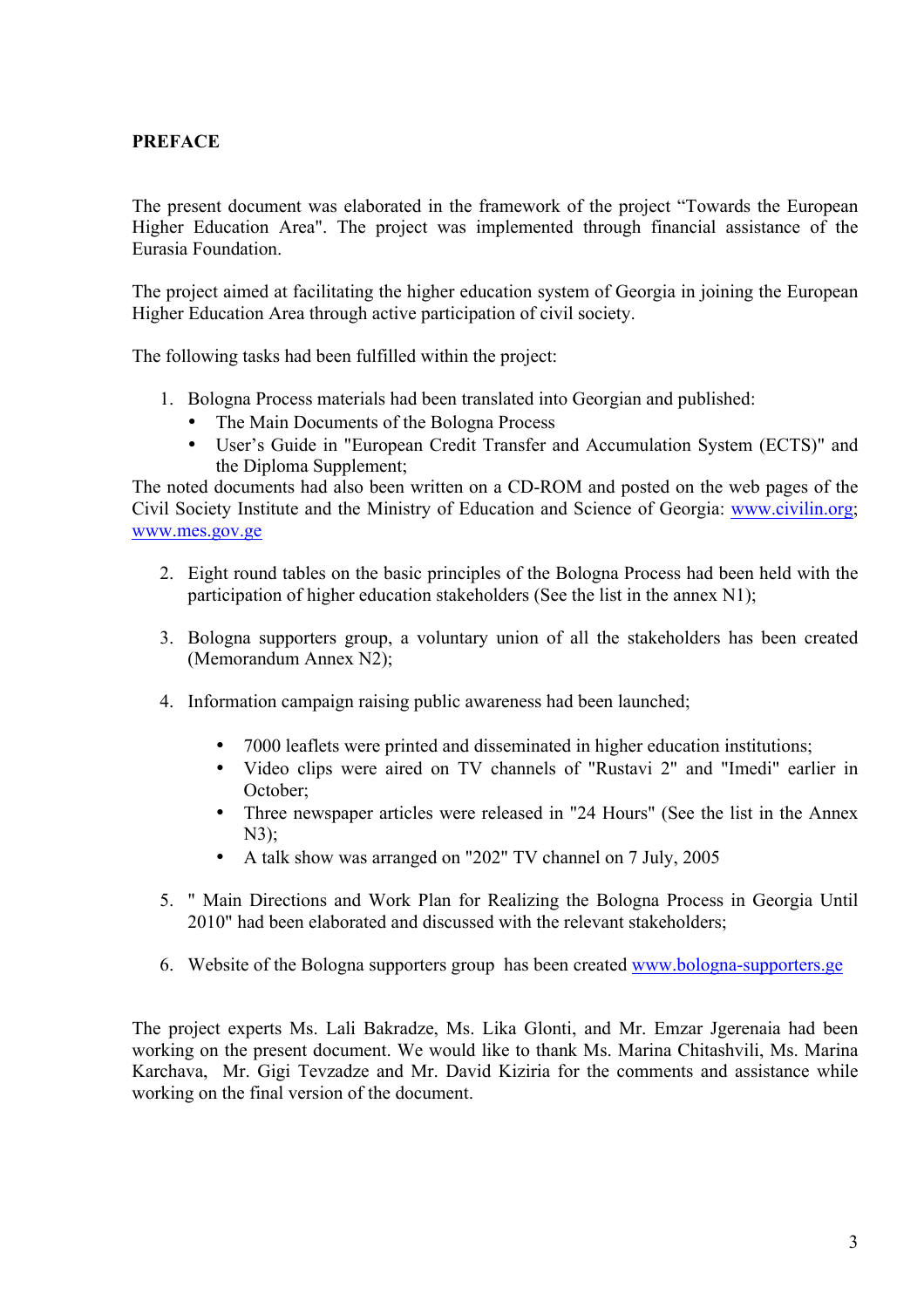# **1. INTRODUCTION**

On 19 May 2005, Mr. Alexander Lomaia Minister of Education and Science of Georgia signed the Bergen Communiqué and thus Georgia officially joined the Bologna Process and committed itself to becoming a constituent part of the European Higher Education Area by 2010.

Re-emergence on the international arena, political, economic and social integration into the European structures had been a major goal of Georgia for the last decade. European integration in education and especially, in higher education is a historical opportunity for the country and concomitantly, it is a huge challenge: Participation in the Bologna Process enables us to implement the higher education reform, to join the common education area by introducing the European standards of quality assurance, to promote the European dimensions in higher education and eventually become a part of "Europe of Knowledge".

Integrating with Europe is a big responsibility – We have to prove our readiness for reforms and implement the requirements of the Bologna Process by introducing the irreversible changes.

Introducing easily readable and comparable academic degree system based on three cycles (bachelor, master's and doctoral); credit transfer and accumulation system; promoting mobility of students and academic staff; quality assurance; promoting the attractiveness of the European higher education area; lifelong learning; student participation in decision-making; synergy between education and research; - this is an incomplete list of those principles that are given in the basic documents of the Bologna Process and their realization is an essential precondition for becoming a fully-fledged member of the European Higher Education Area (EHEA). The higher education reforms in Georgia should be based on these principles.

Inevitability of fundamental reforms in higher education and the desire to integrate with the European education area was first publicly voiced in the decree "The Main Directions of Developing Higher Education in Georgia" passed by the parliament on 1 March, 2002, – it is noteworthy that adoption of this decree did not go smoothly, as it entailed major controversies in the parliament. In the decree it was explicitly stated that reaching the European standards was a sole way for rescuing higher education system of Georgia – adopting the quality assurance system, promoting equal access to higher education, merging educational and research activities, brain circulation – these reform priorities had been scrupulously discussed in the decree. After a biannual pause, the newly convened parliament adopted the Law of Georgia on Higher Education (December 21, 2004), in which the government openly demonstrated its political will to implement radical and fundamental reforms. The law forms a legislative framework for the higher education reform.

Concomitantly, concrete steps had been taken. The first phase (2005) of the reform was the institutional accreditation of higher education institutions in Georgia – 110 higher education institutions and their branches<sup>1</sup> had been awarded the accreditation – as a result of accreditation more than half of higher education institutions in Georgia lost their right to accept students for the new academic year.

Taking into consideration the present situation of the higher education system in Georgia, it is obvious that the institutional accreditation is an essential part of the reform but it is not a panacea. The outdated study programmes and teaching methods, corruption, extremely fragmented educational programmes, brain drain, much higher average age of academic personnel as compared to the similar indicators in Europe, dearth of young scientists in academic

 $1$  www.naec.ge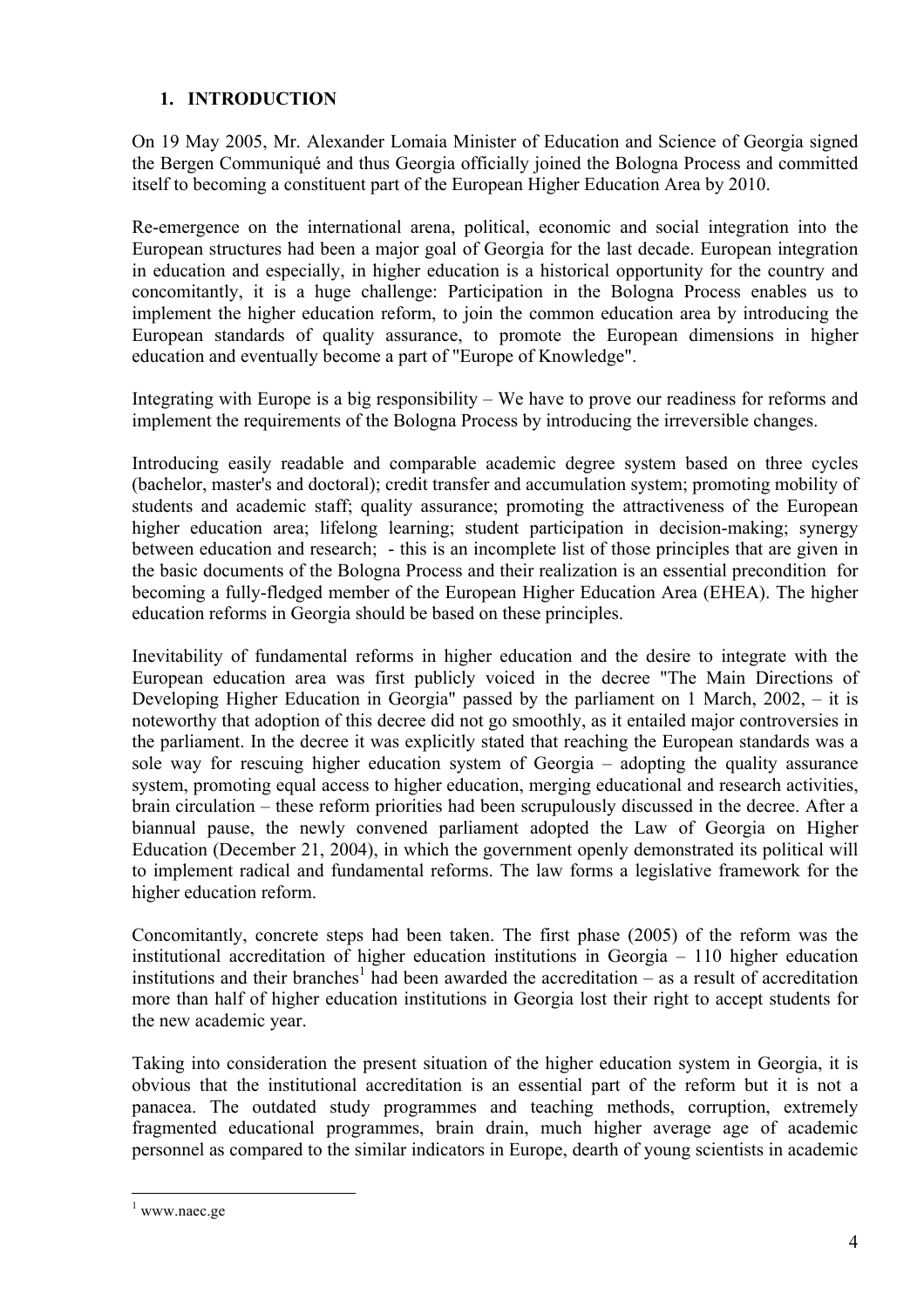activities imperil the heritage and sustainability of the Georgian scientific traditions and achievements, shortage of educational managers and most alarmingly the financial cutbacks – while all these problems persist it is impossible to implement the Bologna Process successfully in Georgia.

Against the backdrop of the European countries we are in an unfavourable starting position. Accordingly the reform should be planned scrupulously in order to avoid the wastage of time and resources. The present document is an attempt to make a plan for implementing the reform, to determine the responsible persons and organizations in a very short period of time (till 2010).

# **2. STRATEGIC ANALYSIS OF THE DOCUMENT**

# 2.1 **MISSION OF THE DOCUMENT**

Fostering the process of creating higher education area based on humanistic values and scientific/educational traditions, as well as the contemporary technologies, oriented towards the up-to-date challenges, having the European dimension and being competitive and attractive, that is organically integrated with the European higher education area and represents the solid basis for shaping the knowledge-based information society.

# **2.2. AIMS AND BASIC PRINCIPLES OF THE DOCUMENT**

The aim of the document is to elaborate and implement the strategy of activities at the national level for realizing the principles of the Bologna Process by stimulating the dialogue among the stakeholders, elaborating clear, flexible and sustainable national vision, facilitating formulation and realization of the strategy of activities and thus assuring the fully-fledged membership of the Georgian higher education system with the European higher education area.

Outcome

In the higher education system of Georgia the following tasks will be implemented by 2010:

- 1) Formulating open, flexible platform for people based on responsibility, cooperation and partnership (2006);
- 2) Elaborating the national strategic framework-programme for implementing the Bologna Process based on this document (2006).
- 3) Adapting/introducing/realizing the principles of the Bologna Process (2006-2010) in the framework of the clear-cut strategy.

Achieving the above-noted goal is possible through promoting the initiatives of the Bologna Process and anticipating the possible threats. In line with the basic principles of the Bologna Process and taking into consideration the local peculiarities, the following basic priority directions have been defined within the present document:

- Elaborating the national qualifications framework
- Introducing three-cycle degree system
- Quality assurance
- introducing European Credit Transfer and Accreditation System
- Doctoral degree and synergy between education and research
- Promoting mobility
- Recognition of academic degrees
- Introducing the principles of lifelong learning in higher education institutions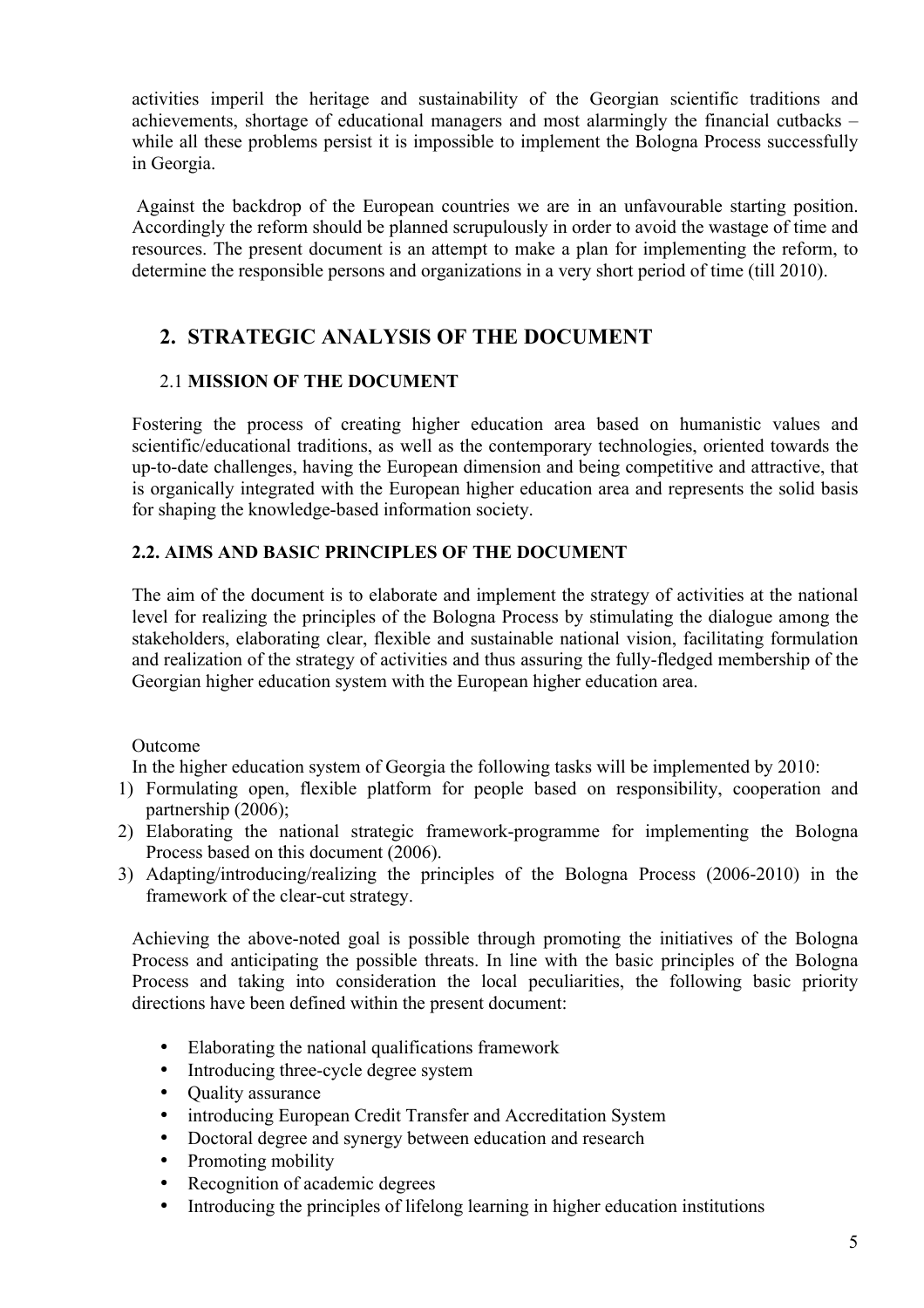- Promoting participation of higher education institutions and students in the reform process
- sustainable funding of higher education institutions
- Creating flexible system of cooperation and partnership among the stakeholders of higher education in Georgia

### **2.3 STRENGTHS AND WEAKNESSES, OPPORTUNITIES AND THREATS**

Based on the review of higher education system of Georgia and using the structure given below we can estimate the opportunities in the context of the Bologna Process, determine its strong and weak sides and possible threats.

### **STRENGTHS**

**Political will** – In the official addresses and resolutions the government and parliament of Georgia the primary importance of higher education is particularly emphasised. On 1 March 2002 the parliament of Georgia adopted the resolution on "The Main Directions in Higher Education Developing in Georgia". In the document it is noted that - establishing the modern system of higher education is of utmost importance for the state of Georgia, since a sound higher education system is an essential precondition for building democratic society, protecting national and world cultural values, reducing poverty and social exclusion. The reformist approach of the government of Georgia towards the higher education had been reflected in the law of Georgia on higher education that was passed by the parliament in December 21, 2004. In the law it is described in details the new system of higher education in Georgia, its principles and philosophy. The newly adopted legislative framework forms the basis for implementing the reform and it is in full compliance with the Bologna requirements.

**Intellectual Resources** – One of the most important preconditions for a successful implementation of the reform is the academic/intellectual potential of the Georgian society. Compared to the contemporary indicators in the world, the higher education institutions of Georgia are underdeveloped in the sense of institutional change; however the scientists in Georgia could maintain high standards in scientific research and pedagogic activities. A lot of Georgian scientists are successful both in Georgia and in the recognized higher education institutions and scientific research centres of the world. Successful reform of higher education will further facilitate participation of the Georgian scientists in international scientific projects.

**Traditions** – The first Georgian university, founded in 1918 under the patronage of Ivane Javakhishvili, gave rise to the traditions for scientific research and pedagogic activities in Georgia. The best traditions were developed in historiography and mathematics, physics and physiology, history of art, language studies and Georgian studies, psychology and many other areas of science. The higher education reform will assist positive and successful realization of the existing traditions, introduction of innovative methods and approaches in the scientific research and the pedagogic activity. The tradition of the existing academic activity in Georgia is one of the important guarantees for the success of reforms.

**Strive for higher education** – Higher education always was one of the most important social capitals in Georgia. The higher education institutions of Georgia so far cannot compete with the leading higher education institutions of the world. However, gaining higher education abroad is still very prestigious for the major part of our society. In order to guarantee success of the reform higher education received in Georgia should be as popular as it is abroad.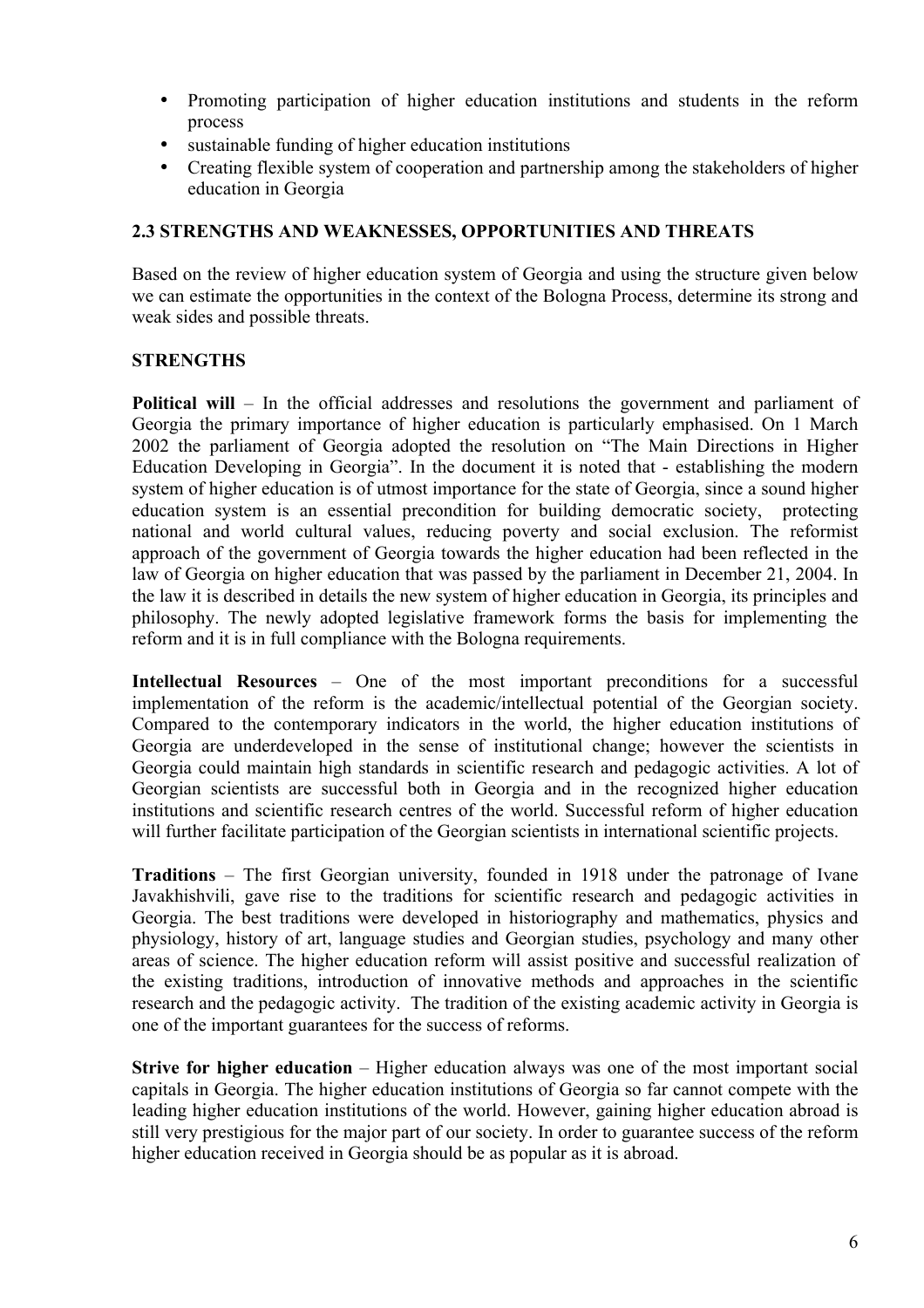**Desire for reform** – Lately in the Georgian society and mass media the reform of higher education provoked severe controversies. Discussions about joining the Bologna Process were quite diverse. Both politicians and representatives of the society expressed their points of view. The non-governmental sector has been very active in these discussions. The general pathos of these discussions is that: "The reform does not have an alternative".

**Reforms in education and science** – The reform of higher education would be unfeasible without restructuring general education, professional training and science. To date, the reforms are underway in all the abovementioned fields.

**Macroeconomic stability** - The first signs of macroeconomic stability is already palpable in the country. The state budget has augmented significantly. The government attempts to ensure favourable conditions for foreign investment. Increasing the state budget is an essential prerequisite for the successful implementation of higher education reform.

**Civil society** – Well-functioning network of civil society significantly contributed to democratic development and societal readiness to specific reforms, including the education sector. Numerous NGOs support reforms in higher education. The foundations functioning in Georgia financed several projects necessary for implementing reforms and raising awareness of the society. Support of the non-governmental sector is the important precondition for the success of the reforms.

#### **WEAKNESSES**

**Insufficient financial resources** – The success of the reform to a great deal depends on the appropriate state policy for funding higher education and science. The existing financing of the education sector is a major obstacle on the way towards success of the reforms, since disenchanted professorship, non-sufficiently financed for scientific projects and educational process endangers the reform process as a whole.

**Law awareness** – Despite the fact that the Ministry of Education and Science of Georgia, higher education institutions, mass media and non-governmental organizations make their best to inform the society and representatives of the academic circle about the aims and objectives of the ongoing reforms still the wider society lacks sufficient information and the discussions in the printed media is a proof to that. The reform will not be successful if the society does not have exhaustive and complete information about the processes underway in the higher education sphere. A lot still needs to be done in this direction.

**Outdated higher education system** – Different achievements of the Georgian scientists was not determined by the flexibility of higher education system but by the individual endeavours of certain scientists and students. Quite frequently realization of individual initiative was hampered by the institutional backwardness of a higher education institution. The possibility for institutional development was hindered by the soviet ideology that also had a negative impact on study and research process. The obsolete soviet system of higher education is a serious obstacle to reforms in the context of the modern historical reality.

**Nihilism of society towards the state institutions** – Political and economic order that existed for 70 years in the country did not reflect the preferences of the citizenry hence it was a forcefully imposed totalitarian system. Individual initiatives were curbed and if they still persisted the communist ideology turned them down. Naturally in such order the state institutions did not enjoy societal trust. This distrust is still preserved by inertia: Distrust may lead to collapse any new venture. The diminishing trust towards the higher education institutions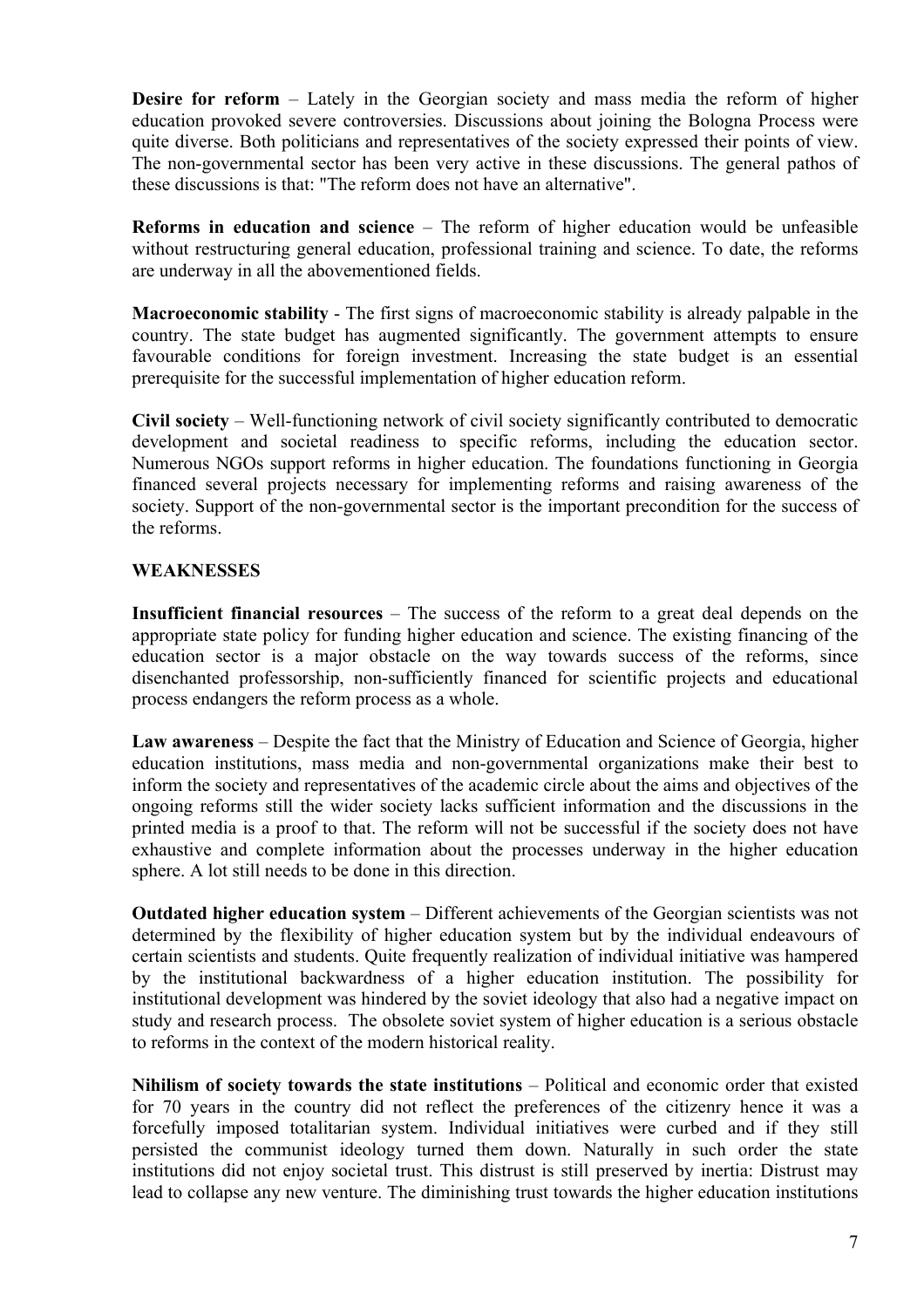was on one hand provoked by the soviet rules at entrance exams, on the other hand by the intrauniversity system, however it is still possible to reinstate the trust towards the state institutions if transparency is assured, the members of the society are involved in decision-making to the maximum, the society is informed and cooperation with the non-governmental institutions and the media is enhanced. The law social capital of trust towards the state institutions is an impediment for the education reform.

**The dearth of higher education managers** – The basic documents of the Bologna Process requires introduction of innovative methods in study and management processes from the higher education institutions. Fulfilment of these requirements is impossible without well-trained higher education managers. Higher education manager is an absolutely new phenomenon in the higher education system of Georgia. True the Ministry of Education and Science already took first steps for training such managers but it is not sufficient yet.

**The dearth of up-to-date programmes, manuals and the material-technical base**. On the way towards reforming the higher education system of Georgia the shortage of up-to-date programmes, text-books, material-technical base and the outdated methodology of teaching is an important impediment. The educational-scientific laboratories are outdated and do not meet the contemporary demands, therefore frequently the theoretical lectures go without the relevant practice. The situation is especially grave in view of modern textbooks and the visual study aids. True, that the contemporary manuals in several fields of science had already been compiled but it is not enough so far. In parallel with the institutional changes it is necessary to assure study processes with the relevant literature, contemporary teaching methodology and the manuals. As for developing the new curriculum it is essential to envisage its compatibility with the labour market.

**Brain drain** – During the last decade the Georgian scientists were put into extremely unfavourable conditions. Underinvestment in science, macroeconomic instability forced many scientists either to cease their scientific research or to seek jobs in universities abroad. Many Georgian scientists gained significant success in foreign universities. To date Georgian physicists, biologists, mathematicians, physicians, representatives of art act in different universities and research centres of the world. Many young scientists are ready to leave the country and to seek a job abroad that is suitable for their qualification. *Ipso facto* brain drain is explicit in Georgia weakening the academic community of Georgia as a whole. The education reform should set as a target to reverse this process. The augmenting process of "brain drain" should be turned into the "brain circulation", i.e. the higher education system should support sound mobility of the Georgian scientists. Otherwise "brain drain" may turn into a serious barrier to the higher education reform in Georgia.

**Low prestige of higher education acquired in Georgia** – True that higher education in Georgia enjoys a high social prestige, however the higher education institutions in Georgia, with few exceptions, are gradually losing their prestige. At the public openings for filling the vacancies the recruitment commissions openly give advantages to those applicants who have spent at least two months in European or American higher education institutions. This tendency formulates stereotypes according to which, higher education in Georgia is like a ski jump to a genuine, foreign education, thus studying at higher education institutions of Georgia no longer have the original value. Further developing such approach may become a serious obstacle to the higher education reform of Georgia. One of the major goals of the reform is to restore the lost prestige of the higher education of Georgia.

**Weak linkage between the higher education and research** – The existing practice showed that the scientific-research activities used to take place in the research institutes of the Academy of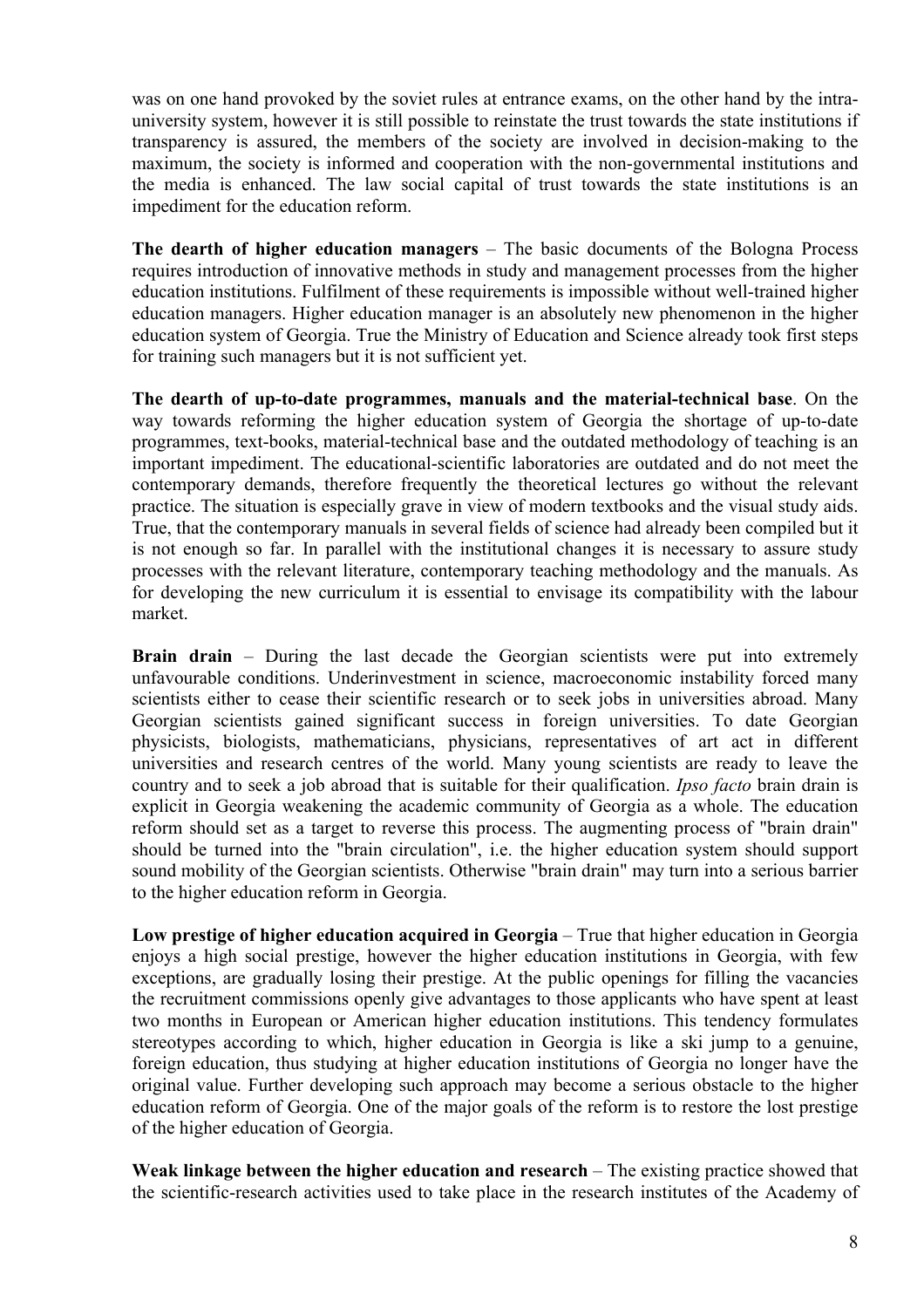Sciences. Therefore it was not always possible to integrate the gained results with the study processes.

### **OPPORTUNITIES**

To build up an education system that is compatible with the European standards;

Quality assurance, implying updating the study programmes at all the three cycles of the higher education and introducing the innovative methods in the process of teaching; Increased opportunities for mobility, both for students and academic personnel; promoting attractiveness of the higher education system of Georgia;

Moving from brain drain to brain circulation;

Better opportunities for academic and professional activities and employment;

Improving the conditions for implementing the joint international scientific projects;

Elaborating joint educational programmes together with different higher education institutions in Europe.

#### **THREATS**

There are a range of factors that we can estimate as threats to higher education reforms. For example,

**Instability** – Still there are ethnic conflicts in the country. True, presently these conflicts are frozen, but there is always risk that they will escalate. If the conflicts turn into the armed confrontation, higher education reform may be seriously endangered, since the escalation of ethnic conflicts will entail the macroeconomic instability and the higher education reform may become less prioritised.

**Financial cutbacks on reforms** – The success of the reform is to a greater degree dependent on the volume of financing. The allocated assignations are still very poor and can not assure complete realization of different phases of the reform.

**Time constraints for realization of the reform** - According to the Bologna Declaration, European Higher Education Area should be created by 2010, implying that the Ministry of Education and Science of Georgia and the higher education institutions should implement the major part of the reform during the four remaining years. It is a pretty short time for such a largescale restructuring. It is crucial to plan well in advance the different phases of the reform. The opportunities as well as complex and less complex measures should be well calculated to distribute their implementation efficiently and effectively during the four years. Otherwise the reform process will be imperilled.

**The fear of losing national identity** – The education reform provokes the fear of losing one's identity among the wider society. Frequently the question is posed, whether the new system will serve the national interests. Whether it will train a true professional, a specialist who is competitive and employable, but also a citizen that is loyal and a patriot to its country? Will it require total rejection of the long-standing academic traditions in the country? Less persuading answers to these questions may result in losing the public confidence.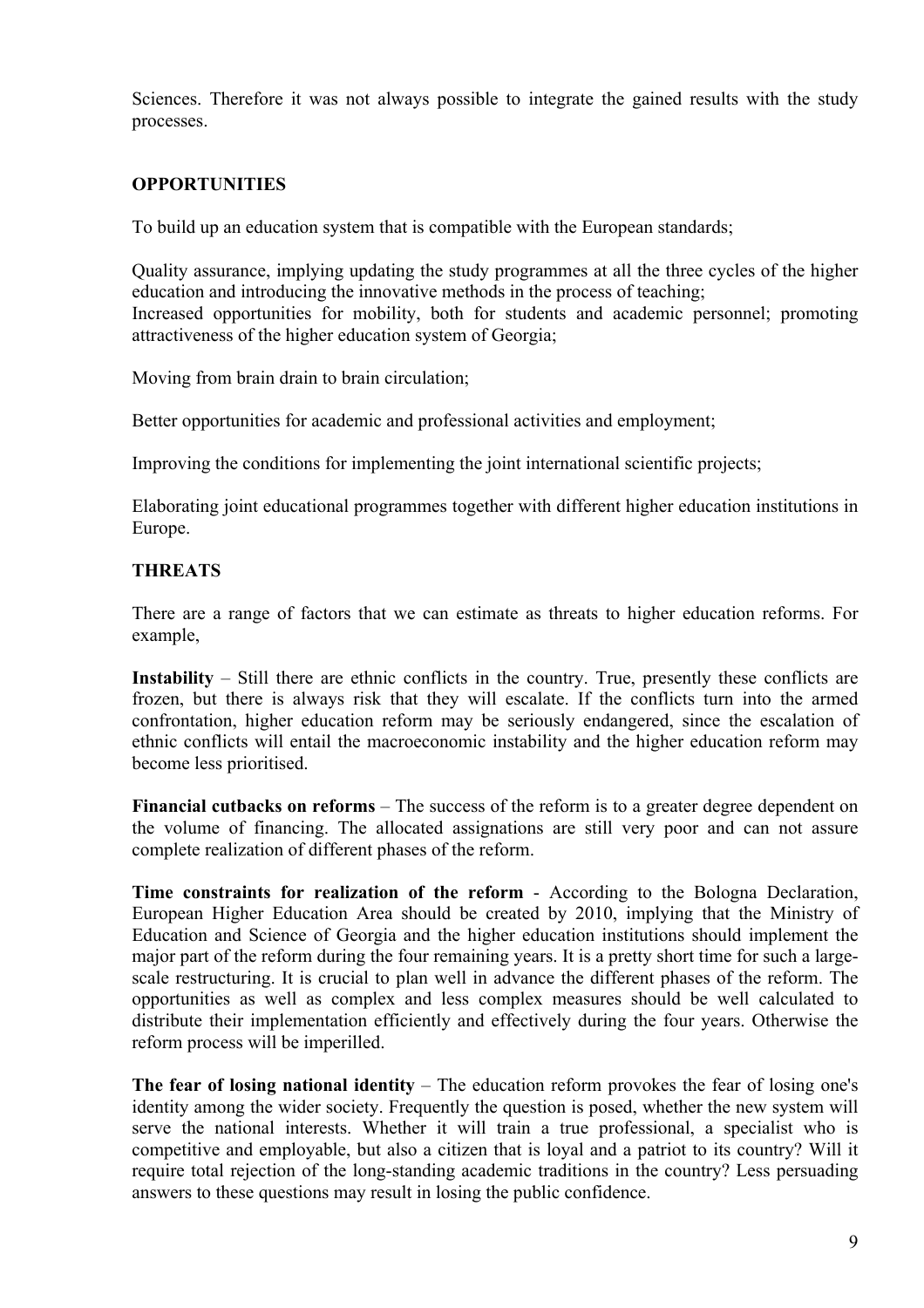# **3. PRIORITY DIRECTIONS OF DEVELOPMENT**

## **3.1. NATIONAL FRAMEWORK FOR QUALIFICATIONS**

#### **Existing situation**

Achieving compatibility and comparability among the higher education qualifications of different European countries envisages introduction of appropriate mechanisms. The noted mechanism was first presented as a recommendation in 2003 Berlin communiqué and in 2005 the qualifications framework for the European higher education area and the question was raised to start work on national qualifications framework by 2007: "We adopt the overarching framework for qualifications in the EHEA, comprising three cycles (including, within national contexts, the possibility of intermediate qualifications), generic descriptors for each cycle based on learning outcomes and competences, and credit ranges in the first and second cycles. We commit ourselves to elaborating national frameworks for qualifications compatible with the overarching framework for qualifications in the EHEA by 2010, and to having started work on this by 2007. We ask the Follow-up Group to report on the implementation and further development of the overarching framework"<sup>2</sup>. The Bergen summit proposed the overarching European framework, with the basic descriptors (see annex N4).

After the Bergen summit in July 2005 a European Commission staff working document "Towards a European Qualifications Framework for Lifelong Learning" was released for discussion. The draft document is more comprehensive and covers the requirements of the Bologna Process.

The qualifications framework is tightly connected to almost all the principles of the Bologna process (compatibility, the system of academic degrees, mobility-recognition, introduction of credits, quality assurance, lifelong learning, and promoting European dimension) and is one of the prerequisites for their realization.

#### **Problems connected to the qualifications framework**

The national framework of qualifications does not exist in Georgia yet<sup>3</sup> and the notion of national qualifications framework is not stipulated in the Georgian legislation. During the last 15 years the higher education institutions created new programmes by themselves with the appropriate qualifications (Often they were quite unique e.g. the international journalism of agriculture etc).

So far, no connection had been sought between the Bologna and Copenhagen processes in Georgia. Presently, work has been commenced on elaborating the "system of qualifications for the vocational education<sup> $1/4$ </sup> in line with the concept of vocational education. It will definitely concern the higher professional education as well, but the issue of other higher education qualifications is not resolved yet. In the document elaborated within the framework of the Bergen summit "A framework for Qualifications of the Higher Education Area", it is noted that "the national framework for higher education qualifications and the body or bodies responsible

 <sup>2</sup> Bergen Communique www.mes.gov.ge

<sup>&</sup>lt;sup>3</sup> It should be noted that so far exists only the classification of specialties of higher education system of Georgia elaborated in according to the UNESCO ISCED 1997, but this document can not substitute the national framework for qualifications.

 $4$  N150 decree of the government of Georgia (31 August, 2005) on approving the concept of vocational education of Georgia.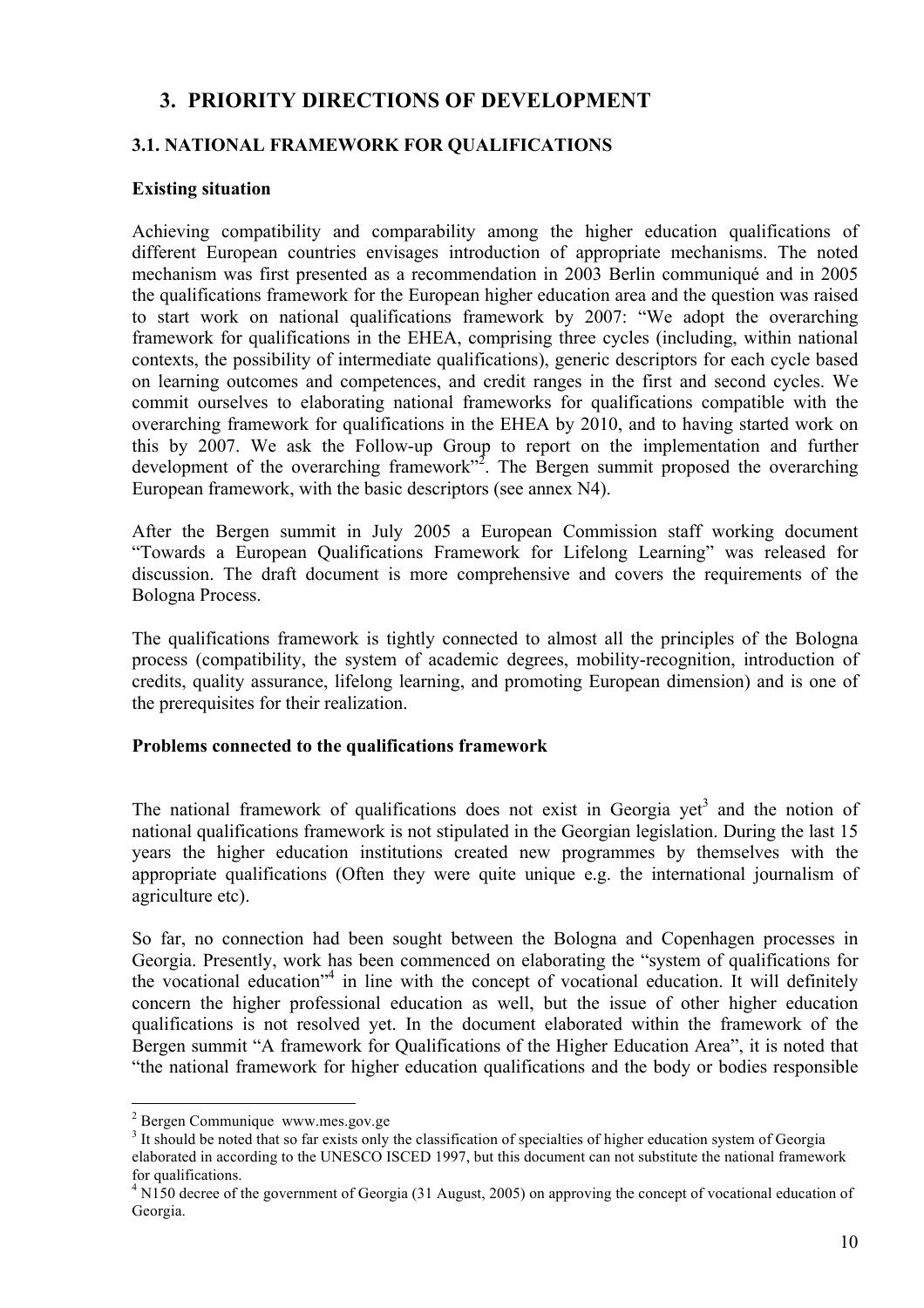for its development are designated by the national ministry with responsibility for higher education" and work on the issue should start before 2007. For sure it is optimal to create "a national qualifications framework" for the whole education system in the country. Pursuant to the concept on vocational education The Ministry of Labour, health and Social Care is the coordinating body for the work on "the qualifications framework for vocational education".

Also, there is a terminology problem of technical nature: Qualifications framework, structure or system?

### **Upcoming Tasks**

According to the Bergen Communiqué the work on the qualifications framework should start by 2007 and be completed by 2010.

- According to the document<sup>5</sup> that was approved at the Bergen Summit and dealing with the national qualifications framework, the Ministry of Education and Science should establish an appropriate body and the work on setting up this body should start immediately. All the stakeholders (ministries, HEIs and their academic personnel, employers, students etc) should be brought together in the body. The body/council in its part will set up sectoral commissions. Herewith, relevant consultations should be provided both for the council and for the members of its sectoral commissions;
- First of all the mission of the national qualifications framework should be determined. It may be formulated as follows:
	- $\triangleright$  Describing the interrelationship among the qualifications (degrees, diplomas) existing in the country;
	- $\triangleright$  Assuring easily understandable and transparent qualifications for the wider strata of society (entrants, students, employers);
	- $\triangleright$  Assisting HEIs in the process of planning the study programmes and introducing the new study programmes;
	- $\triangleright$  Assisting quality assurance;
	- $\triangleright$  Assuring compatibility and comparability at the international level
- In order to achieve comparability and assure transparency of the national qualifications framework clear description of qualifications should be provided using the following terms:
	- Higher education cycles and appropriate academic degrees;
	- Workload of a student (credits);
	- Distinguishing levels within the first cycle of higher education;
	- Learning outcomes with the described competences;
- Qualifications framework should be elaborated *in line with the lifelong learning strategy;* It is important to define the place of the short cycle in the national qualifications

<sup>&</sup>lt;sup>5</sup> "A Framework for Qualifications of the European Higher Education Area" - www.bolognabergen2005.no/Docs/00-Main\_doc/050218\_QF\_EHEA.pdf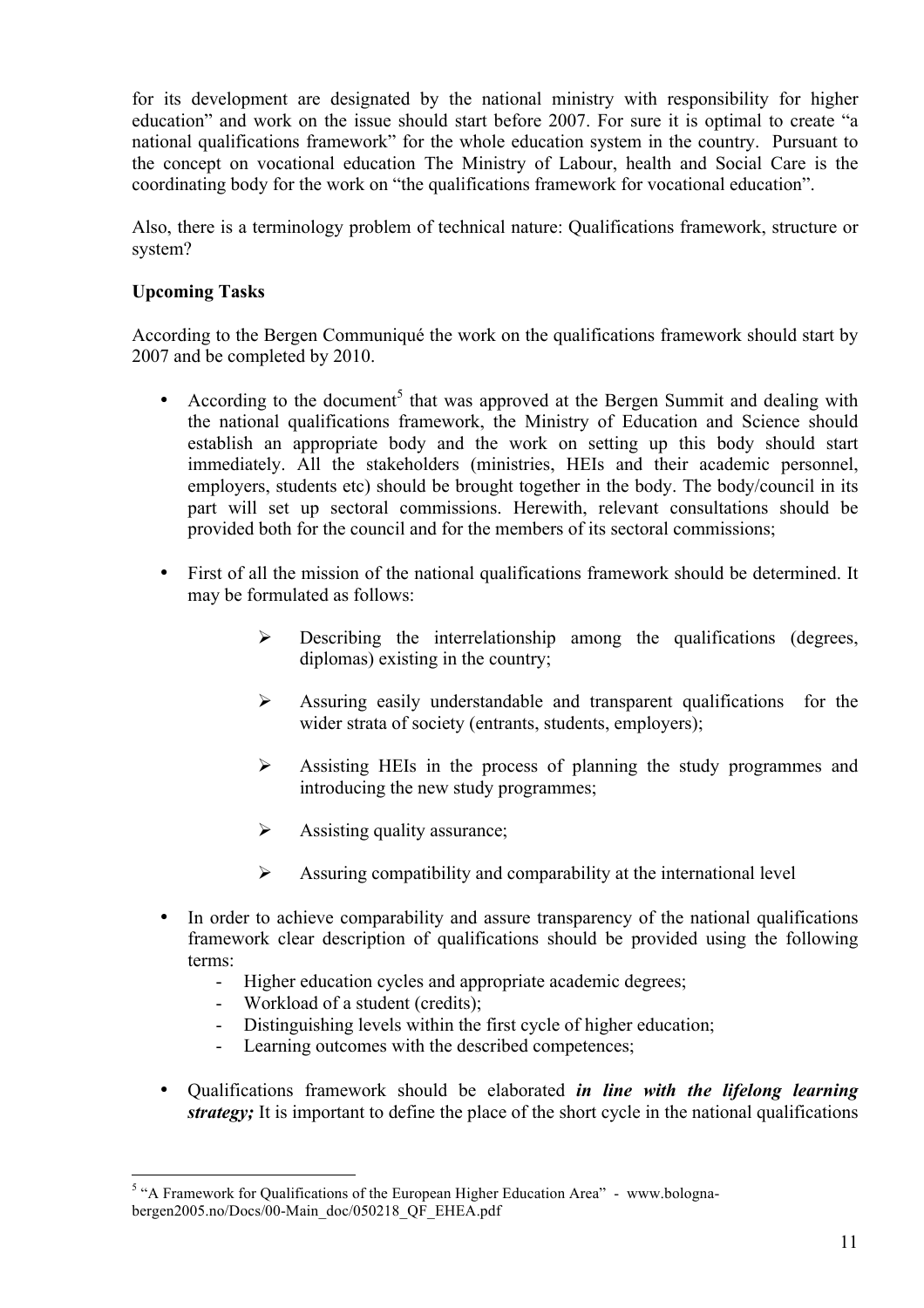framework and relationship of such qualifications with the first cycle of higher education academic degree;

• In order to check the compatibility of national qualifications framework with the European framework of qualifications the appropriate body should hold a selfcertification process according to the Bologna requirements<sup>6</sup>.

See in annex N5 the scheme of the body working on the national qualifications framework, possible sectoral commissions and the example of qualifications framework in one of the fields.

### **3.2. THREE-CYCLE DEGREE SYSTEM**

#### **Existing situation**

Bologna Process suggests comprehensive restructuring of the European higher education area, for what double-level system should be introduced, undergraduate and graduate. "The successful completion of the first cycle" at least three years "gives access to programmes of the second cycle"<sup>7</sup>. At the inception phase of the Bologna Process the third cycle (doctoral degree) was added in Berlin in 2003 to the defined two cycles. The relevant clauses (ch. VII) of the Law of Georgian on Higher Education (2004) fully comply with the abovementioned requirements of the Bologna Process. According to the article 87 point 7 of the Law the higher education institutions should move to the three-cycle degree system before 2007-2008 academic year. Thus in Georgia the legislative basis is appropriate for implementing the structural changes. According to the law the structure of Georgian higher education system looks as follows:

|           | Doctoral      |                                                                |
|-----------|---------------|----------------------------------------------------------------|
| 3 Years   |               |                                                                |
|           | Master's      | One cycle degree                                               |
| 2 Years   |               | Specialist with a Diploma                                      |
|           | Baccalaureate | $(3-5 \text{ years}, 5-6 \text{ years})$<br>Medical education) |
| 3-4 Years | 3-4 years     |                                                                |

Structural changes partly took place as early as in 1990s in some HEIs of Georgia, herewith not all the fields of these institutions move to the two-cycle system. It should be underlined that frequently the noted changes were nominal and therefore the first cycle of higher education bachelor's degree was totally discredited. It is still associated as being just the means for continuing education at master's level that in itself gives a complete qualification.

Accordingly, in some higher education institution of Georgia the already existing two-cycle system is transformed into different kind of two-cycle systems and the scientific degree system is replaced by the third cycle of academic degree.

<sup>&</sup>lt;sup>6</sup> "A Framework for Qualifications of the European Higher Education Area" - www.bolognabergen2005.no/Docs/00-Main\_doc/050218\_QF\_EHEA.pdf

 $<sup>7</sup>$  Bologna Declaration; Main documents of the Bologna Process, p. 42; Tbilisi 2005</sup>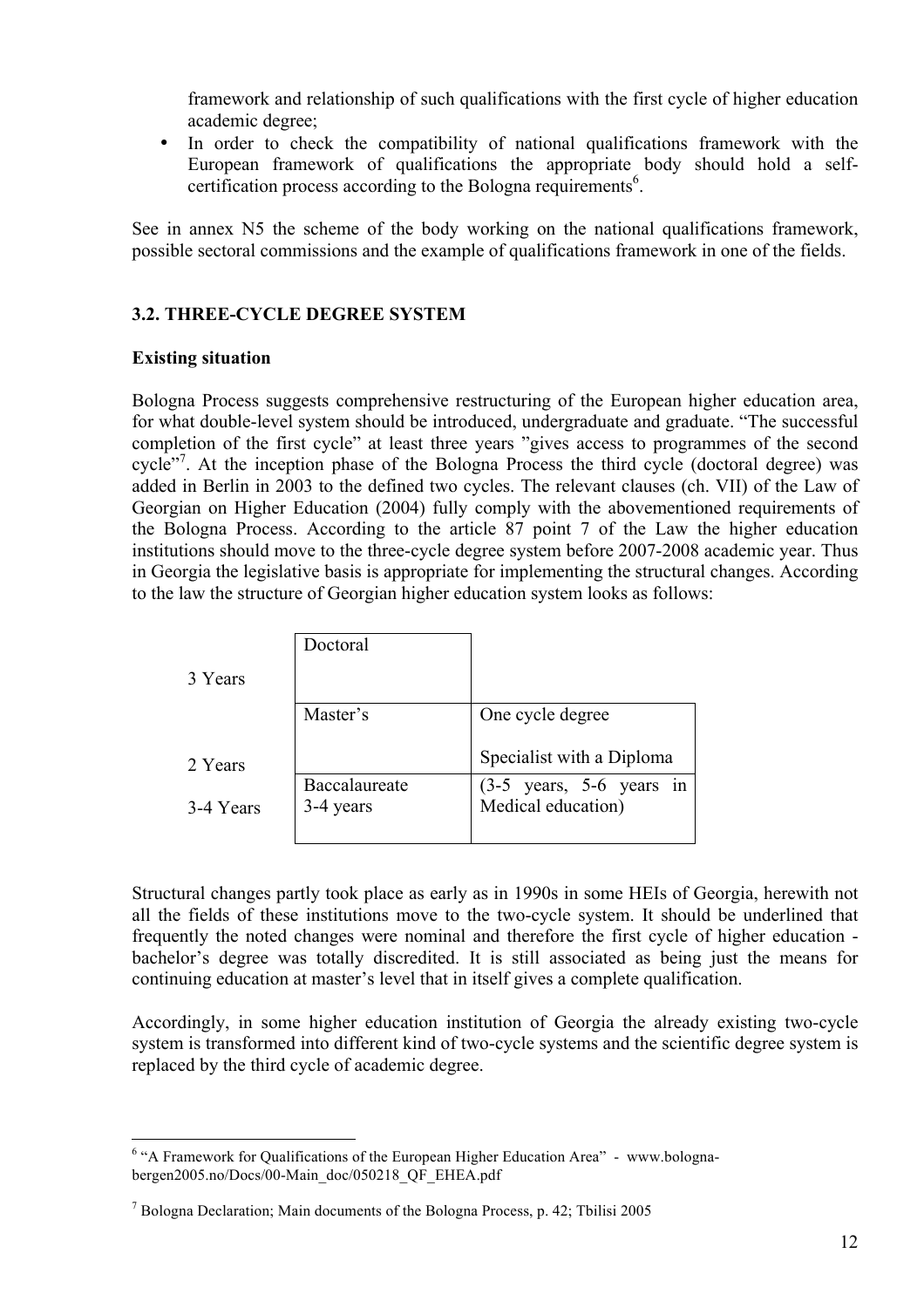In reality, the given shift of the academic degree structure and the duration of studies require *on one hand substantial changes in the content of educational programmes moving from the teacher-centred study process to a student-centred study process and on the other hand assuring relation between the new academic degrees and the labour market.* 

Except the mentioned three cycles and the appropriate degrees the Bologna Process also envisages the possibility of awarding joint academic degrees. The joint academic degree is recognised as one of the important factors of the European higher education area. However, there is no necessary legal framework for regulating this issue.

#### **Problems related to a three-cycle degree system,**

- Awareness of the society (entrants, students, parents, academic personnel, employers) on the new cycles of higher education is often inadequate;
- The aims of the first-cycle degree are vague and the demands of the labour market are neglected, that is to a certain degree conditioned by the definition given in the law: "Bachelor's Programme – the first level of a three-level higher education – the combination of educational programmes providing for teaching theoretical basics in a relevant field, essential for pursuing master's studies or studying professions requiring initial preparation of a level higher than the general education can provide<sup>8</sup>. Accordingly, bachelor's degree is perceived by the society as a lower level qualification than the former 5 year programme of "certified specialist" and as just the inception phase for obtaining the higher education. The noted problem is very acute throughout the entire Europe. In most cases the bachelor's degree is invalid at the labour market. Therefore it is clearly stated in the Bergen Communiqué: "... there is a need for greater dialogue, involving Governments, institutions and social partners, to increase the employability of graduates with bachelor qualifications, including in appropriate posts within the public service".
- There is no differentiation between the professional and academic degrees. European experience shows that in certain fields it is appropriate to introduce professional degrees at all the three cycles of higher education in parallel to the academic degrees;
- Apart from the three-cycle degree system, the Law of Georgia on Higher Education (Art. 46-47) stipulates one-cycle higher education with a programme of a certified specialist. A specialist possessing practical knowledge and skills is trained by this programme. By 31 August, 2005 the decree of the Government on the concept of vocational education had been approved, that also envisages the one-cycle vocational higher education. It is unclear what the interrelationship is between these two "one-cycle" systems of higher education.
- Shortened course at the bachelor's level (the so called short cycle), authorised by the appropriate certificate, still is not introduced in the Georgian reality;
- It is essential to define the qualifications granted through the programmes of certified specialists and their relationship with other cycles of higher education. This issue is especially important with regards to the regulated professions, specifically, compatibility of qualification in medical field with the European qualifications;
- Pursuant to the Art.46 of the higher education law the duration of master's degree should not be less than two years. Whereas in the Bologna Process it is possible to introduce master's degree programmes of 60-90-120 credits, implying 1-1,5-2 year studies. The duration of master's degree should be dependent on the content and volume of the

 <sup>8</sup>  $8\text{ Law of Georgia on Higher Education Art. 2. Point }\text{``m''}$ <br> $9\text{ Bergen Communityu\'e; www.mes.gov.ge}$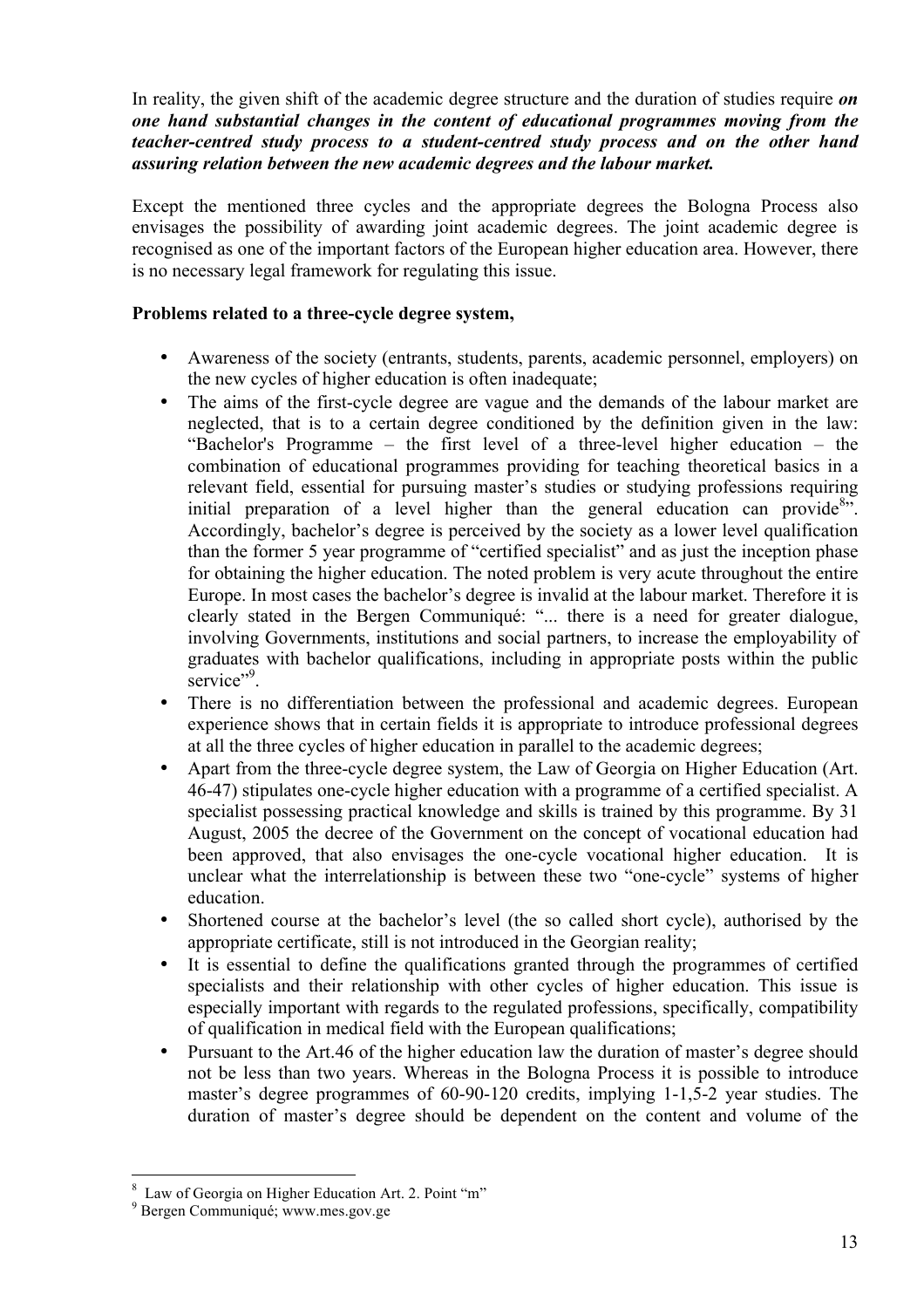master's degree. By fixing the lowest threshold will induce unsubstantiated increase in the duration of master's programmes;

- The problem related to awarding the joint degrees lacks appropriate legislative norms and the appropriate curricula;
- Structural change also determines the changes in the content, but in reality nothing has changed in the curriculum. Programme design in modules and their description through learning outcomes have been recently commenced;
- Absence of national qualifications framework. The noted framework should play a leading role, to make the significant structural changes and to make the academic degrees easily readable and compatible in the European higher education area.

### **Upcoming Tasks**

- Defining more precisely the bachelor's degree in the higher education law. Making difference between the "professional degree" and the "academic degree" (Trends IV p. 13);
- Promoting attractiveness of bachelor's degree;
- Elaborating the appropriate approach towards the short cycles at the bachelor's level
- Regulating the duration of master's degree studies
- Elaborating explicitly student-oriented new curricula. Modularisation of study programmes by indicating learning outcomes, basic, complementary and elective subjects/modules;
- Setting up the national coordinating groups in order to elaborate curricula in the regulated professions (Trends IV. p. 18);
- Raising public awareness by sharing the best practices and experience (creating the webpage on higher education institutions that will be constantly updated);
- Regulatory framework on adopting the joint degrees; promoting the international cooperation and elaborating the appropriate curricula;

# **3.3 QUALITY ASSURANCE**

#### **Present situation – major tendencies**

Quality assurance in higher education is a new tendency for Georgia – the term was first mentioned in the parliamentary decree on the "Main Directions of Higher Education Developing in Georgia" (2002). In the decree it was noted that "in the process of decentralizing teaching, scientific research and management, quality assurance system will enable wider society to get impartial information about how compatible is the teaching process in higher education institutions of Georgia with the contemporary educational requirements, how reasonably the appropriate social resources are spent and what the perspectives are for improving education". In the Law of Georgia on Higher Education (2004) quality is declared as a criterion for assessing the effectiveness of higher education system. The law stipulates to set up the appropriate structures both in higher education institutions and at the state level (Par. 25, 31, 63).

One of the main requirements of the Bologna Process – promoting international cooperation in quality assurance – gives Georgia a unique chance to create the intrauniversity and national quality assurance services of learning, teaching and research in line with the European standards. Presently, the principles of operating the quality assurance services at a national level are being actively discussed and common standards, procedures and rules are being recognized as it is stated in the Berlin Communiqué (2003).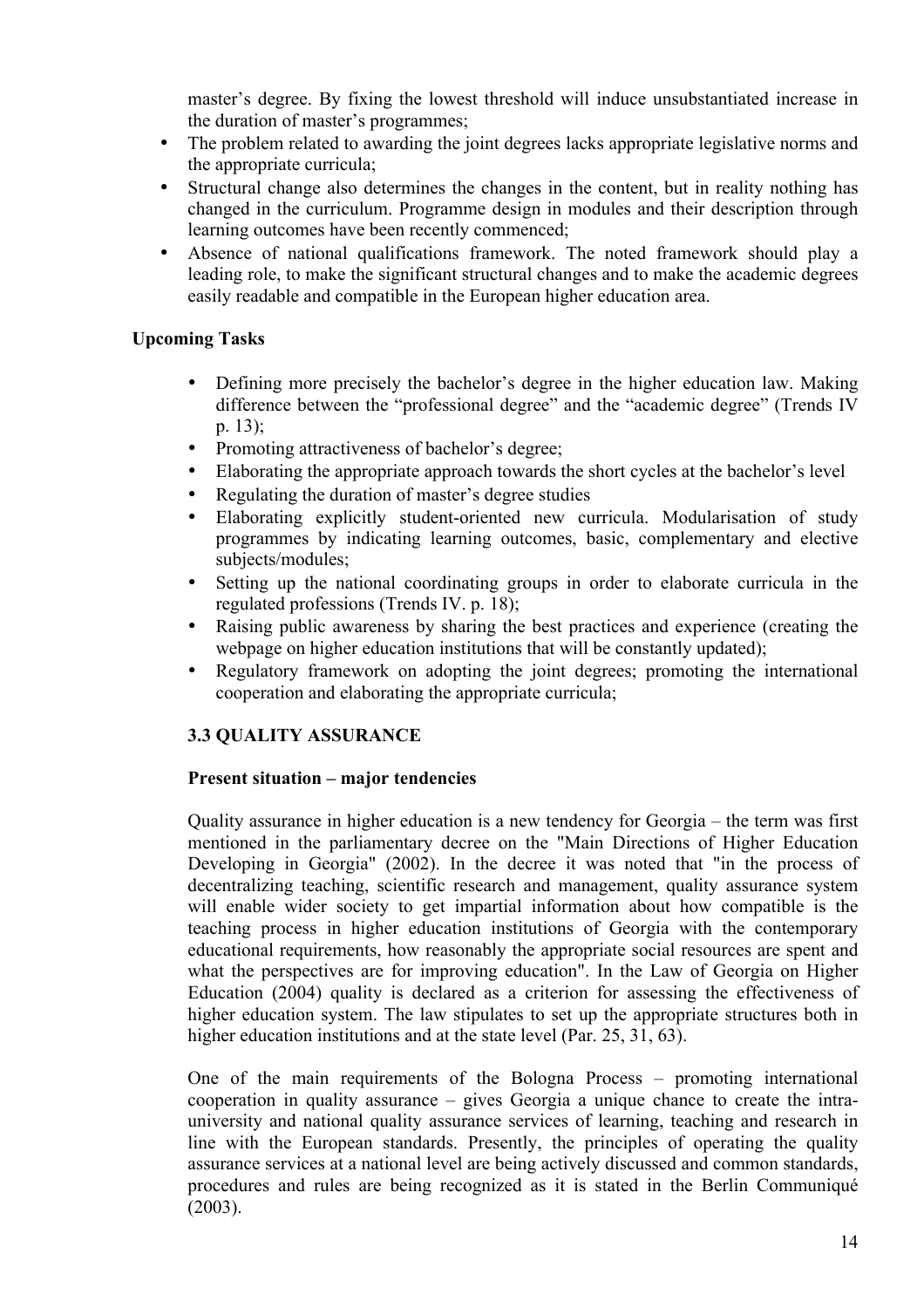In February 2005 a document elaborated by the European Network of Quality Assurance (ENQA) had been released "Standards and Guidelines for Quality Assurance in the European Higher Education" (see the summary of the document in annex N6). In the document the standards of internal quality assurance services of higher education institutions are described in details, also the standards for quality assurance agencies in Europe and the principles of their registration and control. The document was discussed and approved at the Bergen Summit (May, 2005). It is noted in the Bergen Communiqué that the Ministers of the 45 countries recognize the quality assurance standards put forth by the ENQA and welcome the creation of the common European register and they consider "cooperation of agencies recognized at national level" as crucial a factor, facilitating the bilateral recognition of decisions of quality assurance and accreditation.

The working scheme of quality assurance system is quite clearly defined in the main documents of the Bologna process. Unlike those countries where this system already existed and presently they need just to adapt to the common European standards, Georgia has to start work in the institutions directly in line with these requirements. By signing the Bologna Declaration Georgia undertook this commitment. Clearly the European experience should be taken into consideration.

In Trends  $IV^{10}$  – the report prepared by the European University Association – it is especially underlined that autonomy of higher education institutions is a necessary precondition for the effectiveness of internal quality assurance services. Besides, the issue of financing should be taken into consideration by all means. Quality assurance is connected to specific expenses but the outcome of this investment is raising the quality of education.

#### **Basic problems**

- There is no experience of quality assurance in Georgia;<br>• There is no culture of quality assurance in university
- There is no culture of quality assurance in universities prior to starting the evaluation of teaching and research the academic personnel and students should get acquainted and understand the assessment criteria, to assure the objectivity;
- In the transitional period before the governance of higher education institutions change on the basis of the law, in most cases the functions overlap between the newly created quality assurance services and the existing method centres.

#### **Upcoming Tasks**

To start up and/or setting up the quality assurance services in higher education institutions of Georgia, national agencies and the state accreditation services in line with the ENQA standards.

#### **3.4. INTRODUCTION TO ECTS**

#### **The existing situation in Europe and Georgia**

Credits as a tool for measuring student's workload, first was introduced in the United States of America in the beginning of the XX century. Later this system of student assessment was introduced in the Great Britain and lastly it was spread throughout the entire Europe. Since

 <sup>10</sup> www.bologna-bergen2005.no/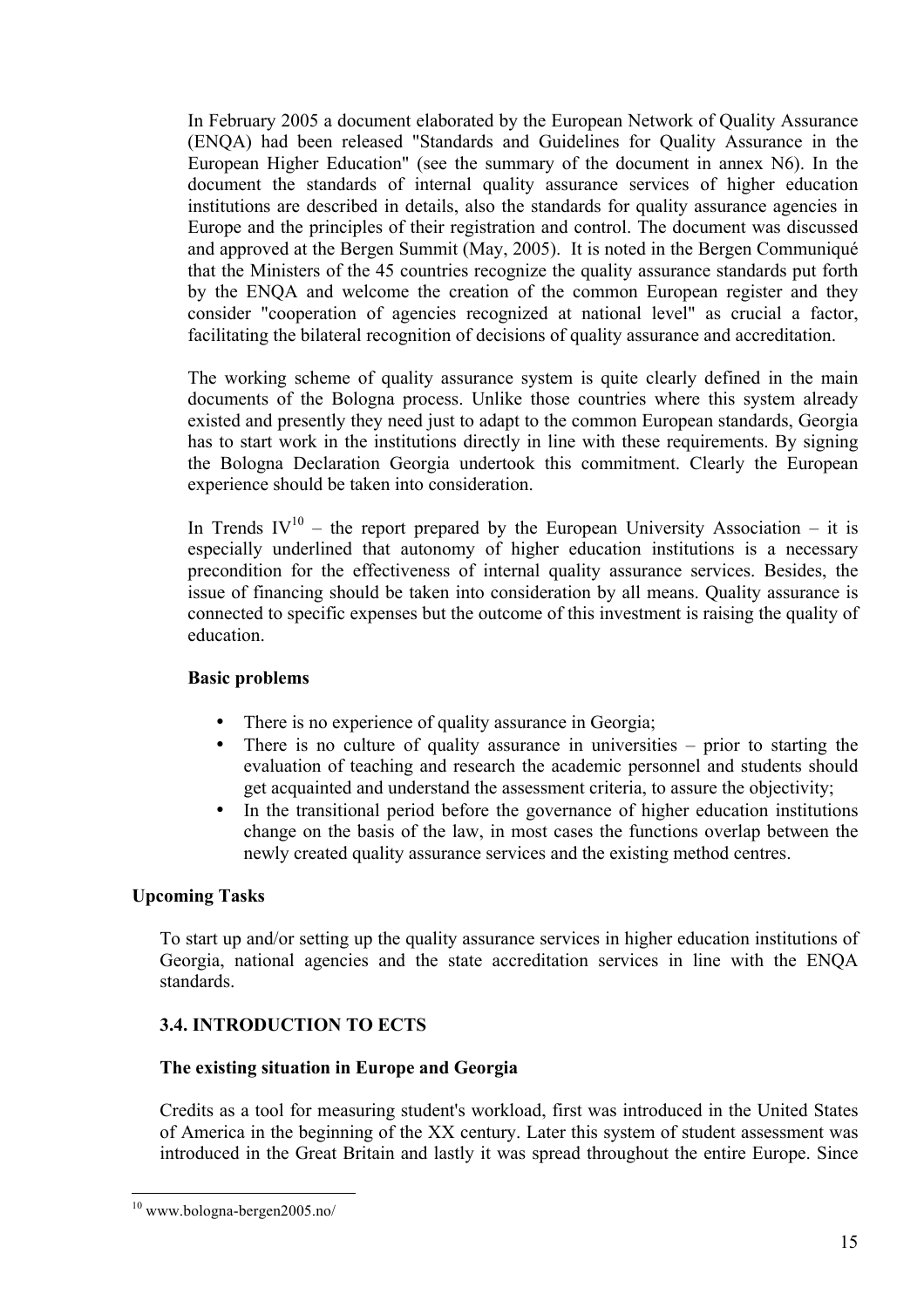1989 ECTS – European Credit Transfer and Accumulation system – was introduced in higher education institutions of Europe. Introducing the ECTS is one of the major requirements of the Bologna Process – It ensures both effective planning of educational programmes and mobility of students. Herewith it should be noted that a lot of mistakes had been made while introducing the ECTS or a system compatible to it in Europe; In most European higher education institutions ECTS is introduced in separate faculties (departments) and very often the credits are not properly allocated. In order to avoid similar problems special attention should be paid to introduction of ECTS in Georgia.

According to the Law of Georgia on higher education (Art. 87, point 8) ECTS should be universally introduced before 2009-2010 academic year in Georgia.

#### **Problems related to introduction of credits**

- According to the Law higher education institutions should introduce the new study programmes before 2007-2008 academic year and in order to start these study programmes higher education institutions should move to the European Credit Transfer and Accumulation System before 2009-2010 academic year. Thus, while elaborating the new study programmes we reject a very effective method of planning them.
- Credits as a tool for measuring student's workload are already used in many higher education institutions of Georgia; some institutions apply the American model of credits, some the British one etc. Accordingly the higher education institutions will have to work hard in order to adopt the European system.

#### **Action plan**

- To change the date for introducing the credits
- To meet the requirements envisaged in the ECTS User's Guide
- To Contact and consult the European experts of ECTS
- To introduce the ECTS national counselors

#### **3.5 DOCTORAL DEGREE – SYNERGY OF EDUCATION AND RESEARCH**

#### **The existing situation in Europe and Georgia**

In January 2000 by the proposal of the European Commission it was decided to create the European Research and Innovation Area – (IRIA), the aim of which is to assure conditions for establishing and developing knowledge-based economy in Europe. Knowledge-based economy cannot be created without the appropriately trained highly qualified specialists. The doctoral degree as a third cycle of higher education assures the linkage between the European higher education area and the research areas. The requirement to introduce the doctoral degree as a third cycle was mentioned at the Berlin summit in 2003.

This requirement of the Bologna Process was fully reflected in the Law of Georgian on Higher Education. Pursuant to the law the scientific degrees will be defended according to the previous old system only until the end of 2006 – the academic degree of a doctor is already introduced, and it will substitute the degrees of a candidate of science and the scientific degree of doctor.

The shift from the two-tier system of scientific degrees to a single cycle academic degree is connected to a number of problems. The third cycle of higher education practically should be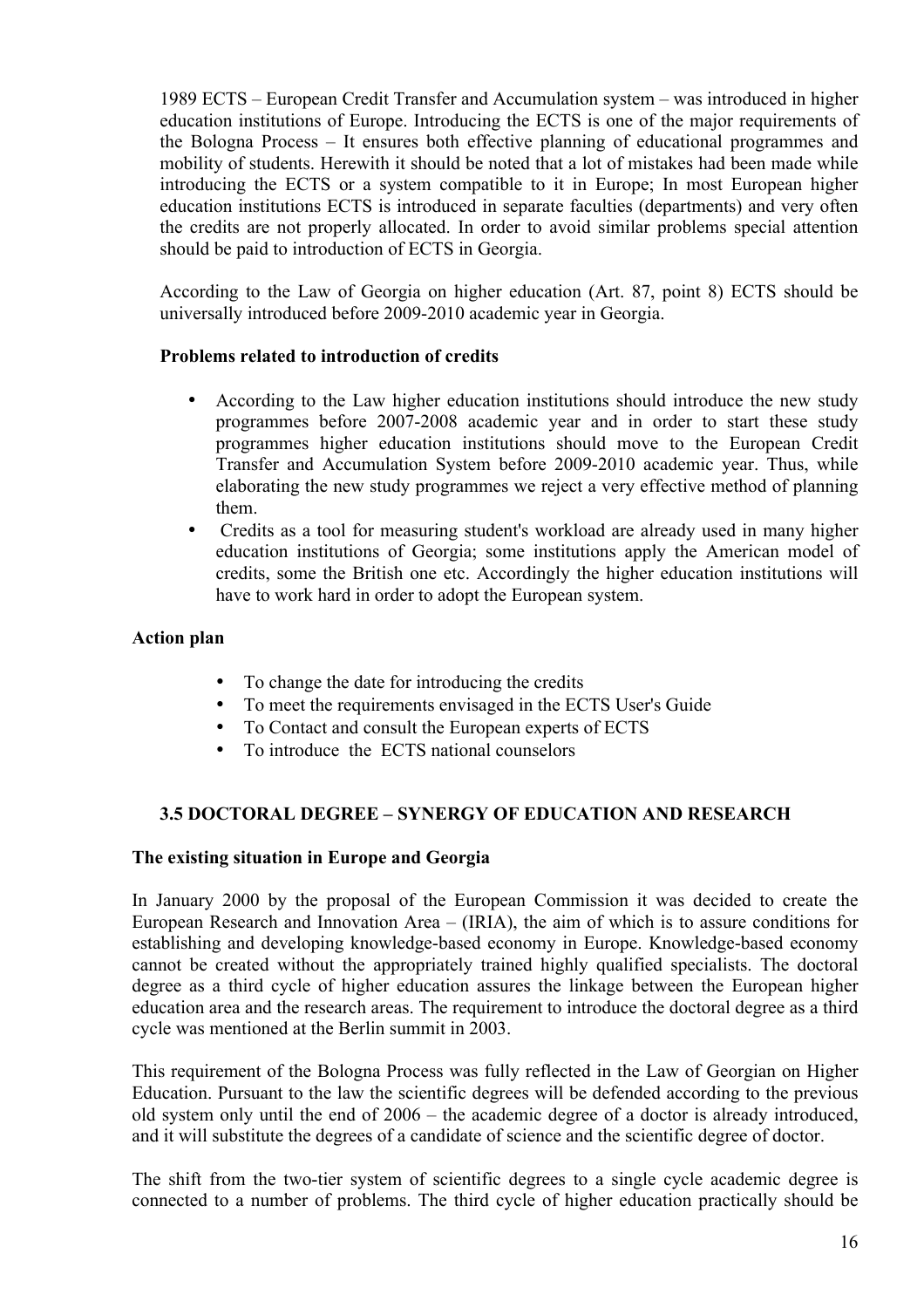formulated anew. The necessary steps for introducing doctoral degree should be defined, also the interrelationship between the old and new systems of academic and scientific degrees; the academic characteristics of study programmes of the doctoral degree, the institutional basis for transferring to a thee-cycle degree system etc.

On 25-26 June 2005 an international conference had been held at the Tbilisi State University, where the conditions for introducing the doctoral degree had been defined and agreed: the rules of admission; the share of educational and research components in the doctoral programmes, the mechanisms for quality assurance and other issues. An action plan was also defined in the memorandum of the conference (See the conference memorandum in annex N7).

### **3.6 PROMOTING MOBILITY AND THE ATTRACTIVENESS OF THE HIGHER EDUCATION SYSTEM OF GEORGIA**

#### **The existing situation**

Promoting mobility is one of the most important objectives of the Bologna Process. "We recognize that mobility of students and staff among all participating countries remains one of the key objectives of the Bologna Process. Aware of the many remaining challenges to be overcome, we reconfirm our commitment to facilitate the portability of grants and loans where appropriate through joint action, with a view to making mobility within the EHEA a reality. We shall intensify our efforts to lift obstacles to mobility by facilitating the delivery of visa and work permits and by encouraging participation in mobility programmes. We urge institutions and students to make full use of mobility programmes, advocating full recognition of study periods abroad within such programmes"<sup>11</sup>.

Characteristics of Mobility in the Bologna Process:

- 1. Mobility is not a one-way process;
- 2. It concerns students, academic and administrative personnel;
- 3. Recognition of study period and workload of students participating in mobility/exchange programmes abroad is essential;
- 4. The mechanisms for mobility are: diploma supplement, transcript of marks, credits and learning agreement<sup>12</sup>.

Mobility is one of the most specific, clear and attractive issues and there are fewer debates against it. Mobility of students and academic personnel mostly depended on private initiatives and was not organized by the higher education institutions, later causing certain problems with regard to recognition of the courses taken abroad and the marks received. One of the mechanisms facilitating student mobility is a diploma supplement and learning agreement. According to the Ministerial Order N149, 5 April 2005, Diploma Supplement being acclaimed by the Bologna Process and elaborated by the UNESCO, Council of Europe and European Commission, is a necessary tool for recognition.

No precise statistics exists on how many entrants or /and students leave Georgia for academic purposes. Based on the information provided by the German Academic Exchange Service (DAAD) some tendencies may be tracked.

• In 2003-2004 academic year the number of Georgian students in Germany was:

<sup>&</sup>lt;sup>11</sup> Bergen Communiqué; www.mes.gov.ge<br><sup>12</sup> European Credit Transfer and Accumulation System and Diploma Supplement – Guidelines; Tbilisi 2005; www.mes.gov.ge; www.civilin.org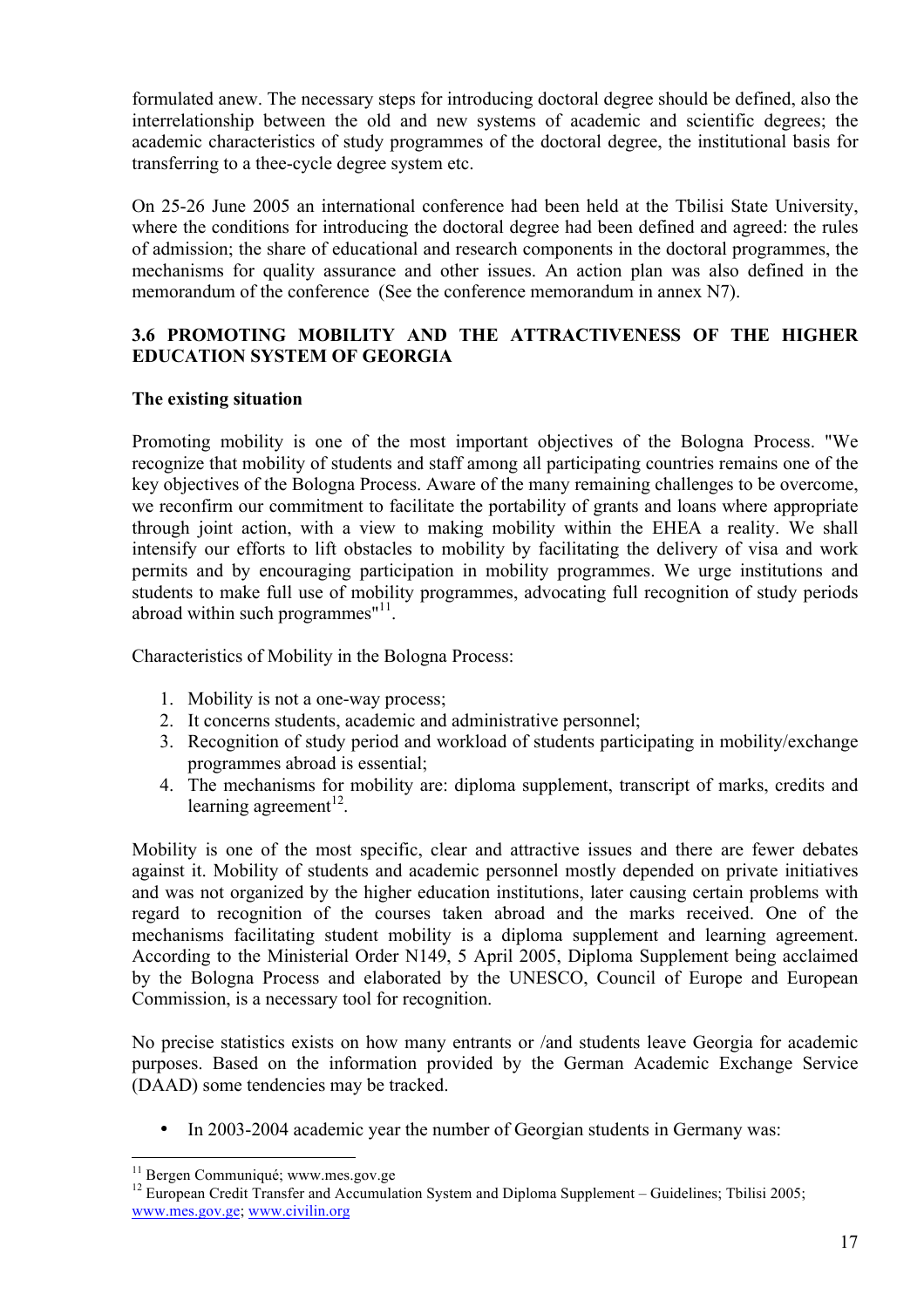2 902 – Georgian students enrolled in the higher education institutions of Georgia;

- 1 380 Language and Culture;
- 657 Law, Economics and Social Sciences;
- 405 Mathematics and natural sciences;
- 170 Engineering Sciences;
- 101 Medicine;
- 150 Art and Art studies
	- There are very few students in Germany willing to study in Georgia:

DAAD provides approximately 20 scholarships for German students and young scientists wishing to study or work in Georgia.

#### **Problems related to mobility**

- Certain number of Georgian students try various channels to go abroad. As a rule when they go abroad for continuing studies they skip a year in Georgian higher education institution by taking one year out. Such cases are controversial to the requirements of the Bologna Process; hence in Europe students may study a semester or two in other university on the same specialty. The documents necessary for mobility are not in use, such as: transcript of marks and learning agreement;
- In reality mobility is in one direction. According to the data of the German side in 2003- 2004 German students studying in Georgia comprised only 0,69 % of the number of Georgian students studying in Germany;
- The lack of interest towards the higher education institutions of Georgia is determined by the low attractiveness of the educational programmes proposed by the Georgian HEIs, very small information, and absence of general infrastructure;
- There is no statistics on mobility; especially on the mobility of academic personnel.

#### **Measures to be taken in order to promote mobility**

#### **Mobility Georgia-Europe**:

- Effective management of the mobility schemes:
	- $\triangleright$  Central Structure in the higher educational institutions so called foreign relations office – should provide students and scientists with relevant information on the content, culture, language (language courses, rules for filling in the application etc.) prior to departure. Partner higher education institutions abroad could also take part in this process;
	- $\triangleright$  There should be a central body in higher education institutions and/or at the Ministry of Education and Science, providing information to all the interested parties about the existing possibilities for mobility in higher education institutions of Europe;
- Studies or practice abroad should be taken as a necessary study component. The mobile students should be guaranteed to gain recognition at home (including the passed exams). ECTS learning agreement and the transcript of marks has a special importance in this matter. The latter represents a standard format document and is determined to describe all the study activities taken by a student. It is necessary to create software for the transcript of marks and its introduction in higher education institutions;
- The programmes existing in Georgia should be used effectively, supporting partnership among HEIs and elaborating joint educational programmes;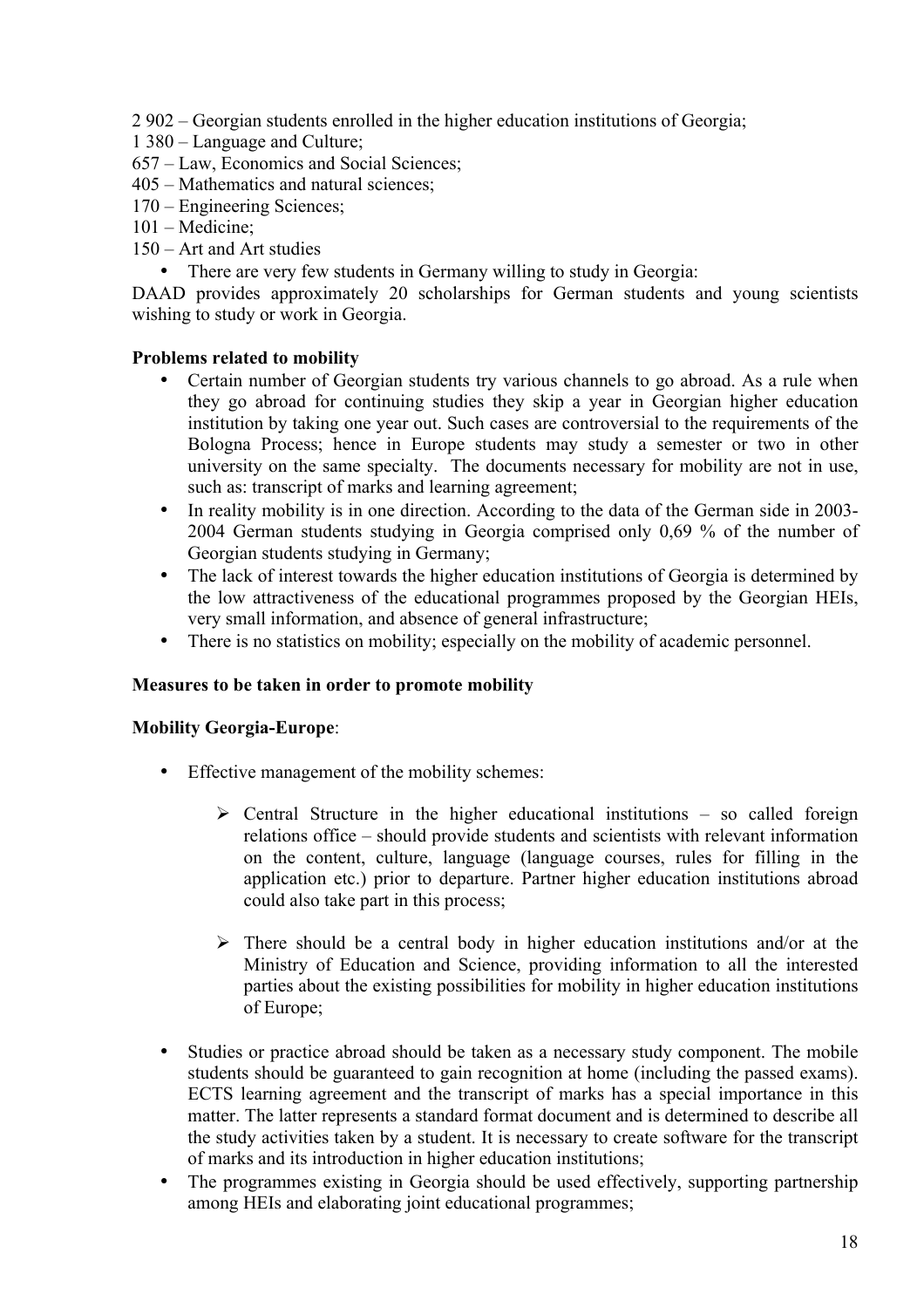- Diversifying financing of mobility. The desire of Georgian students for studying abroad and for general mobility may be organized effectively at a state level. Newly created state scholarships programme, coordinated by the "development and reform foundation", envisages scholarships only for lawyers. It is necessary to encourage a number of fields by the support programmes and target funding (e.g. for students of economics and agrarian specialties etc.);
- Assuring reliable statistical data on mobility.

Mobility Europe-Georgia:

- Providing tailored programmes for the European Students and Scientists in the fields where Georgian Higher Education institutions have special competence, e.g. archaeology, linguistics, History, History of Art;
- Assisting foreign students in Georgia: Easily understandable internet pages in foreign language of higher education institutions of Georgia, where it will be clearly presented the educational programmes, contact persons, addresses, special advice for foreign students;
- Improving special services for foreign students and scientists in Georgia. Designing special courses of the Georgian language, assisting at the administrative level, providing accommodation, consultations while choosing the study programmes etc.

# **Internal Mobility**

The issue of mobility of students and personnel among different educational institutions within Georgia should be regulated through the similar mechanism as it is in case of international mobility, in order to recognize the study period spent in other educational institutions it is necessary to have the transcript of marks, learning agreement and other documents.

It is desirable to introduce the best practices of the European inter-institutional research and education for the so-called "joint degrees". To create open, transparent and competitive researcheducational environment, that will on one hand enable different research and educational institutions to present their "product" at a market of higher education and on the other hand, to give more freedom of choice to students. That will be one of the conditions for quality assurance fair competition and attractiveness of the Georgian higher education system.

# **3.7 INTRODUCING THE PRINCIPLE OF "LIFELONG LEARNING" IN HIGHER EDUCATION**

# **Existing situation**

The goal of the Lisbon Strategy of the European Union (March 2000) - to make Europe the most competitive, dynamic and knowledge-based economy in the world is quite ambitious and it will be possible only through the substantial changes in education and training system of Europe. Based on this, the concept of lifelong learning represents the major element for the strategy of economic and social development in Europe before 2010. This is a chance to get education throughout life with the aim to improve one's skills and competences, taking into view the personal, both civil and social development and also employability and income<sup>13</sup>.

 <sup>13</sup> http://europa.eu.int/comm/education/policies/lll/life/memoen.pdf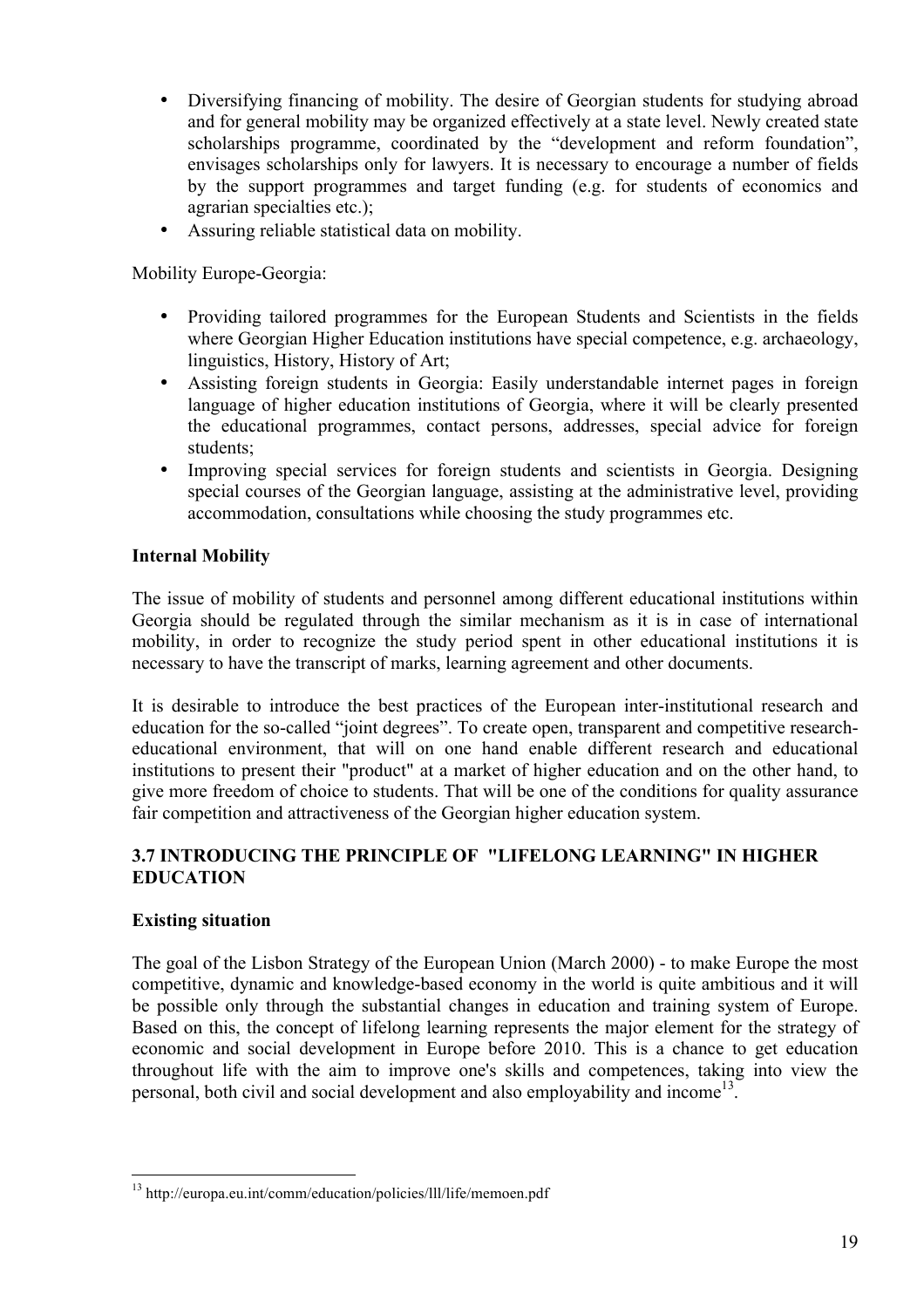In 2001 Prague communiqué lifelong learning was announced as one of the basic principles of the Bologna Process. The issue was more specifically reflected in the Berlin Communiqué:" Ministers underline the important contribution of higher education in making lifelong learning a reality. They are taking steps to align their national policies to realize this goal and urge higher Education Institutions and all concerned to enhance the possibilities for lifelong learning at higher education level including the recognition of prior learning. They emphasize that such action must be an integral part of higher education activity.

Ministers furthermore call those working on qualifications frameworks for the European Higher Education Area to encompass the wide range of flexible learning paths, opportunities and techniques and to make appropriate use of the ECTS credits<sup>"14</sup>.

### **Problems related to introducing the Lifelong learning principles in higher education**

- It can be said that higher education institutions do not pay attention to realizing the mentioned principle so far. The reason is simple from one point of view - the present transitional period in the higher education system (such as formulating new management structures, creating new educational programmes, introducing the system of credits etc.) do not leave the time and energy to higher education institutions.
- Apart from the noted reason, frequently universities do not understand, that alongside with the traditional education and research, lifelong education is also their function and that by this they serve to society. Accordingly, from the side of higher education institutions neither labour market nor the needs of other target groups are studied. The system of social partnership is very weakly developed. Higher education institutions are not ready to offer target groups the necessary courses for upgrading their qualification and retraining.
- In order to introduce the noted principle in higher education institutions certain mechanisms should exist e.g. recognition of prior learning paths (formal, non-formal, informal) and flexible-learning paths. In a nutshell it is essential to elaborate a national framework of qualifications in line with the lifelong learning principle.

#### **Measures to be taken**

- To create the national framework of qualifications (see ch. 3.1) in line with the lifelong learning principles.
- Higher education institutions should take into view the noted principle when defining their mission and elaborate appropriate policy for continuing education, implying the implementation of the following measures:
	- $\triangleright$  Define the type of an educational programme short course, distance learning, other educational services in the framework of "lifelong learning";
	- $\triangleright$  Investigate the market for continuing education defining potential customers, disciplines and levels demanded by the labour market.
	- $\triangleright$  Define the needs of lifelong learning for the development of the regional economy.
	- $\triangleright$  Prepare appropriate materials and intellectual resources in order to assure "lifelong learning";
	- $\triangleright$  Assure quality of the proposed educational programmes;
	- $\triangleright$  Provide financial support for the continuing education defining the cost of studies etc.

<sup>&</sup>lt;sup>14</sup> Berlin Communiqué. Main Documents of the Bologna Process; Tbilisi 2005, p.82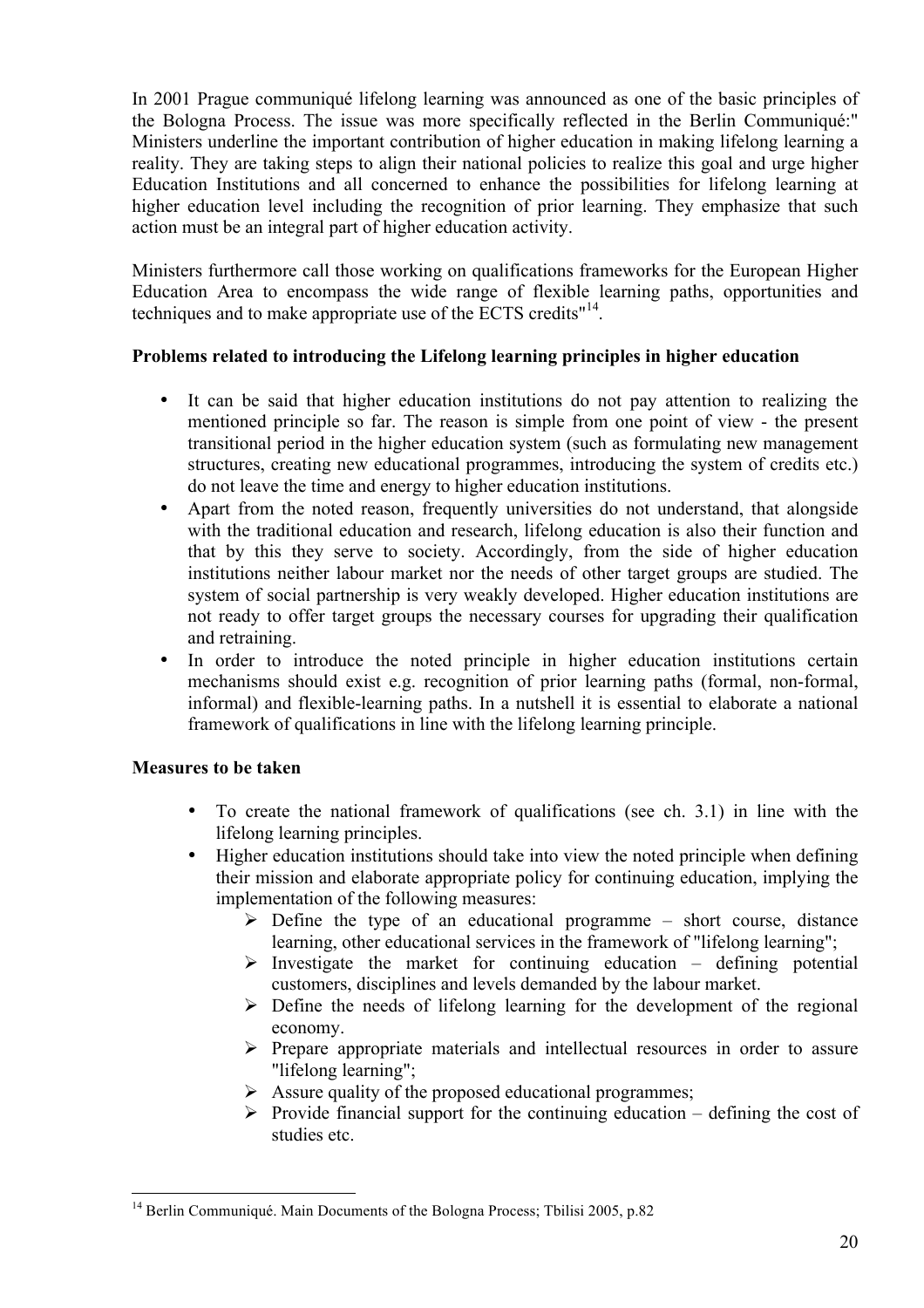• Diversify the profile of the higher education programmes in line with the abovementioned principles.

# **3.8 HIGHER EDUCATION INSTITUTIONS AND STUDENTS**

#### **Existing situation**

In Prague and Berlin Communiqués, and the official documents of the European University Association, and ESIB the role of higher education institutions and students in reform issues is particularly underlined. Obviously, in the process of creating the European Higher Education Area higher education institutions are the major partners.

"Ministers welcome the commitment of Higher Education Institutions and students to the Bologna Process and recognize that it is ultimately the active participation of all partners in the Process that will ensure its long-term success. [...] Ministers stress the need for appropriate studying and living conditions for the students, so that they can successfully complete their studies within an appropriate period of time without obstacles related to their social and economic background"<sup>15</sup>.

In the declarations of the European University Association, Salamanca and Glasgow Conventions it is noted that universities are ready to implement the reforms, but it is necessary to increase their autonomy in order to assure the necessary dynamics for implementing the reforms.

From the ten action lines of the Bologna Process one of them "Higher Education Institutions and Students" incorporates several directions:

- 1. Increasing the role of higher education institutions in reforming the system
- 2. Autonomy of higher education institutions
- 3. The role of students in managing HEIs
- 4. Student influence on the content of education
- 5. Creating appropriate study and living conditions for students

#### **Existing problems**

- Increasing the role of higher education institutions in the process of reform is one of the most important questions. Without the active participation of higher education institutions no reform may be implemented. The law of Georgia on higher education requires from the higher education institutions to elect the governing bodies before January 2007 and implement their activities autonomously in line with the law. It should be underlined that there is a certain type of fear and distrust towards the novelties, that is on one hand caused by the lack of information and on the other hand by the confusing management system existing in higher education institutions today. Quite often activities are overlapped.
- It should be taken into consideration that reforms always require additional time and energy. Also there is no independent union of higher education institutions in any form, assisting the higher education institutions in the process of reform;

<sup>&</sup>lt;sup>15</sup> Berlin Communiqué. Main Documents of the Bologna Process; Tbilisi 2005, p.79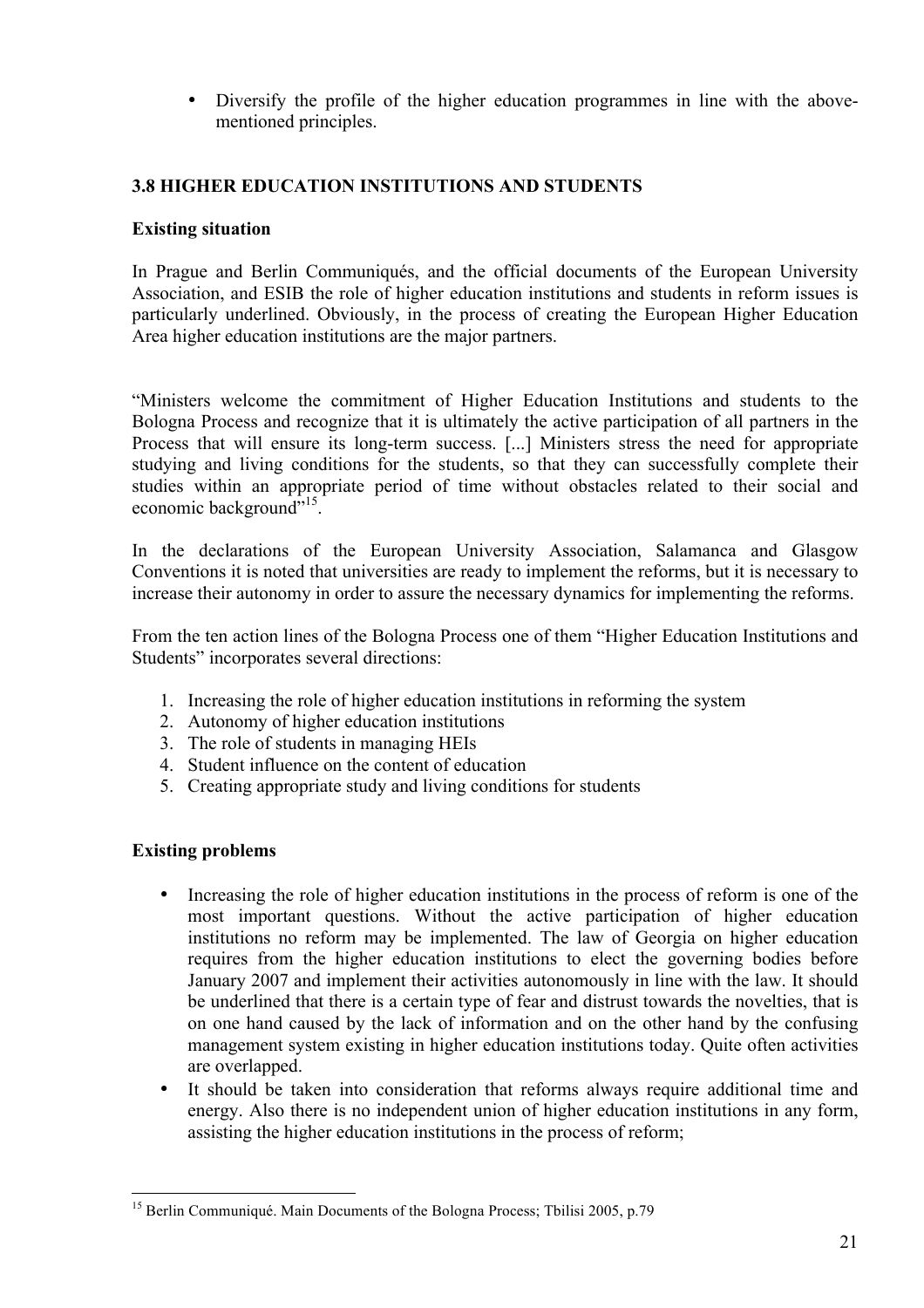- Student participation in decision-making. Formally it is provided. According to the law students should comprise one third of the senate (Art 17, P. 3; Art 43, p. 1). At the end of 2006 in order to implement the requirements of the law students will also be elected in the senates of the state higher education institutions. But the problem is the confrontation of student unions in the state higher education institutions. Raising doubts that in 2006 elections certain artificial tensions may be provoked;
- As for the private higher education institutions, the law do not cover them and presumably, students of private higher education institutions do not participate in decision-making;
- In most cases students do not understand their self-governance adequately. The functions of student self-governance bodies is stipulated by the article 45 Point 3 of the Law of Georgia on Higher Education;
- There is no national union of students, that would have contacts with the European student unions;
- According to the law students have a right to evaluate their study programmes. In some higher education institutions the newly established quality assurance services made first steps in this direction, but as the practice shows, on one hand there is no culture of evaluating the study programmes and teachers by students and on the other hand the evaluation method should be seriously improved, implying that a research conducted for evaluating the study process should be in compliance with the internationally accepted standards and follow the code of ethics;
- According to the Bologna Process students are not considered as only the customers of the educational processes. It is the governmental duty to assure equal access to higher education for all and on the other hand, create appropriate study and living conditions for students depending on the student assistance system to a considerable extent.
- In order to assure equal access of education in 2005-2006 academic years, 250 socially vulnerable students had been awarded special study grants (The decree of the government of Georgia N147, 25 August, 2005). This was the first attempt to resolve such problem, the limited resources of the state budget reduces the circle of socially vulnerable citizens receiving the assistance. Also it should be underlined that practically there are no student dormitories any longer, creating serious problem to students coming from regions and the system of student loans do not exist also.

#### **Measures to be taken**

• Reform can not be implemented without the participation of all the stakeholders:

Increasing the role of higher education institutions in making the European higher education area implies timely implementation of the reform initiatives within the institutions. Obviously, initiatives in this direction should be taken by the institutions themselves:

 $\triangleright$  Act more actively in order to increase the degree of awareness of students and teachers;

 $\triangleright$  It is desirable to set up an association of educational institutions and the rector's conference (where higher education institutions will be united, without regard to organizational-legal status);

The aims of the association and directions of the activities may:

- Promote high quality of study and research at higher educational institutions;
- Promote cooperation among the higher education institution;
- Assist the member institutions to implement the Bologna principles;
- Promote the interests of the member institutions within the society and in the process of decision-making;
- Retain and develop international relations.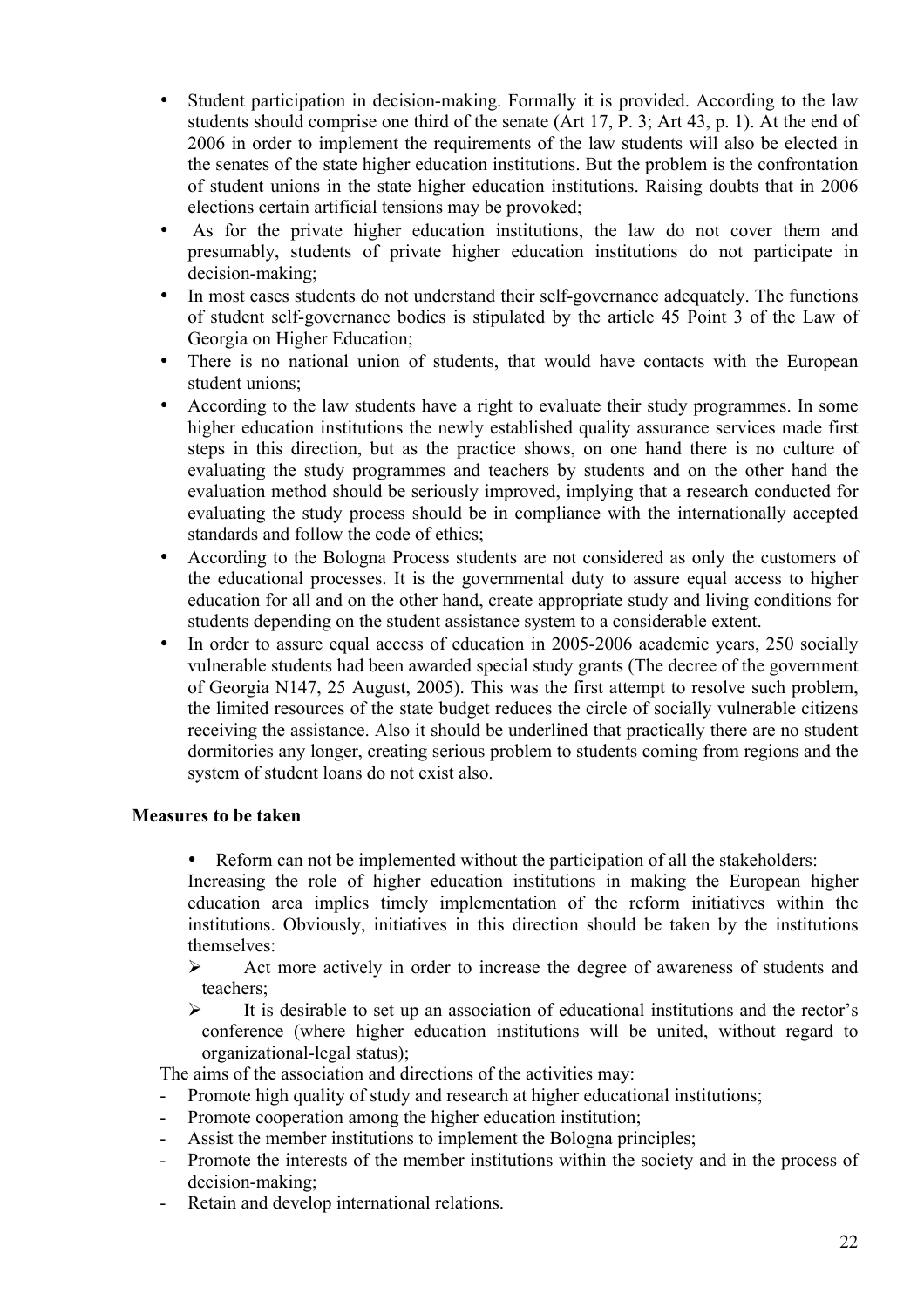- The state higher education institutions and the Ministry of Education and Science of Georgia should assist the elections of the senate and other governing bodies through the coordinated activities and in line with the law. The higher education institutions should assure publicity of institutional Charter and provide easy access for academic personnel and students;
- Establishment of a student union at the national level should be supported after formulating the student governing bodies within higher education institutions;
- It is especially important to involve students in the quality assurance processes. The higher education institutions should be guided by the quality assurance standards of the European Association and define the procedures for student participation in quality assurance;
- It is reasonable to set up consultation services in order to guide students in the study processes and facilitate them in selecting modules relevant and interesting to them, structure individual educational programmes and make choice between the academic and professional degrees etc;
- Creating appropriate study and living conditions for students is very important for collecting the reliable data about their socio-economic situation. A database should be created, forming the basis for elaborating the student assistance programmes. The state should assist higher educational institutions in receiving back their student dormitories and rehabilitating them in order to create appropriate living conditions for students.

## **3.10 SUSTAINABLE FINANCING**

#### **Existing situation**

Although financing higher education is not outlined as a basic action line in the main documents of the Bologna Process, however this issue is crucial. In the Bergen communiqué it is noted that: "As we move closer to 2010, we undertake to ensure that higher education institutions enjoy the necessary autonomy to implement the agreed reforms, and we recognize the need for sustainable funding of institutions.<sup>16</sup>"

Without financing it is impossible to implement the higher education reform and fulfil the Bologna Process requirements. In the document presented at the Bergen Summit "Trends IV" financial support at the national level is referred to as one of the essential factors for the success of the reform. "There was a considerable gap between the aims of the Bologna reforms as stated in political declarations by the ministers, on the one hand, and the means and support given by the state to the institutions to realize these aims, on the other."17The majority of the Bologna member countries expressed their commitments in the legal framework but did not support the Bologna reforms financially.

While discussing the issue of financing higher educational institutions of Georgia two directions should be particularly underlined:

- Financial support of higher education reform;
- Reforming financing system of education and research (multiple sources, effective use of the budget sources)

<sup>&</sup>lt;sup>16</sup> Bergen Communique; www.mes.gov.ge<br><sup>17</sup> Trends IV: European Universities implementing Bologna; EUA Sybille Reichert, Christian Tauch; 2005;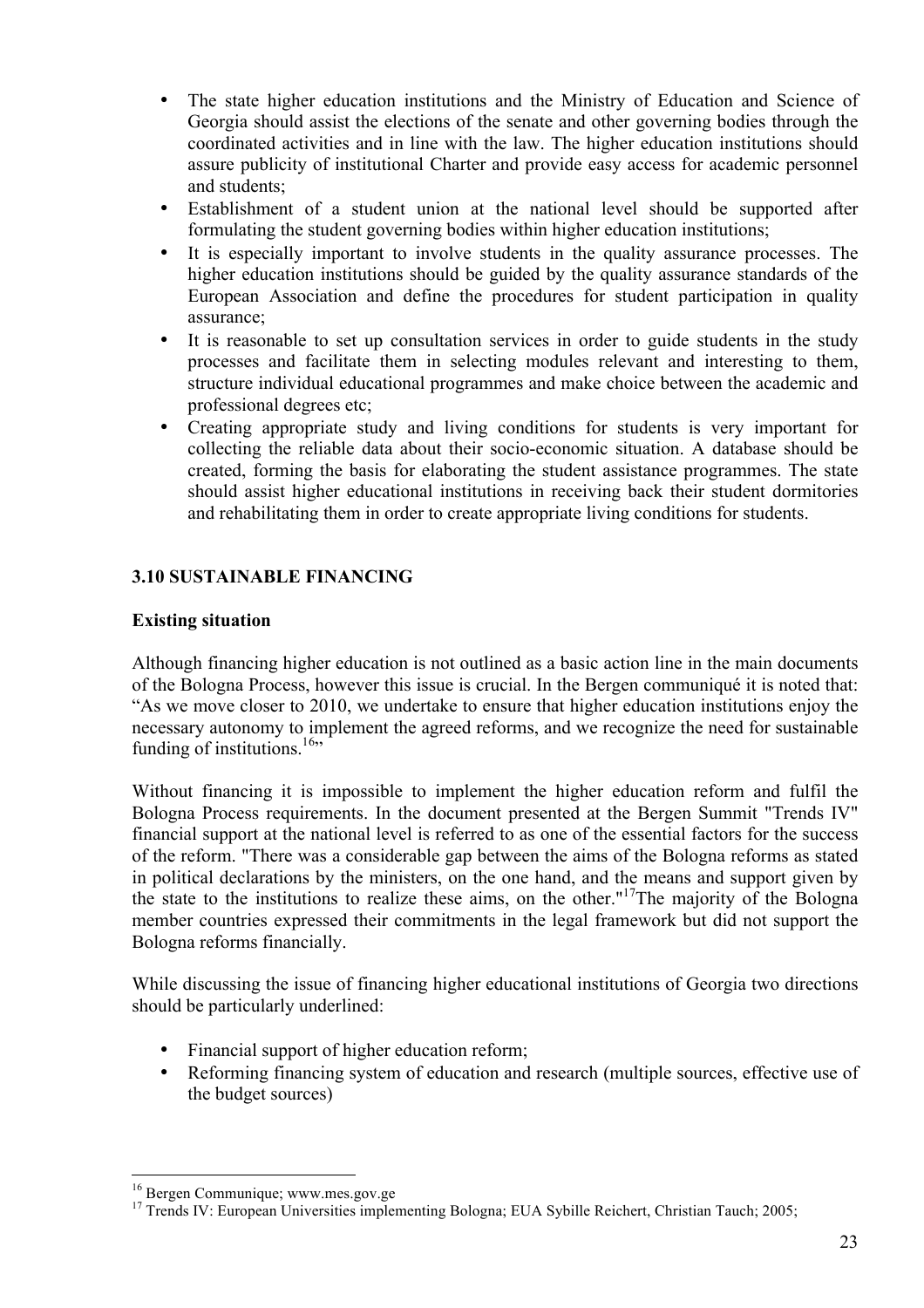Higher education reform requires additional time and energy. Implementing serious structural and contextual changes (creating new structure of qualifications, introducing new educational programmes, quality assurance etc.) envisages on one-hand formulating new structures (e.g. internal and external quality assurance services, ECTS coordinators), and on the other hand organizing appropriate seminars for academic and administrative personnel. Also it is important to assure transparency of the ongoing reform and organize the targeted information campaign for academic personnel, students, employers, and the whole society. The activities supporting reform requires appropriate state coordination and financing.

The legal framework for financing higher education is stipulated in the Law of Georgia on Higher education article 79. Financing sources are explicitly diversified:

- 1. *Financing received from the state:*
	- Tuition fees which are covered by the state education grant funds;
	- Research grants awarded by the state on the basis of competition;
	- Special state-budgetary programs designed to encourage the enrollment in those specialties of a higher education institution, which represent priority for the state;
	- Program financing allocated by the ministries of a relevant field;
- 2. *Financing received from private sources*
	- Private grant
	- Contribution
	- Funds received by will
	- Revenues from economic activities
- (a) This year from more than 17 000 students enrolled at higher education institutions about 4500 received the state grant; others will pay the tuition fee by themselves. However it should be noted that the same 79th article do not stipulate directly "the tuition fee covered by the students", point "f" of this article envisages " "any other sources of income allowed by the Georgian legislation, including the revenues from economic activities". The attempt to distribute the weight of financing between the state and students should have more sophisticated legal basis.

In 2005 the Department of Science and Technology at the Ministry of Education and Science of Georgia allocated scientific-research grants to the state higher education institutions on the basis of competitive selection. Out of 349 projects presented 165 had been financed. From the entire sum GEL 1 544 791, 81 456 constitutes the expenses for maintaining the administration $18$ .

The depth and upshot of the reform of financing education is to a great extent dependent on what the change aims at. Solely diversifying the financing sources hardly implies innovative elements. The five key objectives set as the basis for measuring innovativeness of funding initiatives are defined in a research conducted by the European Union in 2004<sup>19</sup>.

- 1. Increasing absolute levels of funding
- 2. Diversifying sources of income for universities
- 3. Making best use of resources (increasing efficiency)
- 4. Providing extra funding for excellence in research and training and for increasing international attractiveness

 $18 \frac{\text{http://www.tech.org.ge/science-dependent}}{2004 \text{ study on the financing of higher education in Europe}}$ ; http://europa.eu.int/comm/education/policies/2010/studies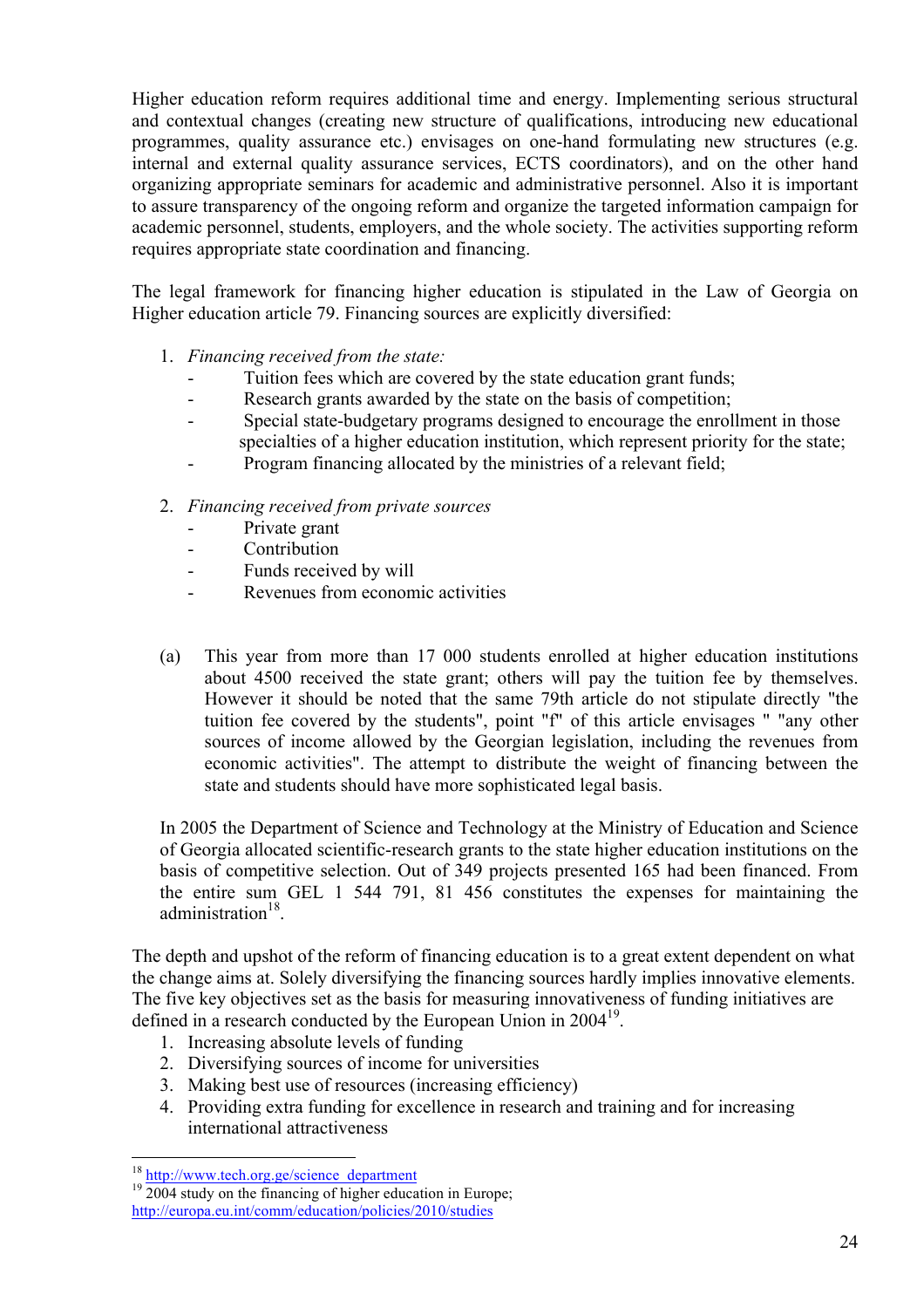5. Student aids (allowances, grants, loans)

# **Problems connected to financing the higher education system**

- No financing is provided to the activities supporting the reform
- In the Law of Georgia on Higher Education the following point is omitted "the cost of studies, covered by the student". Herewith, it should be taken into consideration that according to the tax code tuition fee unlike the study grant is subject to taxation on profit and property. This situation will cause serious problems to the higher education institutions and faculties having few grantholder students.
- In 2005-2006 and 2006-2007 academic years master and doctoral degrees cannot be financed by the state. According to the law before January 1, 2007, the Ministry of Education and Science of Georgia shall develop the new rules and conditions for financing master's and doctor's programmes (Art 88; P.10). Whereas by the academic year 2006-2007, higher education institutions shall move on providing the master's educational program lasting for not less than two years (Art. 89, P. 7).
- According to the Article 83 point 3 of the law of Georgia on higher education "The state funding for master's and doctor's programs shall be provided through the state Research Grant funds, in accordance with the priorities set by the Ministry of Education and Science of Georgia, under a special state program". Taking into view that the study component may comprise 75 percent of the whole content of the master programmes, it is implicit whether it is reasonable to finance it from the scientific-research grant;
- The scientific-research grants will be awarded on competitive basis only for 6 months, it should be taken into view that it is practically impossible to implement any serious research project in such a short period of time. The lack of information on announcing the competition and selecting the projects' criteria caused seriously aggravated the situation in the Tbilisi State University;
- The shortage of student assistance programmes. There is no programme of student loan.

# **Measures to be taken**

- Financing the activities facilitating the reform. A team of the Bologna promoters may be set  $up^{20}$ , composed of 5-6 experts who will have the following functions:
	- $\triangleright$  Collecting information on the ongoing reform, research, analyzing the existing situation and elaborating the recommendations in order to assure the appropriate development;
	- $\triangleright$  Supporting the activities envisaged by the present document and organizing trainings, seminars in such issues as: developing new educational programmes, modularizing the educational programmes, quality management etc;
	- $\triangleright$  Organising conferences, supporting the free union of higher education institutions;
	- $\triangleright$  Informing the society:

 $20$  A team of the Bologna promoters should represent a working group coordinated by the Ministry of Education and Science with a limited number of members, whereas the Bologna supporters group is a voluntary union of the stakeholders.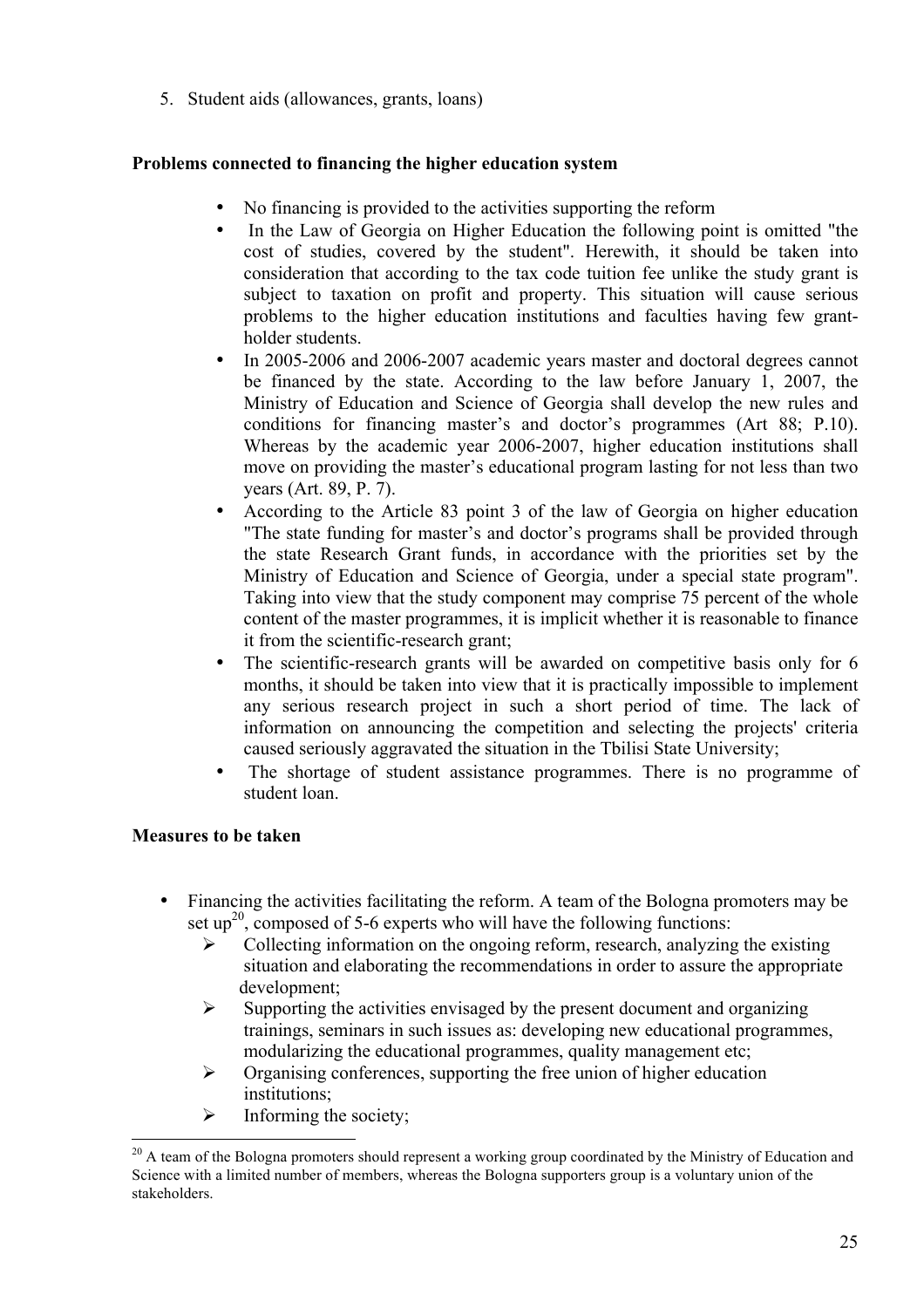- Legislative amendments: Point a should be added to the article 79 of the Law of Georgia on Higher Education, with the following wording: "tuition fee covered by a student". Besides, the tuition fee paid by a student is a revenue for the higher education institution (including state) from the economic activity and is subject to taxation on benefit (tax code art. 13;25;170). Whereas the tuition fee and the amount of the grant is the same in the state higher education institutions. Also the organization property is subject to taxation that is used for the economic activity. Accordingly, from the revenue of the tuition fee there should be the allowances on benefit and property taxes;
- The higher education institutions should have appropriate financing policy in order to take the correct decisions in the sphere of management
- It is important to solve the problem of proper remuneration for professors and teachers. Defining the common minimum level of remuneration for the legal entity of public law academic personnel at the state level. Otherwise the brain drain will be irreversible.
- Scientific-research grants the researches should be financed on the competitive basis and the duration of grants should not be less than the required duration of master's and doctoral programmes and should comprise the following directions:
	- $\triangleright$  Scientific researches
	- $\triangleright$  Study component
- It is important to elaborate and discuss widely together with the academic personnel the priority directions of allocating research grants and the methods of evaluating the quality of researches;
- In implementing the student aid programmes a special attention should be paid to supporting the programmes of low-interest study loans.

#### **3.10 CREATING THE FLEXIBLE PLATFORM FOR COOPERATION AND PARTNERSHIP AMONG THE HIGHER EDUCATION STAKEHOLDERS**

#### **Existing Situation**

Georgian society always had a natural desire for good education (i.e. higher education). Under the influence of cultural-societal factors this desire is cultivated in certain direction and acquires the features of specific expectation that is transformed in to the order based on the ability of a society to pay adequately. It was the case in the Soviet Period, we got the state/societal order in line with the status quo, as a response to it the soviet science and education system had been created.

The system was oriented towards creating certain type of product. The existing resources were adequately mobilised and instruments selected/created (educational curricula, programmes, methods, etc). In 1991 Soviet Social Republics' Union no longer exists as a commissioning body, however the remaining scientific and educational system is still oriented towards it, and like any phantom it has the power of obstructing initiatives at the cost of social phobias.

Therefore, from one side there are no more orders, but in the contemporary Georgia of hectic socio-cultural transition still no new system is formulated. On the other hand the phantom oriented to old system of orders is still at place, with the adequate counter-productive instruments and resources, beside of which and under its strong pressure we have to orient ourselves towards principally new and still amorphous social orders.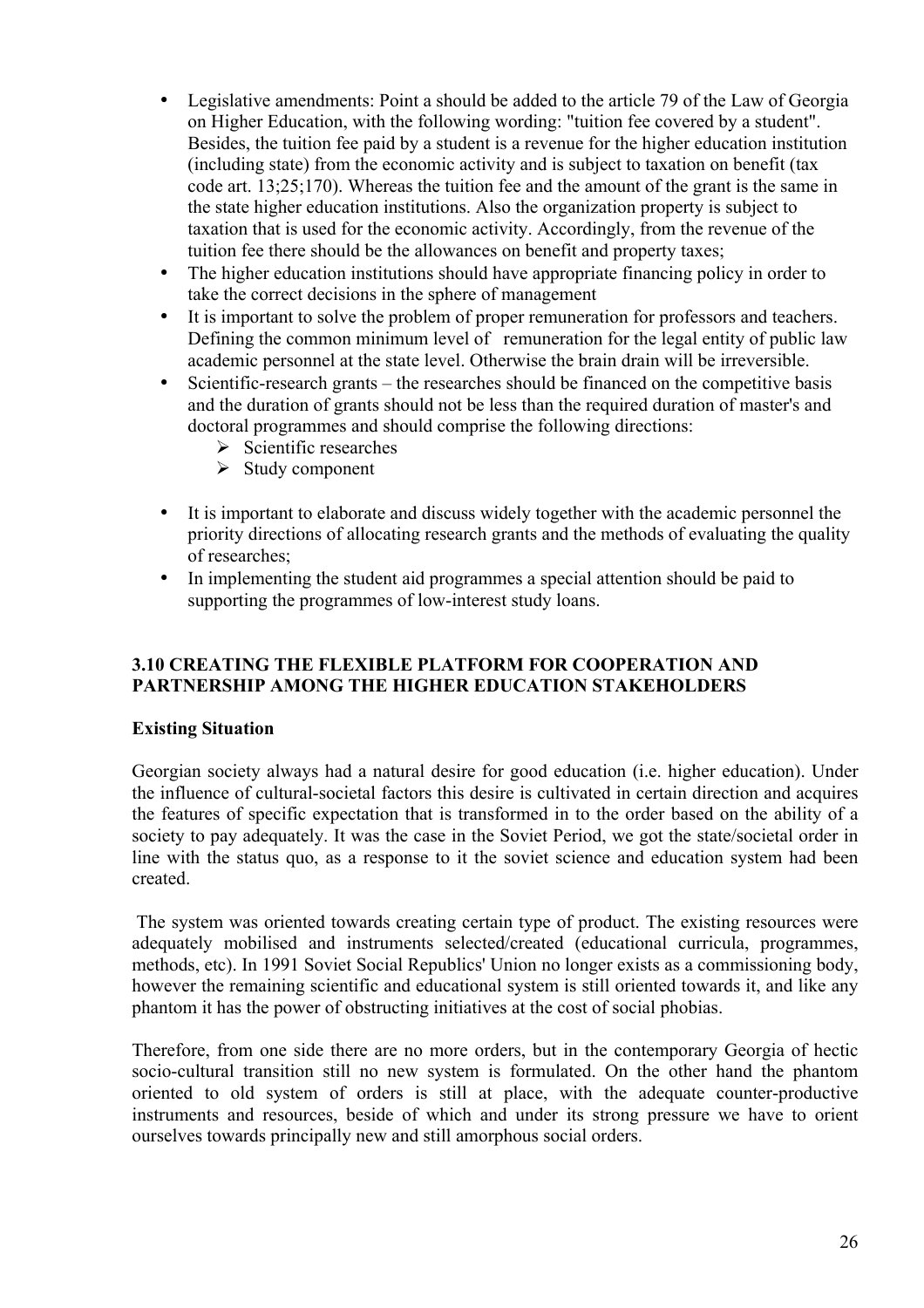Consequently: higher education institutions are facing the most complicated challenges (fight versus phantoms and crating the new instrument), and it is very difficult to overcome them, thus the situation is to some extent disoriented and under threat of committing mistakes.

#### **Problems**

The major challenge is the low reflexivity between the scientific and higher education national areas of Georgia and their constituent parts towards the contemporary requirements and accordingly, weak cooperation and lack of agreed national vision on developing common area.

#### **Measures to be taken**

- Establish a permanent coordinating group among the iterested parties (Bologna promoters) that will be based on the principles of institutional autonomy, sharing responsibilities and facilitate the joint endeavours for overcoming the common problems.
- Within the framework of such cooperation and based on this document national strategy for a framework-programme before 2010 should be implemented.
- Coordinate strategies, assisting the institutions in reform implementation, also in elaborating the joint recommendations (legal etc.), promoting sharing the best national and international practices, translating appropriate documents in the sphere of managingadministrating the reform, conducting researches, assuring international linkages etc.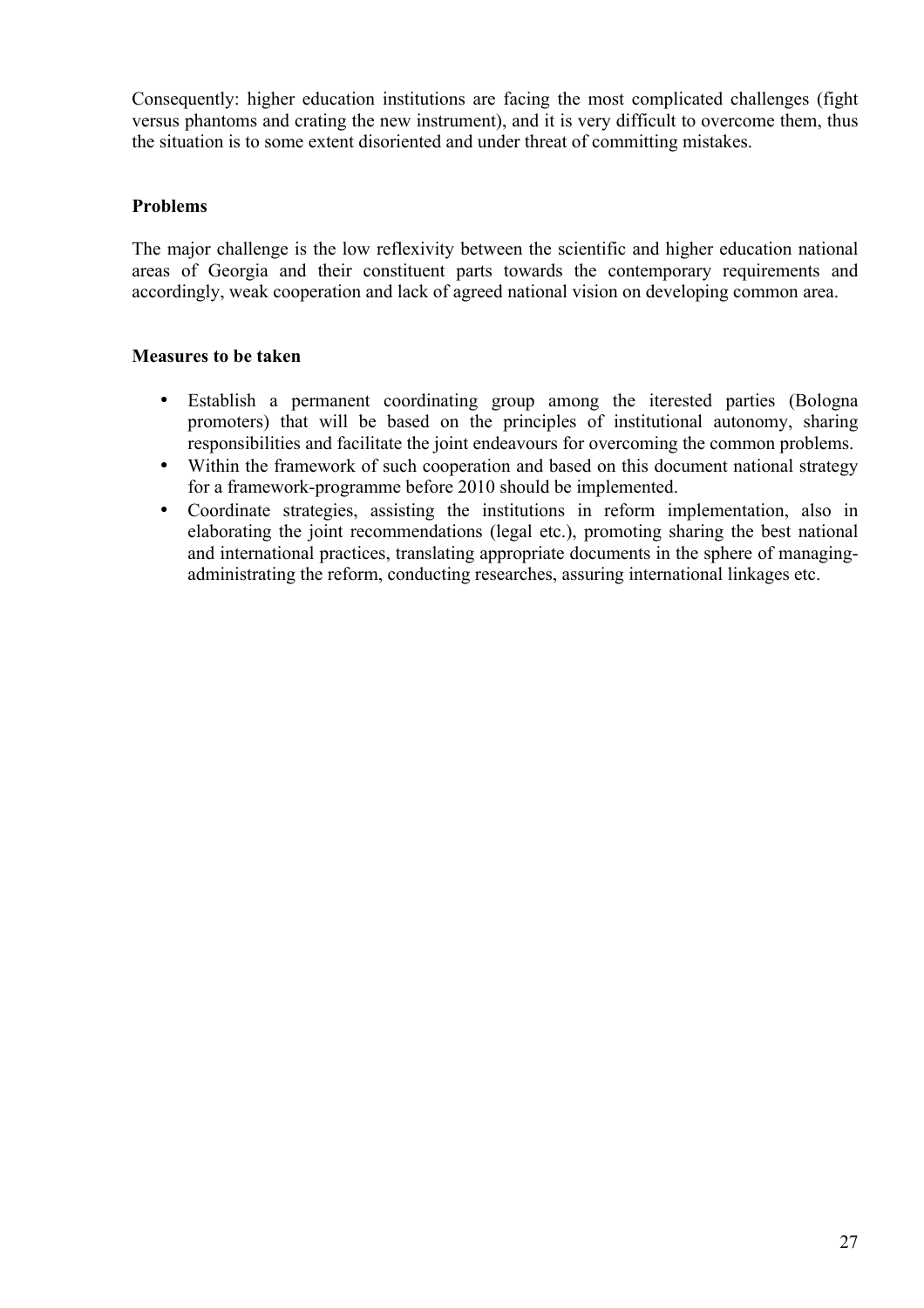#### **ANNEX N1**

#### **List of Participants**

- 1. Lali Bakradze Project Director, Civil Society Institute
- 2. Lika Glonti Expert, Tbilisi State University
- 3. Emzar Jgerenaia Expert, National Library of Parliament of Georgia
- 4. Irakli Machabeli Ministry of Education and Science
- 5. Lela Maisuradze Ministry of Education and Science
- 6. George Nachkhebia Ministry of Education and Science
- 7. Lia Buadze Ministry of Culture, Monuments protection and Sport
- 8. Shalva Nachkhebia Georgian Technical University
- 9. Tamaz Kupatadze Georgian Technical University
- 10. Lali Gogeliani Georgian Technical University
- 11. Marine Chitashvili Tbilisi State University, Center for Social Sciences
- 12. Marine Karchava European School of Management in Tbilisi
- 13. Irina Kvachadze Tbilisi State Medical University
- 14. Bidzina Kulumbegov Tbilisi State Medical University
- 15. Irma Margishvili Tbilisi State Medical University
- 16. Nato Pavliashvili Tbilisi State Medical University
- 17. David Kiziria State Academy of Fine Arts
- 18. Tsiala Loladze State Pedagogical University
- 19. Manana Asatiani State Pedagogical University
- 20. Ketevan Kupatadze State Pedagogical University
- 21. Giga Zedania University of Lenguage and Culture
- 22. Elguja Dadunashvili Shota Rustaveli Institute of Georgian Literature
- 23. George Machabeli EPPM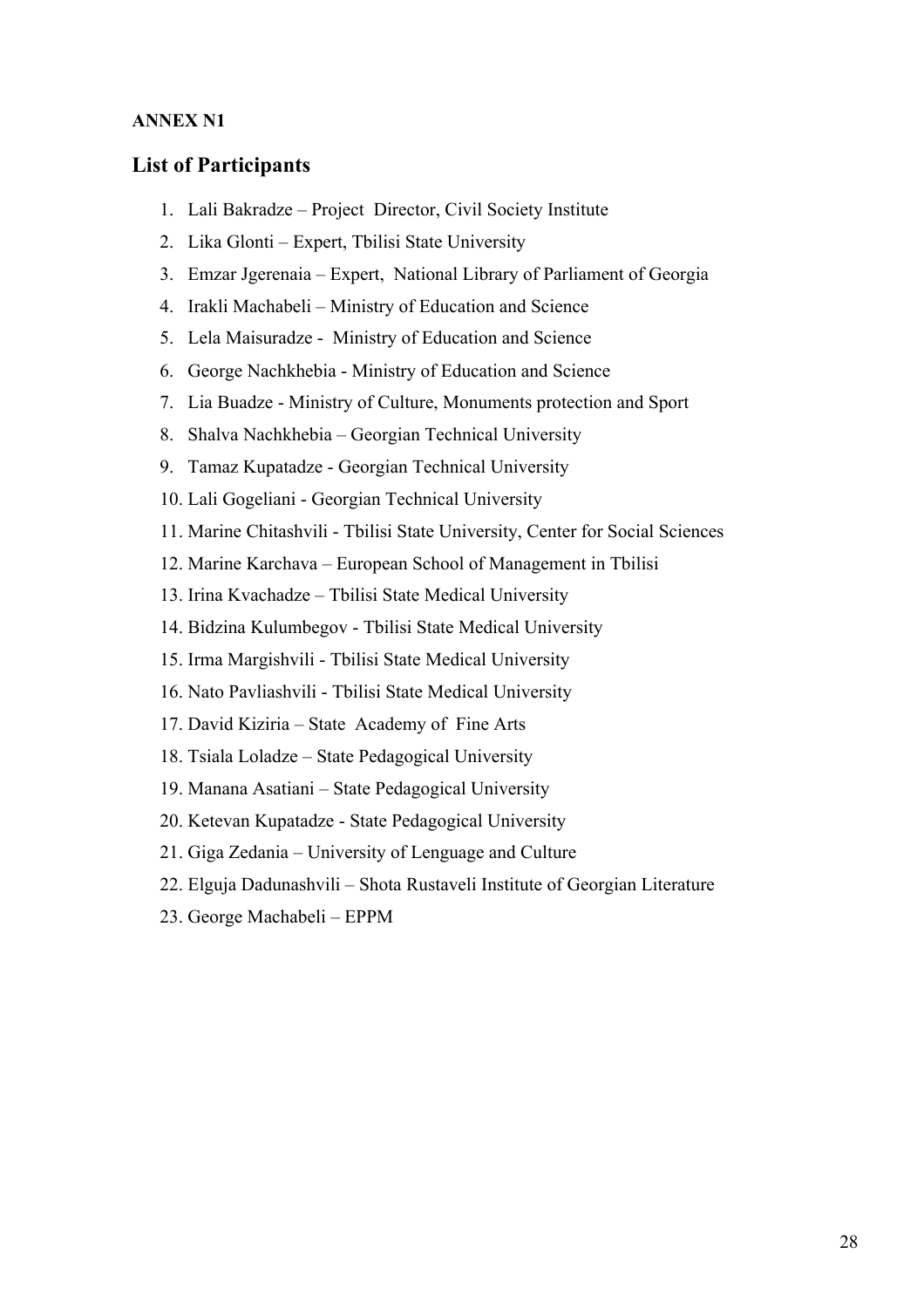#### **MEMORANDUM OF THE BOLOGNA SUPPORTERS' GROUP**

Tbilisi December 1, 2005

THE UNDERSIGNED PARTIES CONSIDER THAT IMPLEMENTING BOLOGNA PRINCIPLES UNTIL 2010 REQUIRES ACTIVE EFFORTS AND DIRECT PARTICIPATION OF THE MINISTRY OF EDUCATION AND SCIENCE OF GEORGIA, HIGHER EDUCATION INSTITUTIONS, SOCIETY AND ALL THE STAKEHOLDERS AND AGREE ON THE FOLLOWING:

1. Establish the group of Bologna supporters

1.1 The number and/or composition of the group members may change by the decision of the group with the simple majority of votes;

- 2. The goal of the group is to support the introduction of the Bologna Process principles in the higher education system of Georgia;
- 3. In order to achieve this goals the group:

3.1 Elaborates and implements appropriate supporting activities: arranges meetings, conferences, and public debates, holds consultations, facilitates the promotion of the Bologna Process in the country;

3.2 Cooperates with the representatives of the Authorities, civil society and international organizations;

- 4. All interested parties sharing the goals and spirit of this memorandum may join it, informing the group about his/her decision in a written form by fax or electronically;
- 5. The undersigned persons may reject the participation in this agreement any time, informing the group members about his/her decision in a written form by fax or electronically;
- 6. Contact information of the group is:

Email  $-$  contact@bologna-supporters.ge

Webpage – www.bologna-supporters.ge

7. The signing parties:

Lali Bakradze – Civil Society Institute

Lika Glonti – Tbilisi State University

Emzar Jgerenaia – National Library of Parliament of Georgia

Lela Maisuradze - Ministry of Education and Science

George Nachkhebia - Ministry of Education and Science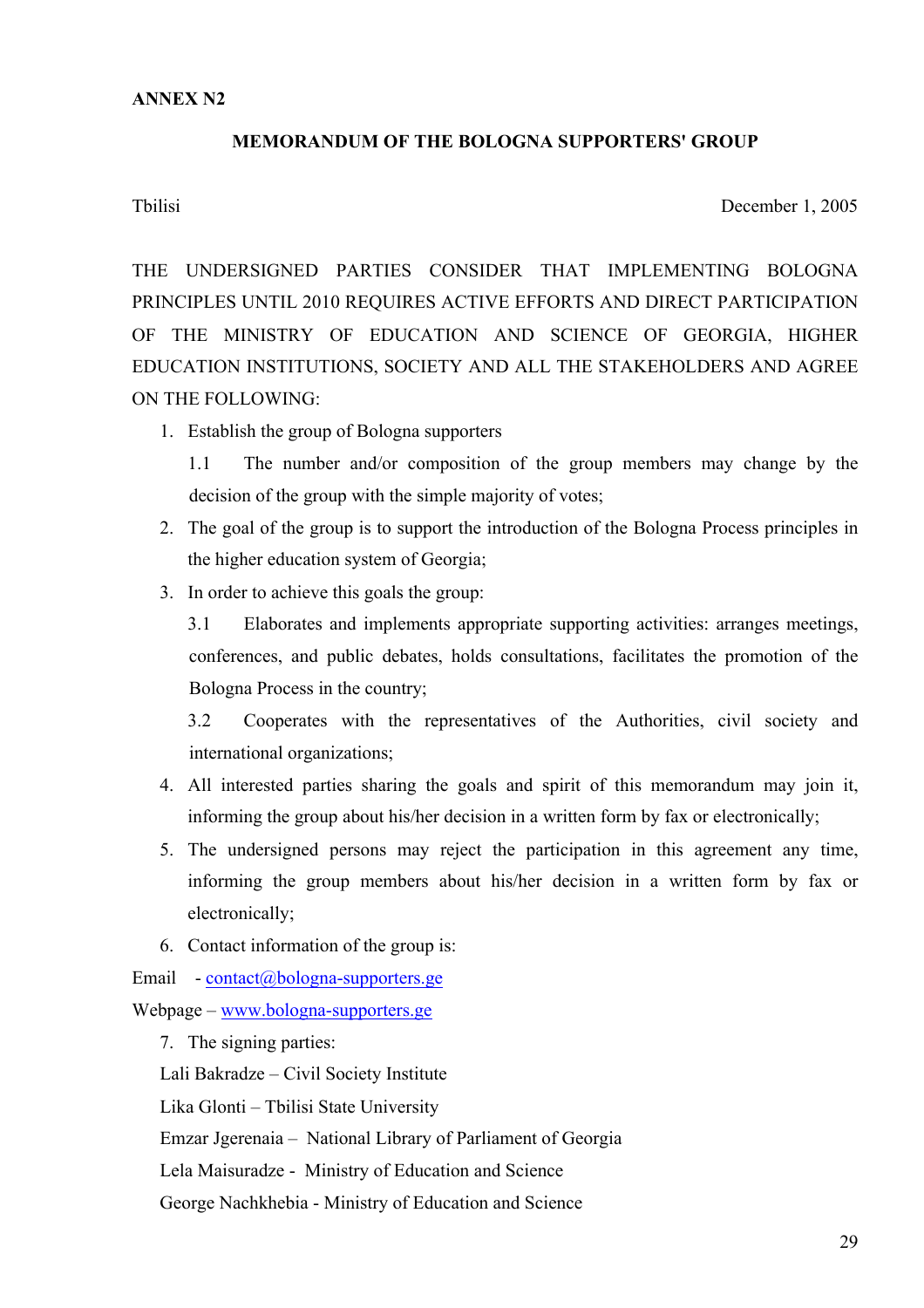Lia Buadze - Ministry of Culture, Monuments protection and Sport Tamaz Kupatadze - Georgian Technical University Marine Chitashvili - Tbilisi State University, Center for Social Sciences Marine Karchava – European School of Management in Tbilisi Irina Kvachadze – Tbilisi State Medical University George Matiashvili - Tbilisi State University of Economic relations Shota Dogonadze - Georgian Technical University David Kiziria – State Academy of Fine Arts Tsiala Loladze – State Pedagogical University Manana Asatiani – State Pedagogical University Ketevan Kupatadze - State Pedagogical University Oliver Risner – EC delegation George Machabeli – EPPM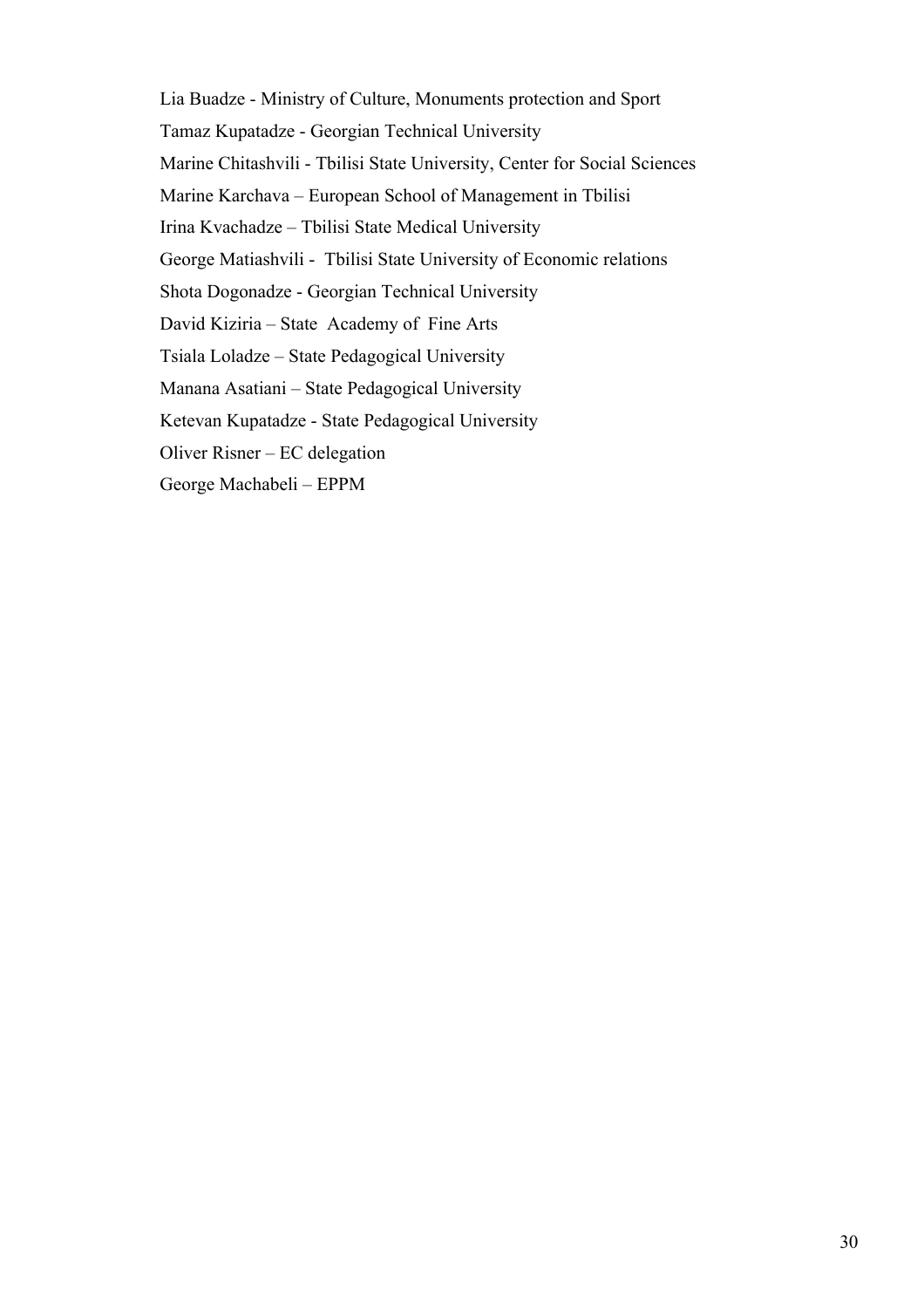## **ANNEX N3**

Bologna Process articles published in newspaper "24 Hours":

- 1. The Communiqué Signed in Bergen and the Perspectives of Integrating with the European Education Area; Round Table – Dali Kuprava; May 24, 2005;
- 2. Once Again about the Bologna Process Emzar Jgerenaia; July 21, 2005;
- 3. The Major Mechanism of the Bologna Process European Credit Transfer and Accumulation System (Experience of the Tbilisi Iv. Javakhishvili State University) – Lika Glonti; November 1, 2005.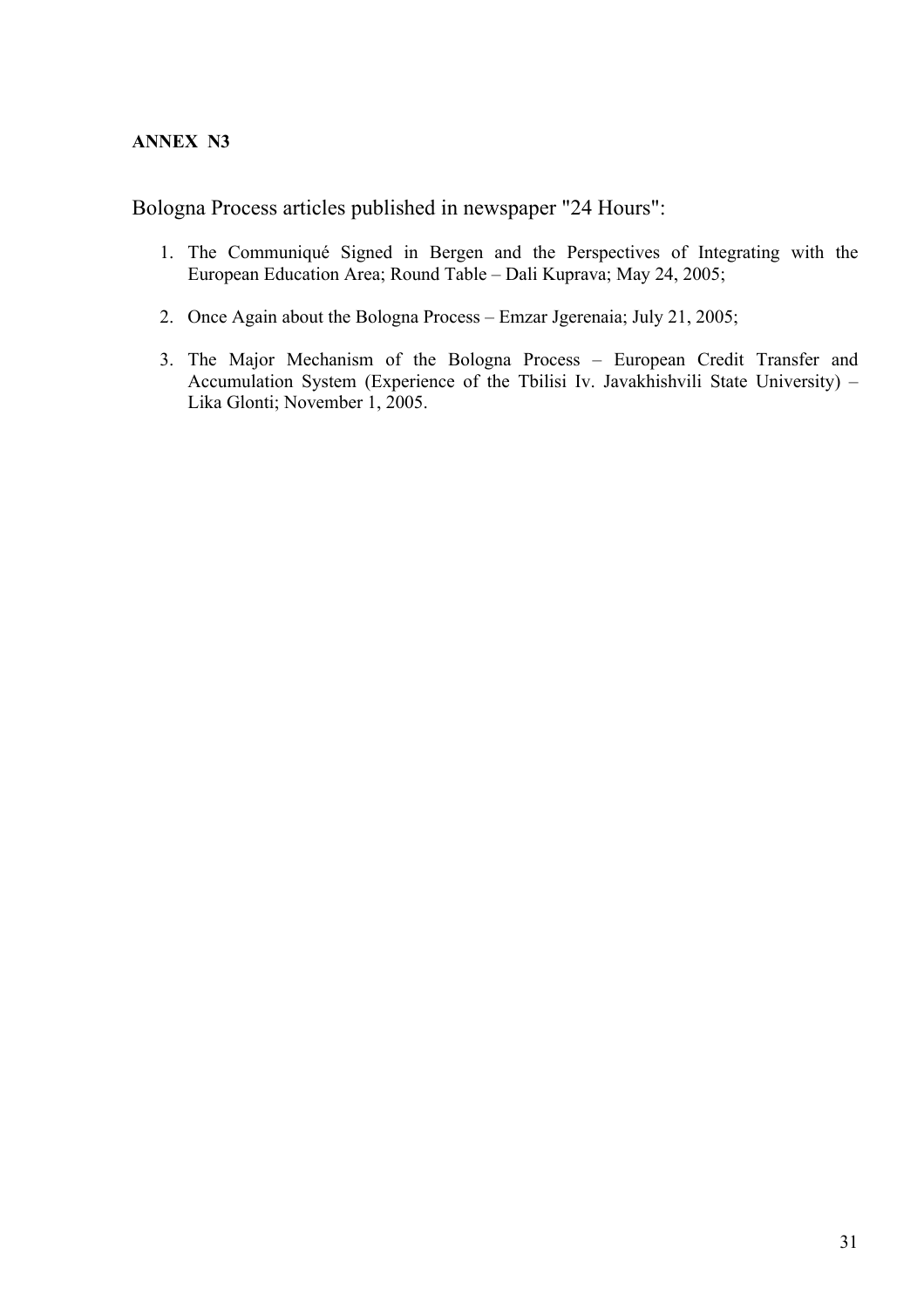# **The framework of qualifications for the European Higher Education Area**

The Bergen Conference of European Ministers Responsible for Higher Education 19-20 May 2005 adopted the overarching framework for qualifications in the EHEA, comprising three cycles (including, within national contexts, the possibility of intermediate qualifications), generic descriptors for each cycle based on learning outcomes and competences, and credit ranges in the first and second cycles. Ministers committed themselves to elaborating national frameworks for qualifications compatible with the overarching framework for qualifications in the EHEA by 2010, and to having started work on this by 2007.

|                               | <b>Outcomes</b>                                                                                                                                                                                                                                                                                                                                                                                                                                                                                                                                                                                                                                                                                                                                                                                                                                                                                                                                                                                                                                                                                                                                                                                           | <b>ECTS Credits</b>                                                                                                   |
|-------------------------------|-----------------------------------------------------------------------------------------------------------------------------------------------------------------------------------------------------------------------------------------------------------------------------------------------------------------------------------------------------------------------------------------------------------------------------------------------------------------------------------------------------------------------------------------------------------------------------------------------------------------------------------------------------------------------------------------------------------------------------------------------------------------------------------------------------------------------------------------------------------------------------------------------------------------------------------------------------------------------------------------------------------------------------------------------------------------------------------------------------------------------------------------------------------------------------------------------------------|-----------------------------------------------------------------------------------------------------------------------|
| First cycle<br>qualification  | Qualifications that signify completion of the first cycle<br>are awarded to students who:<br>have demonstrated knowledge and understanding<br>$\bullet$<br>in a field of study that builds upon their general<br>secondary education, and is typically at a level<br>that, whilst supported by advanced textbooks,<br>includes some aspects that will be informed by<br>knowledge of the forefront of their field of study;<br>can apply their knowledge and understanding in a<br>manner that indicates a professional approach to<br>their work or vocation, and have competences<br>typically demonstrated through devising and<br>sustaining arguments and solving problems<br>within their field of study;<br>have the ability to gather and interpret relevant<br>$\bullet$<br>data (usually within their field of study) to<br>inform judgments that include reflection on<br>relevant social, scientific or ethical issues;<br>can communicate information, ideas, problems<br>and solutions to both specialist and non-specialist<br>audiences;<br>have developed those learning skills that are<br>necessary for them to continue to undertake<br>further study with a high degree of autonomy. | Typically include<br>180-240 ECTS<br>credits                                                                          |
| Second cycle<br>qualification | Qualifications that signify completion of the second<br>cycle are awarded to students who:<br>have demonstrated knowledge and understanding<br>that is founded upon and extends and/or<br>enhances that typically associated with the first<br>cycle, and that provides a basis or opportunity<br>for originality in developing and/or applying<br>ideas, often within a research context;<br>can apply their knowledge and understanding,<br>and problem solving abilities in new or<br>unfamiliar environments within broader (or<br>multidisciplinary) contexts related to their field                                                                                                                                                                                                                                                                                                                                                                                                                                                                                                                                                                                                                 | Typically include<br>90-120 ECTS<br>credits, with a<br>minimum of 60<br>credits at the level<br>of the $2^{nd}$ cycle |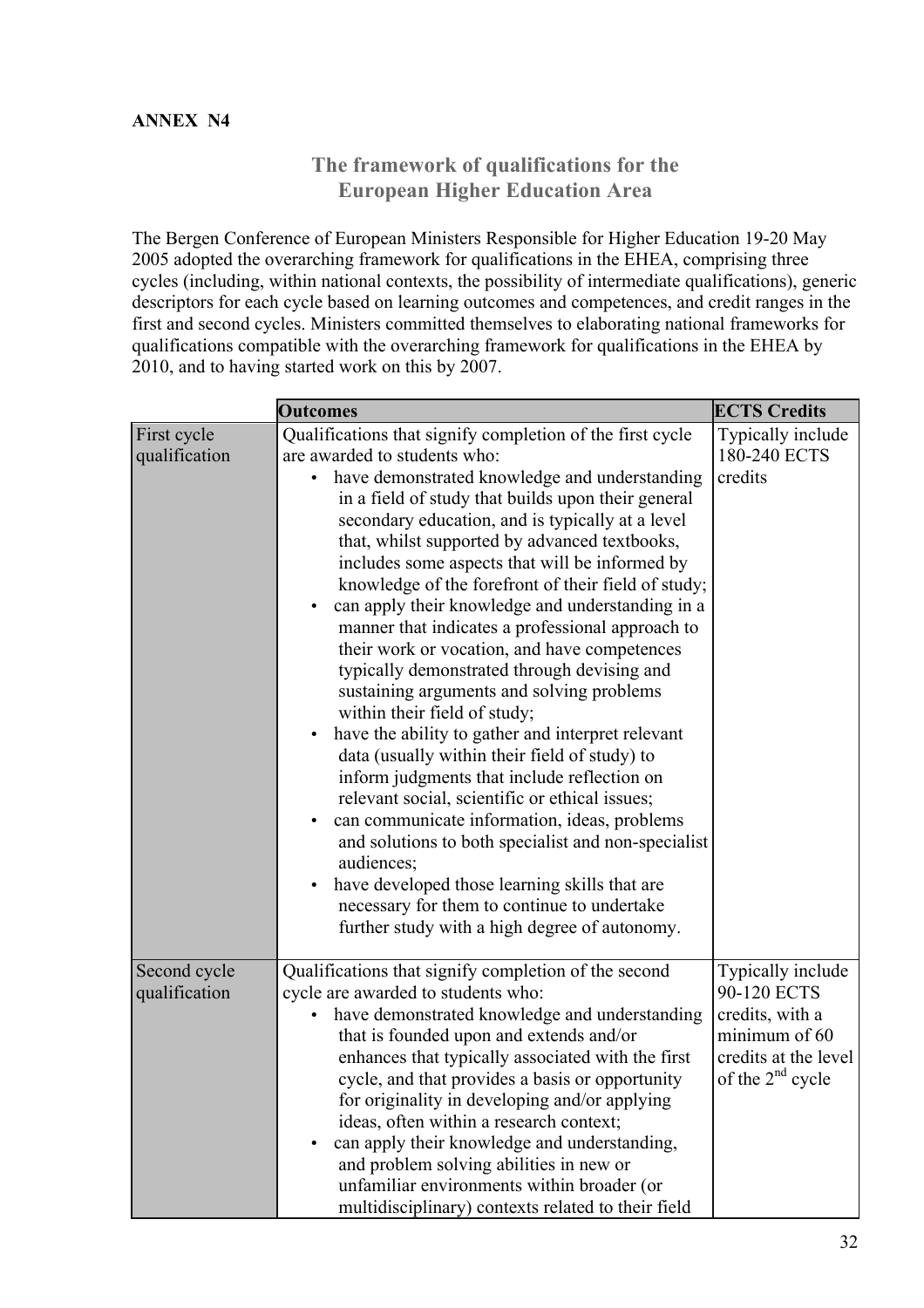|                              | of study;<br>have the ability to integrate knowledge and<br>handle complexity, and formulate judgments<br>with incomplete or limited information, but that<br>include reflecting on social and ethical<br>responsibilities linked to the application of their<br>knowledge and judgments;<br>can communicate their conclusions, and the<br>knowledge and rationale underpinning these, to<br>specialist and non-specialist audiences clearly<br>and unambiguously;<br>have the learning skills to allow them to continue<br>to study in a manner that may be largely self-<br>directed or autonomous.                                                                                                                                                                                                                                                                                                                                                                                                                                         |               |
|------------------------------|-----------------------------------------------------------------------------------------------------------------------------------------------------------------------------------------------------------------------------------------------------------------------------------------------------------------------------------------------------------------------------------------------------------------------------------------------------------------------------------------------------------------------------------------------------------------------------------------------------------------------------------------------------------------------------------------------------------------------------------------------------------------------------------------------------------------------------------------------------------------------------------------------------------------------------------------------------------------------------------------------------------------------------------------------|---------------|
| Third cycle<br>qualification | Qualifications that signify completion of the third cycle<br>are awarded to students who:<br>have demonstrated a systematic understanding of<br>a field of study and mastery of the skills and<br>methods of research associated with that field;<br>have demonstrated the ability to conceive, design,<br>implement and adapt a substantial process of<br>research with scholarly integrity;<br>have made a contribution through original<br>research that extends the frontier of knowledge<br>by developing a substantial body of work, some<br>of which merits national or international refereed<br>publication;<br>are capable of critical analysis, evaluation and<br>synthesis of new and complex ideas;<br>can communicate with their peers, the larger<br>scholarly community and with society in general<br>about their areas of expertise;<br>can be expected to be able to promote, within<br>$\bullet$<br>academic and professional contexts,<br>technological, social or cultural advancement in<br>a knowledge based society. | Not specified |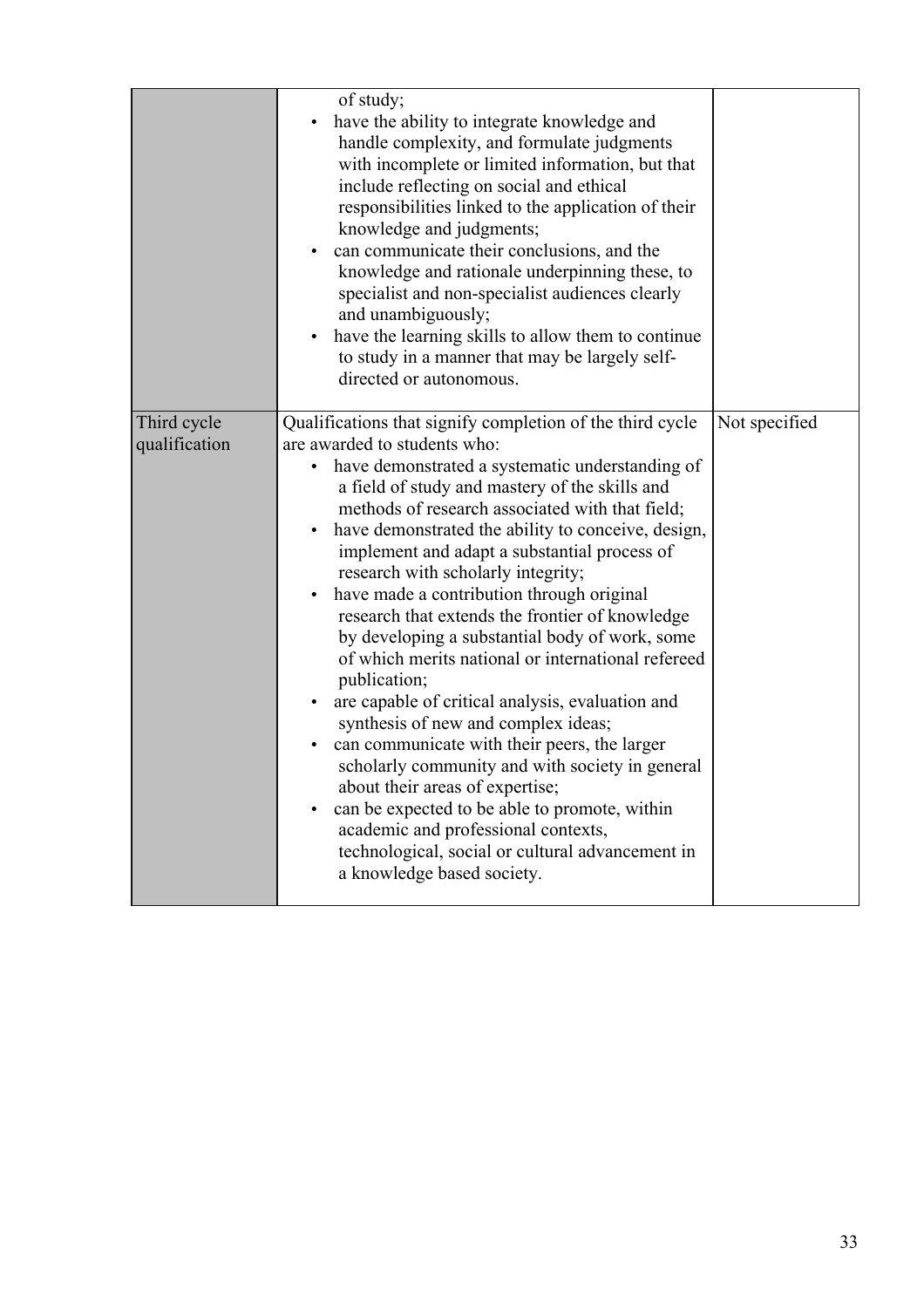#### **ANNEX N5**

#### **EXAMPLE**

THE COUNCIL ELABORATING THE NATIONAL FRAMEWORK FOR QUALIFICATIONS



#### **SECTORAL COMMISSIONS OF THE COUNCIL ELABORATING THE NATIONAL FRAMEWORK OF QUALIFICATIONS**

#### **(The Council should define the number of the commission and sub-commission members)**

- 1. Exact Sciences
- 2. Natural Sciences
- 3. Humanities
- 4. Art
- 5. Engineering
- 6. Agriculture
- 7. Business and Economics;
- 8. Political Sciences, Sociology
- 9. Philosophy
- 10. Psychology
- 11. Physical Training

#### **Regulated**

12. Medicine / Veterinary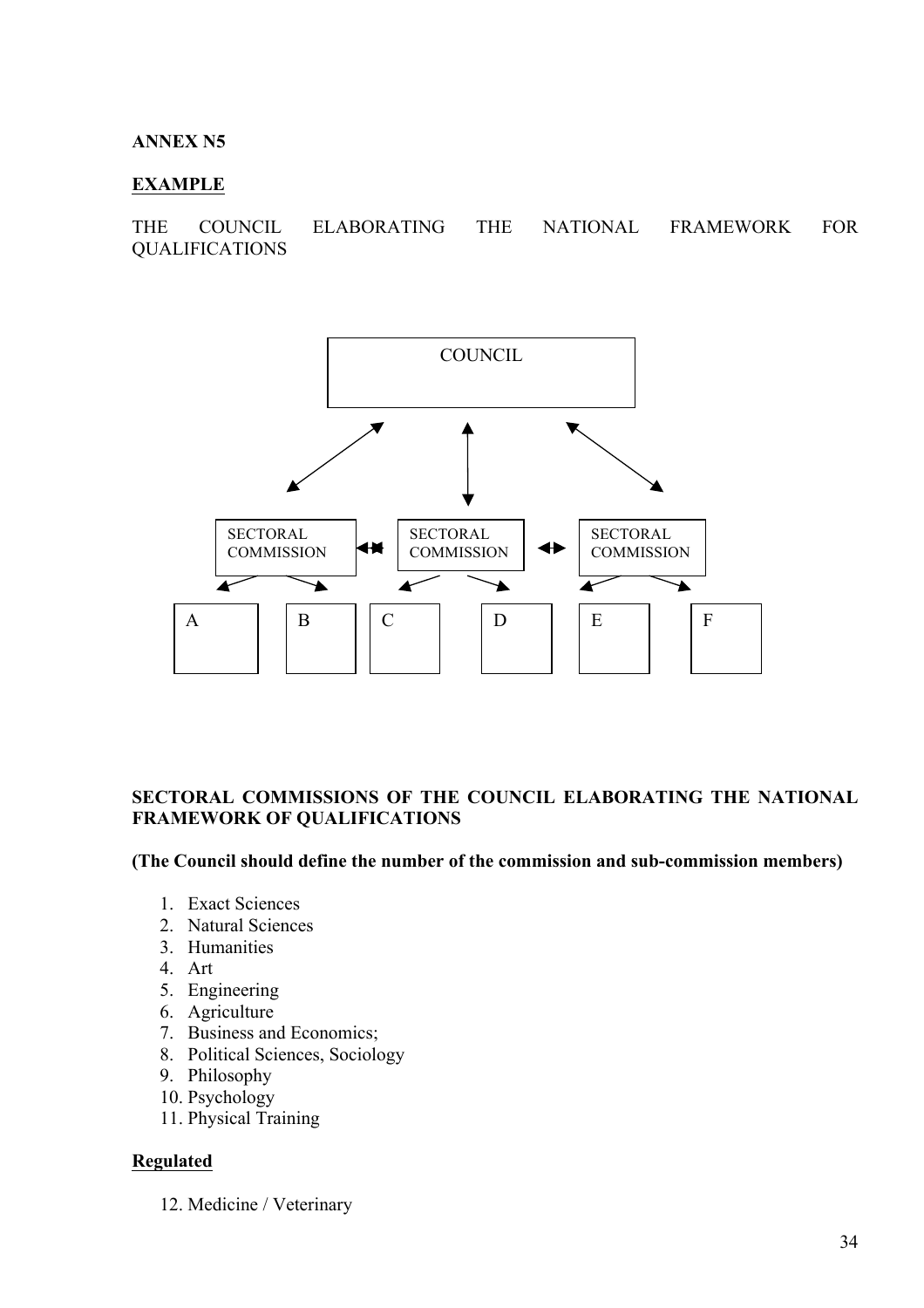13. Law 14. Pedagogy

# **1. BIOLOGY**

Profile of the Discipline (introduction to the subject area)

Biology together with Physics and Chemistry is one of the basic disciplines in natural sciences. Traditionally the aim of Biology was to describe and classify the living organisms. To date it is a multidisciplinary experimental science using the most up-to-date and often interdisciplinary methods.

In order to gain (any given level) the qualification in Biology it is necessary to study Math, Physics and Chemistry. The latter must be taught especially intensively because the contemporary biological research conducted at the molecular level is not possible without the indepth knowledge of chemistry. Interconnection between Biology and Chemistry was also reflected in developing Biochemistry as a separate discipline.

### **Academic degrees**

Typical academic degrees of the discipline

- Teaching for a shorter period within the first cycle e.g. lab assistant, national professional diploma 120-180 ECTS.
- First cycle: Bachelor of Biology, B.Sc in Biology. The extent of the bachelor's degree ranges between 180-240 ECTS.
- Second cycle: Master of Biology (relevant discipline e.g. Immunology, Botany, Zoology etc.), M.Sc in Biology. Master's programme, as a rule encompasses the research work, the allotted share of research in the programme should not be less than 25%. The master's degree in Europe is defined by 120 ESTC.
- Third cycle: Doctor of Biology, PhD in Biology (indicating the appropriate discipline). The doctoral degree is based on original research. In Europe as a rule the research component is not defined in ESTC, duration of the programme ranges from three to four years.

| Field   | Level/Cycle                | Cycles,        | <b>Degree</b> | <b>Learning Outcomes</b> |              |            |
|---------|----------------------------|----------------|---------------|--------------------------|--------------|------------|
|         | (According to the          | according      |               | Knowledge                | <b>Skill</b> | Competence |
|         | document of the            | to the         |               |                          |              |            |
|         | European                   | <b>Bologna</b> |               |                          |              |            |
|         | Commission <sup>21</sup> ) | <b>Process</b> |               |                          |              |            |
|         | 8                          | 3              | Doctor        | Given below the table    |              |            |
| Biology |                            | $\overline{2}$ | Master        |                          |              |            |
|         | 6                          |                | Bachelor      |                          |              |            |
|         |                            |                | National      |                          |              |            |
|         | (E.g. Lab)                 |                | Professional  |                          |              |            |
|         | Assistant)                 |                | Diploma       |                          |              |            |

<sup>&</sup>lt;sup>21</sup> EQF for LLL, http://europa.eu.int/comm/education/policies/2010/consultation\_en.html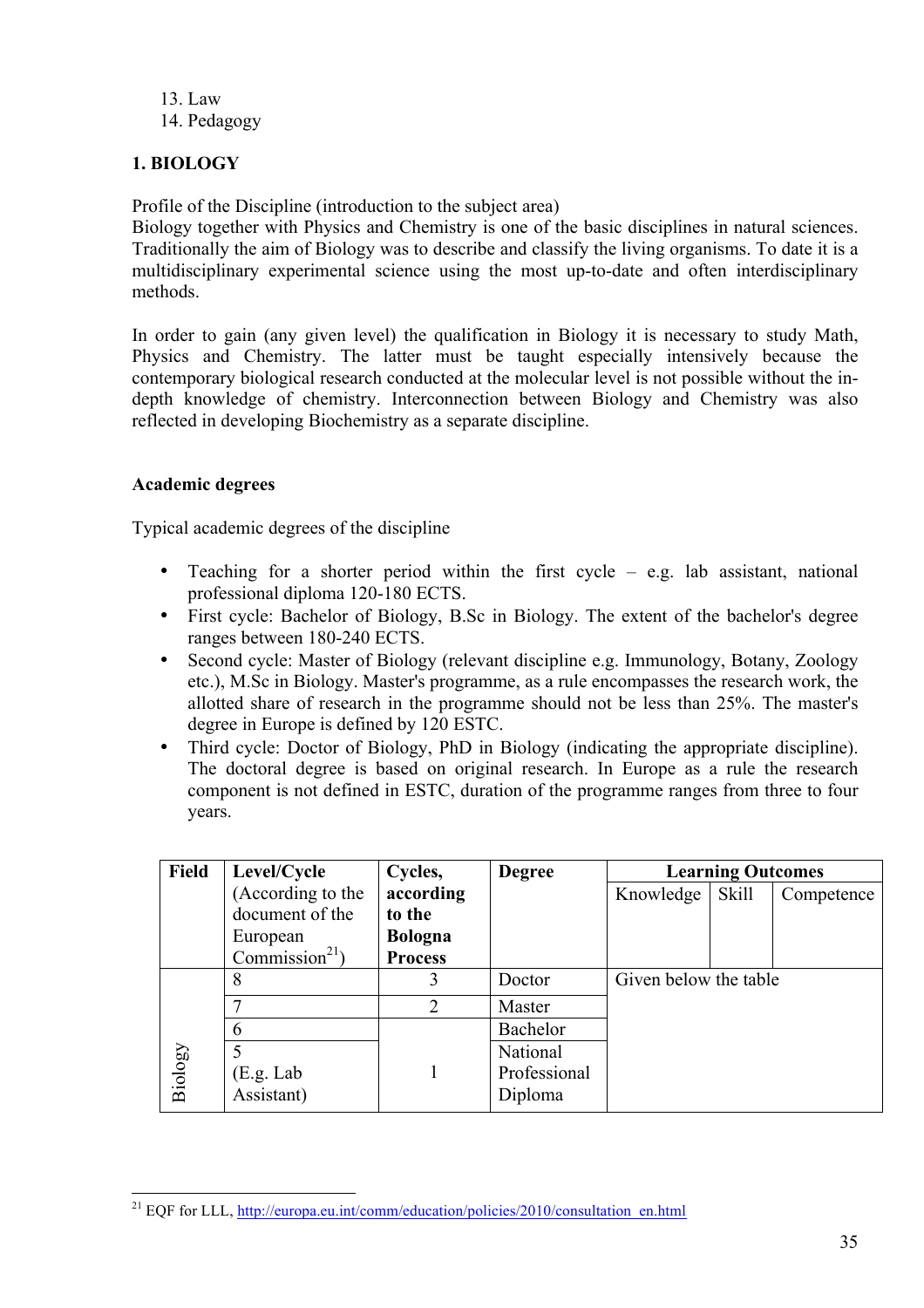## **Learning Outcomes**

#### **1. 5th level – National Professional Diploma**

- **Knowledge:** Holder of the diploma in Biology knows about the major facts in Biology and has an ability to use them in resolving specific problems.
- **Skills:** Holder of the national diploma can assess biological data and information using the standard laboratory methodology. Can work with the living organisms in laboratories and on a fieldwork and observe the ethical norms and safety rules. Holds standard research operations under supervision.
- **Competence/employment area:** Position of an assistant in a research team. In order to receive the diploma of a laboratory assistant (technical assistant) the programme should not comprise more than 120 ECTS and should be oriented on basic practical aspects.

### **2. 6th Level – 1st cycle of higher education – Bachelor's Academic Degree**

- **Knowledge:** The bachelor has a systemic knowledge of different spheres of Biology. Can use the basic facts, concepts, principles and theories of the discipline, also use the practical aspects under a minimum guidance; has a basic knowledge in other disciplines relevant to Biology.
- **Skills:** bachelor can assess, interpret and synthesize biological data and information within its own competence. Can employ the specific research methods of the field. Can work in labs or on a fieldwork with the living organisms observing the ethical norms and safety rules. Can present the materials in front of informed auditorium in a written form or orally; can work effectively in a team.
- **Competence/employment area**: perform research activity under the guidance of a team leader in academic, clinical and industrial fields. Has enough knowledge and skills to advance on a second level of higher education in biology or in other fields relevant to Biology.

#### **3. 7th Level – Second Cycle of Higher education – Master's academic degree**

- **Knowledge:** Master of Biology has an in-depth and systemic knowledge of the field; Can use the basic facts, concepts, principles and theories also, the practical aspects of the discipline; has a good understanding in other disciplines relevant to Biology.
- **Skills:** Master can assess, interpret and synthesize the Biological data and information. Completely masters the research methods specific to the field. Can work in labs or on a fieldwork with the living organisms observing the ethical norms and safety rules. Can present the research results both in a written form and orally; can work effectively both as a team member and a team leader; Master can set and explain future tasks and effectively distribute roles among the team members towards resolving these tasks. master can work independently both theoretically and practically.
- **Competence:** perform research activity in academic, clinical and industrial fields. Has enough knowledge and skills to advance on a third level of higher education in Biology.

# **4. 8th Level – Third Level of Higher education – Academic Degree of a Doctor**

• **Knowledge:** Doctor has the most up-to-date and in-depth knowledge in the given field of Biology; Doctor itself creates knew knowledge in the given field, that is based on the original work conducted by her/him. Can use facts, concepts, principles and theories also practical aspects of the discipline both while performing biological or interdisciplinary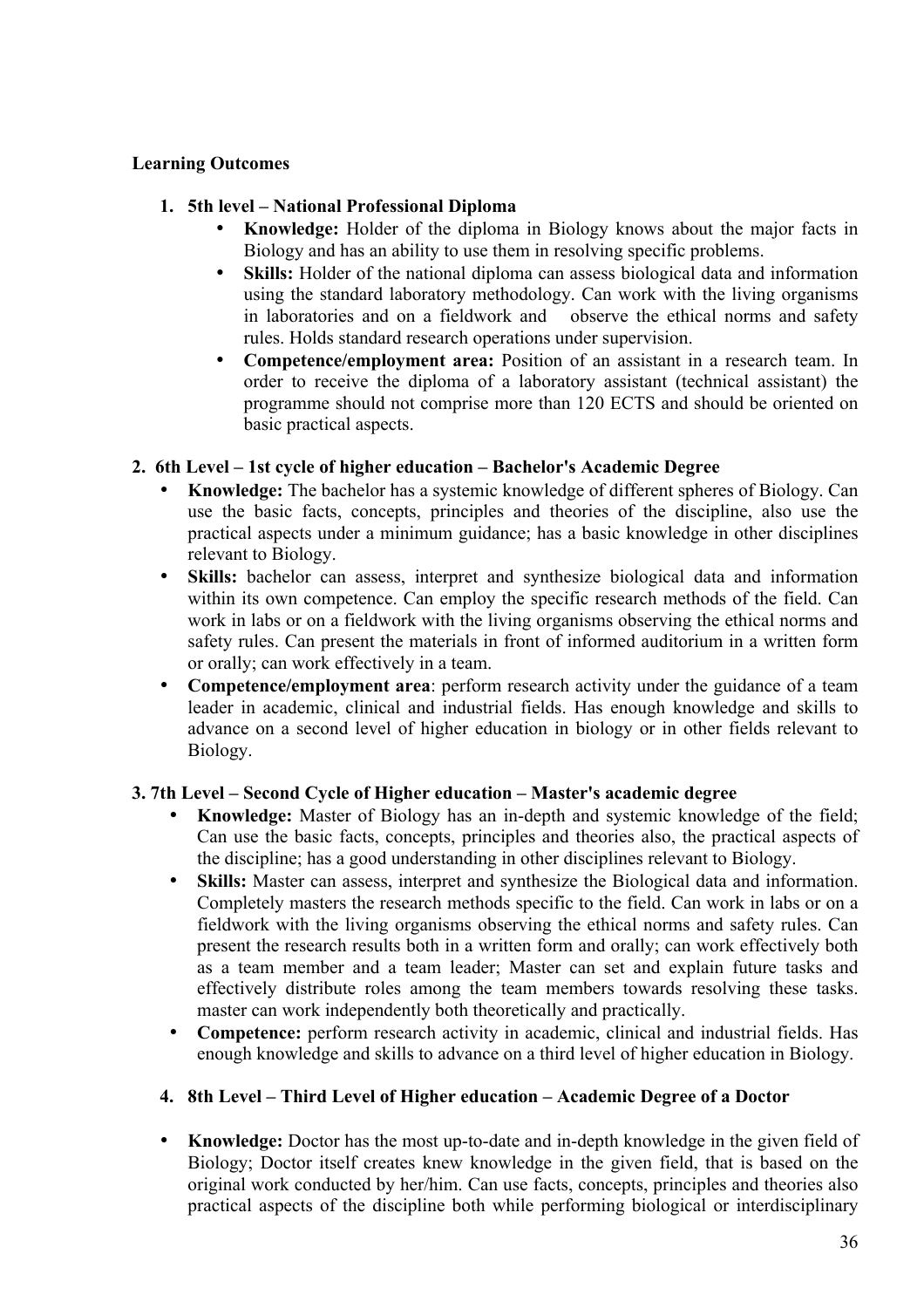research work; has a substantial knowledge in the related fields to biology and uses this knowledge for planning its own research work and interpreting the achieved results.

- **Skills:** Doctor can assess, interpret and synthesize the acquired Biological data and information by using the newest methods. Can work in labs or on a fieldwork with the living organisms observing the ethical norms and safety rules. It has the ability of communicating/imparting the knowledge: Can present the research results both in a written form and orally for the informed and dilettante auditorium; can teach the discipline at each level. Doctor can work effectively as a team leader in Biology and other fields.
- Competence/Employment area: **Planning the independent research work and implementing it in academic, clinical and industrial fields.**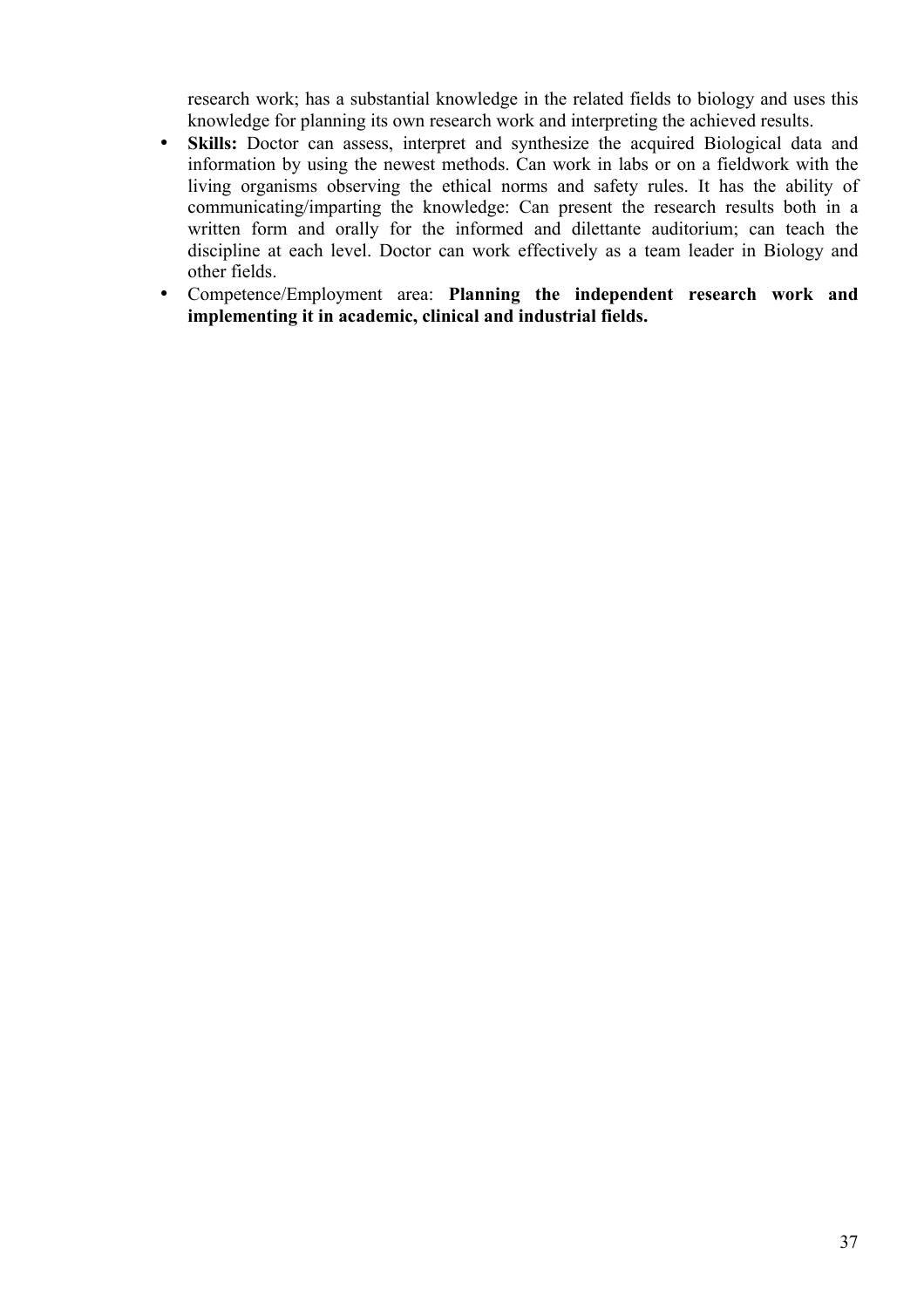#### **ANNEX N6**

# Standards and Guidelines for Quality Assurance in the European Higher Education Area

#### **Summary list of European standards for quality assurance**

This summary list of European standards for quality assurance in higher education is drawn from Chapter 2 of the report and is placed here for ease of reference. It omits the accompanying guidelines. The standards are in three parts covering internal quality assurance of higher education institutions, external quality assurance of higher education, and quality assurance of external quality assurance agencies.

#### **Part 1: European standards and guidelines for internal quality assurance within higher education institutions**

**1.1 Policy and procedures for quality assurance:** Institutions should have a policy and associated procedures for the assurance of the quality and standards of their programmes and awards. They should also commit themselves explicitly to the development of a culture which recognises the importance of quality, and quality assurance, in their work. To achieve this, institutions should develop and implement a strategy for the continuous enhancement of quality. The strategy, policy and procedures should have a formal status and be publicly available. They should also include a role for students and other stakeholders.

**1.2 Approval, monitoring and periodic review of programmes and awards:** Institutions should have formal mechanisms for the approval, periodic review and monitoring of their programmes and awards.

**1.3 Assessment of students:** Students should be assessed using published criteria, regulations and procedures which are applied consistently.

**1.4 Quality assurance of teaching staff:** Institutions should have ways of satisfying themselves that staff involved with the teaching of students are qualified and competent to do so. They should be available to those undertaking external reviews, and commented upon in reports.

**1.5 Learning resources and student support:** Institutions should ensure that the resources available for the support of student learning are adequate and appropriate for each programme offered.

**1.6 Information systems:** Institutions should ensure that they collect, analyse and use relevant information for the effective management of their programmes of study and other activities.

**1.7 Public information:** Institutions should regularly publish up to date, impartial and objective information, both quantitative and qualitative, about the programmes and awards they are offering.

#### **Part 2: European standards for the external quality assurance of higher education**

**2.1 Use of internal quality assurance procedures:** External quality assurance procedures should take into account the effectiveness of the internal quality assurance processes described in Part 1 of the European Standards and Guidelines.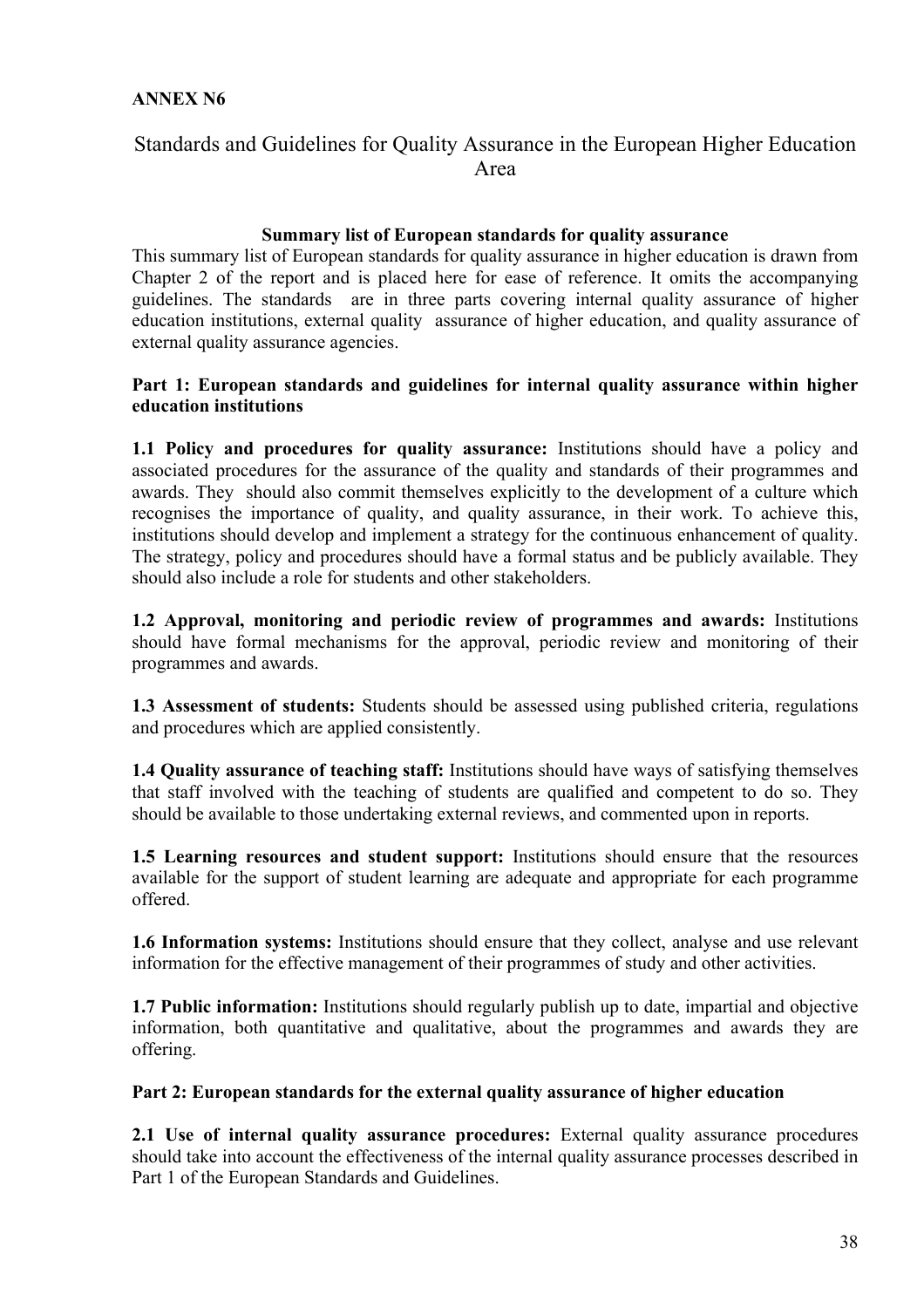**2.2 Development of external quality assurance processes:** The aims and objectives of quality assurance processes should be determined before the processes themselves are developed, by all those responsible (including higher education institutions) and should be published with a description of the procedures to be used.

**2.3 Criteria for decisions:** Any formal decisions made as a result of an external quality assurance activity should be based on explicit published criteria that are applied consistently.

**2.4 Processes fit for purpose:** All external quality assurance processes should be designed specifically to ensure their fitness to achieve the aims and objectives set for them.

**2.5 Reporting:** Reports should be published and should be written in a style, which is clear and readily accessible to its intended readership. Any decisions, commendations or recommendations contained in reports should be easy for a reader to find.

**2.6 Follow-up procedures:** Quality assurance processes which contain recommendations for action or which require a subsequent action plan, should have a predetermined follow-up procedure which is implemented consistently.

**2.7 Periodic reviews:** External quality assurance of institutions and/or programmes should be undertaken on a cyclical basis. The length of the cycle and the review procedures to be used should be clearly defined and published in advance.

**2.8 System-wide analyses:** Quality assurance agencies should produce from time to time summary reports describing and analysing the general findings of their reviews, evaluations, assessments etc.

#### **Part 3: European standards for external quality assurance agencies**

**3.1 Use of external quality assurance procedures for higher education:** The external quality assurance of agencies should take into account the presence and effectiveness of the external quality assurance processes described in Part 2 of the European Standards and Guidelines.

**3.2 Official status:** Agencies should be formally recognised by competent public authorities in the European Higher Education Area as agencies with responsibilities for external quality assurance and should have an established legal basis. They should comply with any requirements of the legislative jurisdictions within which they operate.

**3.3 Activities:** Agencies should undertake external quality assurance activities (at institutional or programme level) on a regular basis.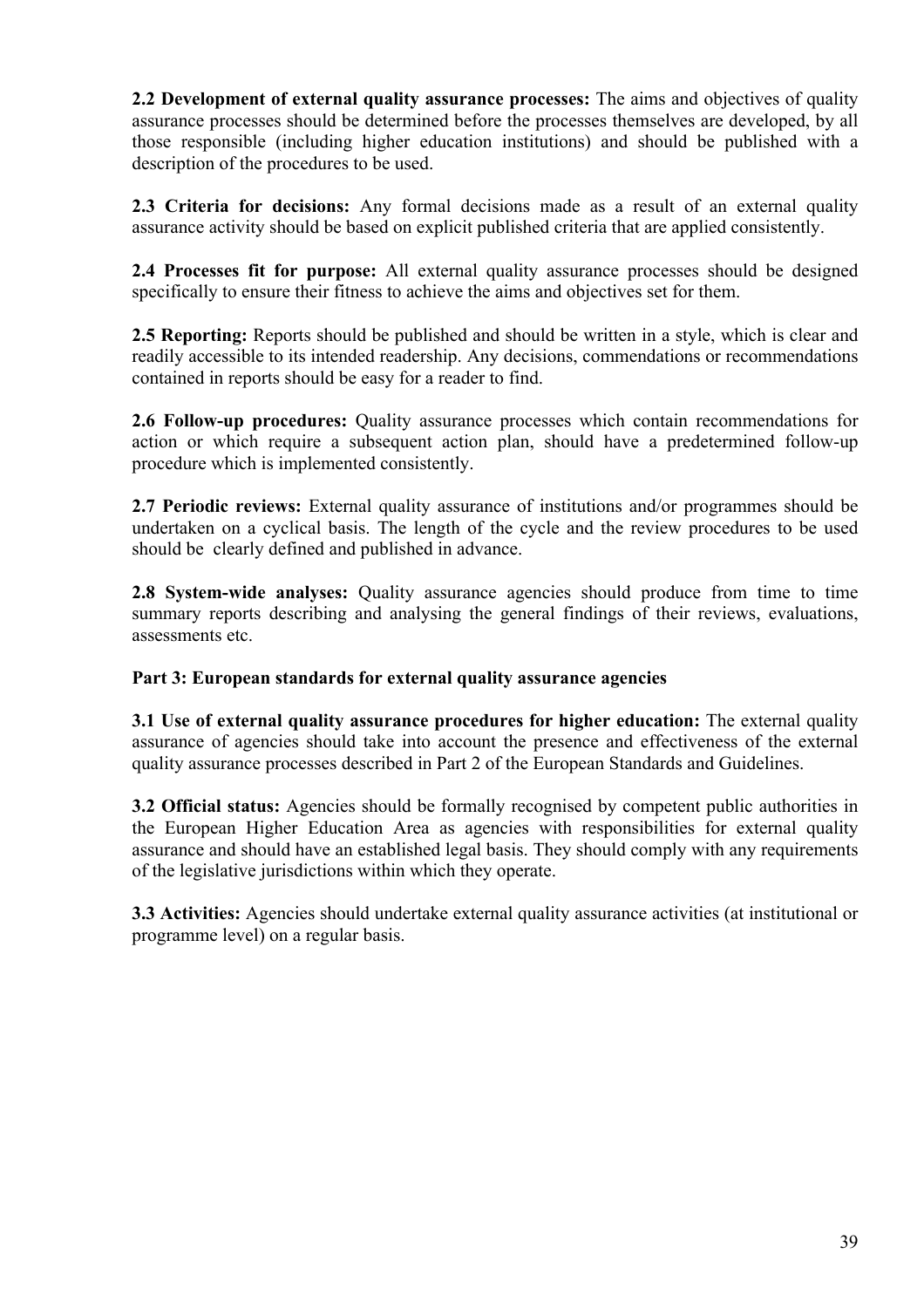#### **Tbilisi State University, Center for Social Science**

#### **International Methodological Conference**

# **Setting up the PhD Programs in the Context of Bologna Process Tbilisi, 25-26 June 2005**

#### **Conference Report & Memorandum**

A joint conference of the Tbilisi State University and Center for Social Sciences was held on 25- 26 June 2005. Aim of the conference was elaboration of an action plan for the development of PhD programs in Georgia.

#### Preamble

According to the Law on Higher Education, doctoral programs should be introduced in the Georgian higher education institutions as a third level of higher education from 2007-2008.

Georgia joined Bologna process in May 19, 2005 and thus became a member of the European Higher Education Area. Considering European standards of teaching and research, setting up the third level of higher education and development of doctoral programs in Georgia means development of a principally new type of educational activity. Goal of an international conference "Setting up the PhD Programs in the Context of Bologna Process" (TSU, 2005) was on the one hand, analyze of current situation in Georgia, and on the other hand, to share existing experience of American and European Doctoral education tradition.

Prior to the conference, with the support of the Center for Social Sciences (CSS, Tbilisi) and Open Society Institute (OSI, Budapest), work on the project, which envisages analyzing of the problems connected with introduction of Doctoral Studies and working out of the relevant recommendations, started. In the framework of this project, the "PhD Concept Paper" was developed. Project duration was 10 months  $(1.03 - 31.12.2004)$  and it involved several stages:

- On the I stage analyze of the existing academic degree systems in Georgia and other countries (Russia, Hungary, Slovenia, Germany, USA and Baltic countries) was conducted.
- On the II stage the Conceptual Paper was developed necessary steps for the PhD introduction have been determined, correlation between old and new systems of academic degrees, academic content of PhD programs, institutional preconditions for the transfer to PhD etc.
- On the III stage of the project Concept Paper has been discussed with the involvement of all parties interested. The representatives of the leading higher educational institutions (Tbilisi State University, Georgian Technical University, Caucasus Business School, Tbilisi State Medical University etc.), the Ministry of Education and Science of Georgia, Higher Education Institutions Academy of Sciences and NGOs partook of discussion and elaboration of the concept. It must be noted that presentation of the Concept Paper was held on the international seminar "Reconstructing the Doctorate in former Soviet Union and Eastern Europe" (www.ceu.hu/crc/rec\_doc.html), held in November 2004 in Budapest, Hungary.

After the local and international discussions the Concept Paper became its final shape and was distributed for the discussion to the higher educational institutions, research institutes of Academy of Sciences, Ministry of Education and Science and non-governmental organizations.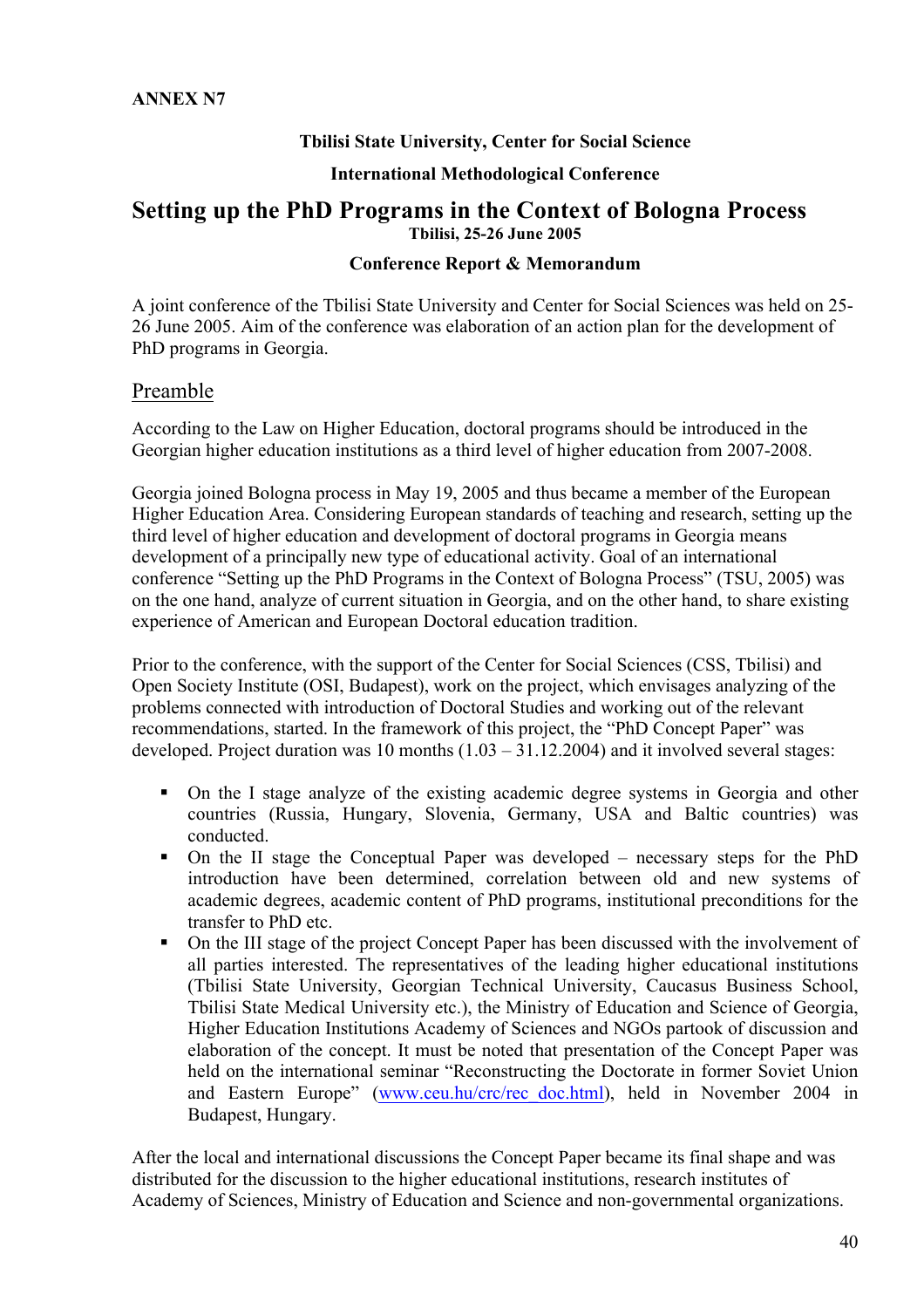An english version of the document was sent to the foreign universities, namely to the Central European University (Hungary), University of Liverpool (UK), London School of Economics (UK), Open Society Institute and independent experts.

Many very interesting comments were received both from georgian and also foreign colleagues. For the elaboration of final conceptual view on doctoral programs organization of an international conference was decided.

#### MEMORANDUM

of an international methodological conference Setting up the PhD Programs in the Context of Bologna Process

- 1. The *strategic plan of the university development* shall be elaborated, and goals and objectives of doctoral programs shall be reflected in short- and long-term perspective. The strategic plan shall be in accordance with the recommendations of the Bologna Seminar on "Doctoral Programmes for the European Knowledge Society" (Salzburg, 3-5 February 2005). Embedded in institutional strategy, functioning of the doctoral programs for the 2009-2010 shall be ensured according to the standards of the European Higher Education Area (EHEA) and European Research Area (ERA). **Professional commissions** shall be involved in the development of the strategic plan. Their main task will be monitoring of the development of PhD programs in corresponding fields of study, determination of possible employment perspectives, integration in the professional community etc.
- 2. **Evaluation of existing resources** university shall ensure evaluation of both material and intellectual resources in order to determine priorities and guarantee the development of quality doctoral programs. As noticed at the Salzburg Seminar, resource evaluation has a crucial role in the development of PhD programs. Evaluation shall be carried parallel to the development of university strategy.
- 3. Two types of doctoral programs **Doctor of Philosophy and Professional** *Doctorate Doctorate* shall be defined and differentiated.
- 4. Standards of *quality assurance service quality assurance service* (according to the European Association for Quality Assurance in Higher Education – ENQA) shall be main criteria for the development of doctoral programs.
- 5. Content of the *teaching component of the doctoral programs teaching component of the doctoral programs*shall be defined. In the long-term perspective of the university development, teaching component of PhD programs can be changed. The importance of two main teaching components on the initial stage was underlined at the conference:
	- $\triangleright$  **High school pedagogy** The study of high school pedagogy and education management is of utmost importance in doctoral programs. The future Doctors must learn, how to teach a discipline, how to research and present etc. as Doctors are future professors and teachers in the universities. University professors shall be able not only to generate new knowledge, but also to transform it through teaching. Besides high quality research, Doctor shall ensure transfer of knowledge to the next generations.